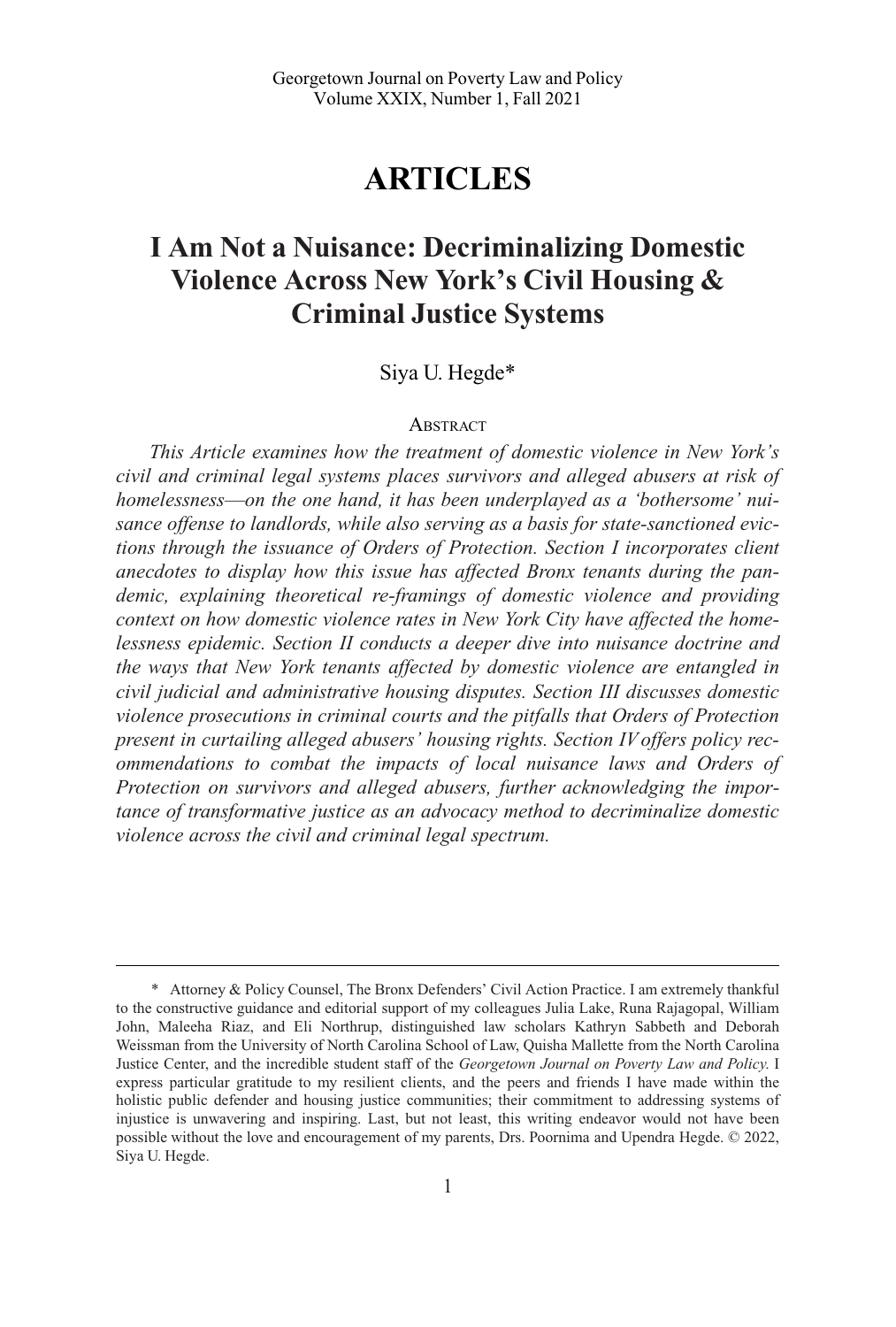| 3                                                                                                                                                                                                                                                                                                                                                                                                          |
|------------------------------------------------------------------------------------------------------------------------------------------------------------------------------------------------------------------------------------------------------------------------------------------------------------------------------------------------------------------------------------------------------------|
| HOLISTIC FRAMEWORKS OF DOMESTIC VIOLENCE, ITS CIVIL<br>CONSEQUENCES, AND THE SCOPE OF NEW YORK CITY'S HOUSING CRISIS<br>$\overline{4}$<br>A. Language Sensitivities and Theoretical Re-framings of Domestic<br>5<br>B. Domestic Violence as a Catalyst and Condition of Homelessness in<br>$New York City \ldots \ldots \ldots \ldots \ldots \ldots \ldots \ldots \ldots \ldots \ldots \ldots \ldots$<br>8 |
| NUISANCE DOCTRINE AND THE THREAT OF EVICTIONS FROM CIVIL<br>3. Twentieth Century and Modern-Day Expansion into Criminal<br>4. Classifying Domestic Violence as a Nuisance Issue in Civil                                                                                                                                                                                                                   |
| B. Causal Connections Between Local Governments and Eviction<br>3. Actionable Legal Channels for Nuisance Conduct 21<br>C. Structural Power Dynamics in Landlord-Tenant Nuisance Actions 24<br>D. COVID-19 Emergency Eviction and Foreclosure Act 25<br>E. Racial and Socio-Economic Disparities of Tenants Affected by                                                                                    |
| III. ARREST AS AN ENTRY POINT TO HOME EXCLUSION. 28                                                                                                                                                                                                                                                                                                                                                        |
| A. Strengthening Civil Housing Legislation to Decriminalize Domestic                                                                                                                                                                                                                                                                                                                                       |
|                                                                                                                                                                                                                                                                                                                                                                                                            |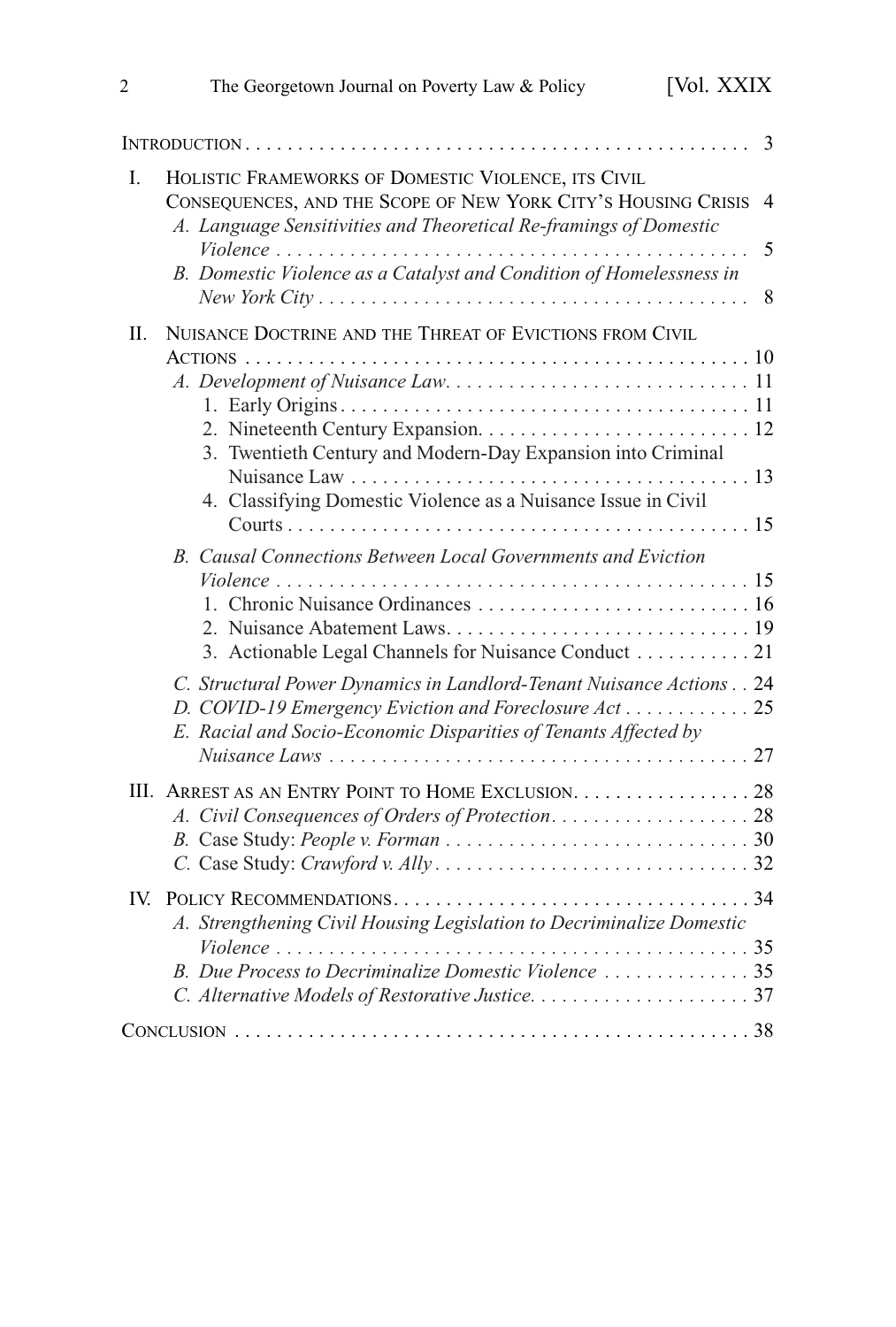#### **INTRODUCTION**

<span id="page-2-0"></span>Evictions and homelessness continue as drivers and consequences of the housing crisis, even in jurisdictions like New York City where Right to Counsel became a landmark victory for tenants over four years ago.<sup>1</sup> Ample literature has been written about how housing instability disproportionately affects households experiencing domestic violence. Major upticks in domestic violence arrests and incident reports recorded nationally during the COVID-19 pandemic have reinforced this correlation.<sup>2</sup> But the classification of domestic violence as both a criminal offense and a basis for a tenant's eviction when deemed a 'property nuisance' in housing court raises serious concerns over its harmful legal consequences. This Article will centrally focus on this dual characterization of domestic violence and its implications for New York<sup>3</sup> tenants who are entangled in criminal and civil housing proceedings. Its analyses may be treated as commentary on the intersectionality of the criminal and civil justice systems and the infringement of one's human right to housing through his or her legal system contact.

Section I will present two anecdotes that exhibit some of the challenges that victims and survivors,<sup>4</sup> as well as alleged domestic abusers encounter in obtaining housing stability. It goes on to explain key framings around gender-based violence discourse, subsequently describing how high rates of domestic violence have contributed to New York City's homelessness epidemic (as a microcosm of the housing crisis elsewhere).

In August of 2017, New York City became the first city in the country to pass and sign into law 1. the historic "Right to Counsel" for tenants facing eviction proceedings in Housing Court. The law guarantees free, full legal representation to income-eligible tenants (i.e., those living in households that are 200% below federal poverty levels) and has since extended to tenants in all five boroughs. *See* N.Y. C. COUNCIL INTRO. 2050-A (May 11, 2021) (amending the ADMIN. CODE § 26-1301 *et seq*. by providing legal services for tenants who are subject to eviction proceedings); *see also New York City Council Passes Right to Counsel Legislation*, PROGRESSIVE CAUCUS OF THE N.Y.C. COUNCIL (July 20, 2017), [https://nycprogressives.com/2017/07/20/new-york-city-council-passes-right-to-counsel-legislation/.](https://nycprogressives.com/2017/07/20/new-york-city-council-passes-right-to-counsel-legislation/)

*See Domestic Violence*, NAT'L LOW INCOME HOUS. COAL. (June 10, 2020), [https://nlihc.org/](https://nlihc.org/resource/domestic-violence)  2. [resource/domestic-violence](https://nlihc.org/resource/domestic-violence) (describing how domestic violence correlates with housing instability and the effects of the COVD-19 pandemic, especially across major cities).

<sup>3.</sup> This Article's geographical scope draws, in part, from my perspective as a civil public defender in the Bronx and my familiarity with New York City's landlord-tenant laws. Several sections also focus more broadly on New York due to the relevancy and recency of the state's former eviction moratorium and its treatment of nuisances, and ongoing legislative advocacy around the enactment of evidentiary hearings in criminal courts for Temporary Orders of Protection.

<sup>4.</sup> Moving forward in this Article, I will mostly be using "survivor" instead of "victim" to describe those individuals who have suffered the short or long-term effects of domestic and/or interpersonal violence. In dialogue about criminal prosecutions of domestic violence, I will resort to using "victim" as the legal term used in courtroom proceedings and by members of law enforcement. However, I want to acknowledge that there is no 'best practice' or 'default label' on whether to use "victim" or "survivor" in writings like this, especially as the journey to recovery and healing is personal to each individual who navigates it. I recognize each individual's right to process their traumas and identities however they choose to do so, and appreciate the victim/survivor continuum that others have used to describe this journey. For many, being called a 'survivor' represents the experience of empowerment and strength in their recovery, and I have intentionally chosen to reflect that sentiment through this Article.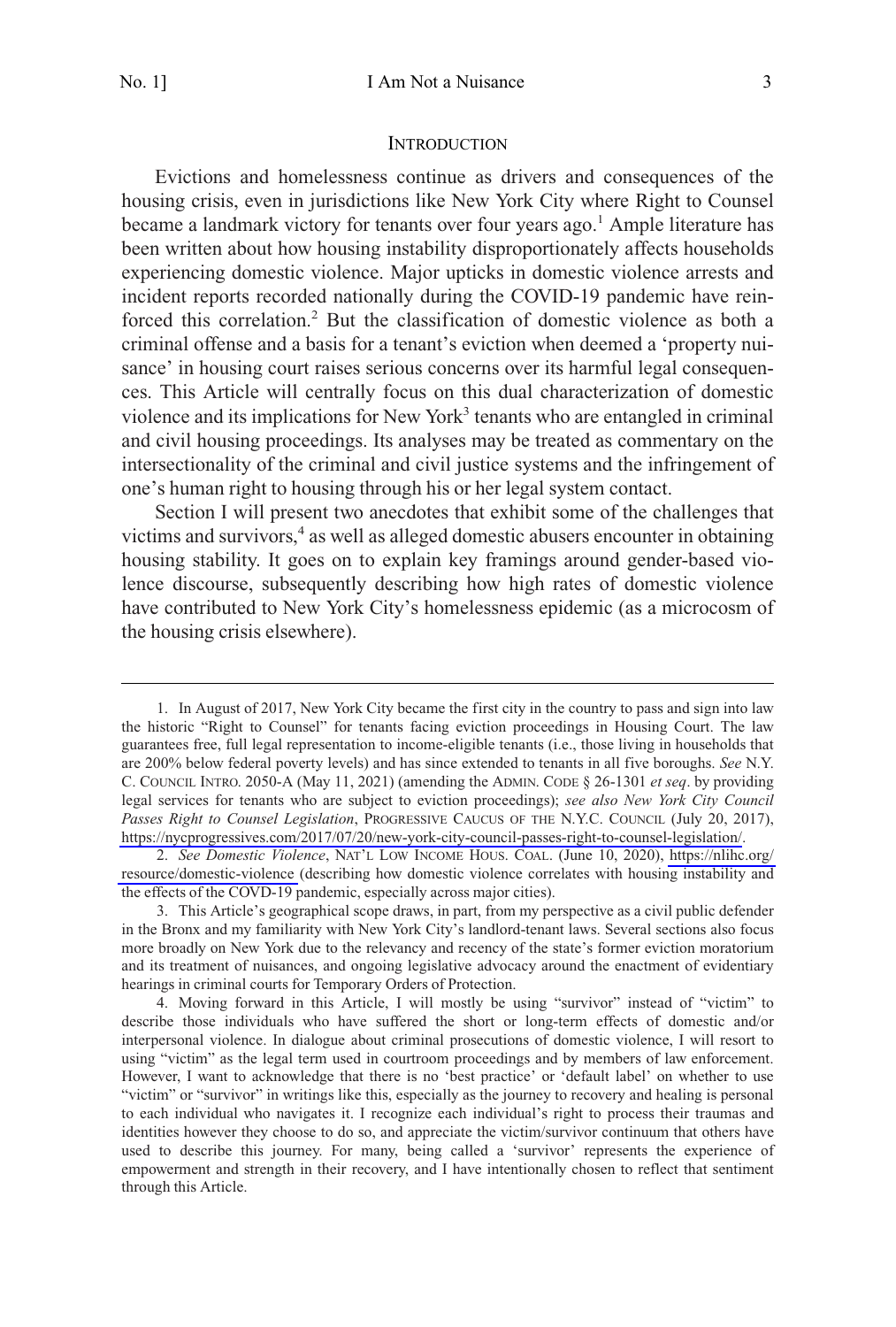<span id="page-3-0"></span>Section II, structured in five subparts, will examine the nuisance doctrine and the ways it ensnares tenants affected by domestic violence in civil judicial and administrative housing disputes. The first subpart will contextualize the historical, sociological, and legal underpinnings of 'nuisances.' The second subpart narrows in on chronic nuisance ordinances and nuisance abatement laws as draconian legal devices commonly affecting residential tenants involved in domestic violence disputes. It continues with a discussion on court eviction and administrative termination of tenancy proceedings that New York landlords have brought in civil forums to evict tenants on nuisance grounds. The third subpart will discuss the structural power dynamics of landlord-tenant nuisance proceedings as they concern governmental actors, landlords, and marginalized tenants. The fourth subpart critiques New York's former eviction moratorium legislation, assessing the absence of protections it had extended during the pandemic to tenants alleged to have committed nuisances on residential properties. The fifth subpart will debrief the racial and socio-economic disparities of New York tenants who remain at highest risk of these various eviction channels.

Section III shifts in focus to how domestic violence prosecutions in criminal courts often affect alleged abusers' housing rights. This section examines the legal effects and civil consequences of Orders of Protection, relying on two guiding case decisions that have gradually improved the landscape of procedural due process for those accused of committing domestic violence.

Section IV will offer policy recommendations centered on restricting local nuisance property laws, creating fairer criminal court procedures to prevent housing exclusion of alleged abusers, and employing transformative justice as an advocacy method to decriminalize domestic violence across the civil-criminal legal spectrum.

# I. HOLISTIC FRAMEWORKS OF DOMESTIC VIOLENCE, ITS CIVIL CONSEQUENCES, AND THE SCOPE OF NEW YORK CITY'S HOUSING CRISIS

As a public defender in the Bronx, I advocate for many clients who have developed associations with domestic violence. While many of them have experienced these acts on at least one prior occasion, others face accusations of the violence. For most of these tenants who come from low-income Black and Hispanic/ Latinx communities, the consequences of the domestic violence often make them susceptible to civil penalties like the loss of housing and employment.

In one case that arose during the pandemic, my client, "Ms. M."—a single mother of three young girls—filed criminal charges against a neighbor for the physical abuse and intimidation she suffered in her building. Despite reporting this abuse to her landlord, it continued to recur. As these criminal activities increased in frequency throughout the building, Ms. M. lost her income as a home childcare provider and fell behind in rent payments. Fearing for her and her daughters' physical safety, as well as for the return to housing court and an eventual eviction, Ms. M. worked tirelessly to seek housing elsewhere. After many months of advocacy, the Bronx District Attorney's Crime Victims Assistance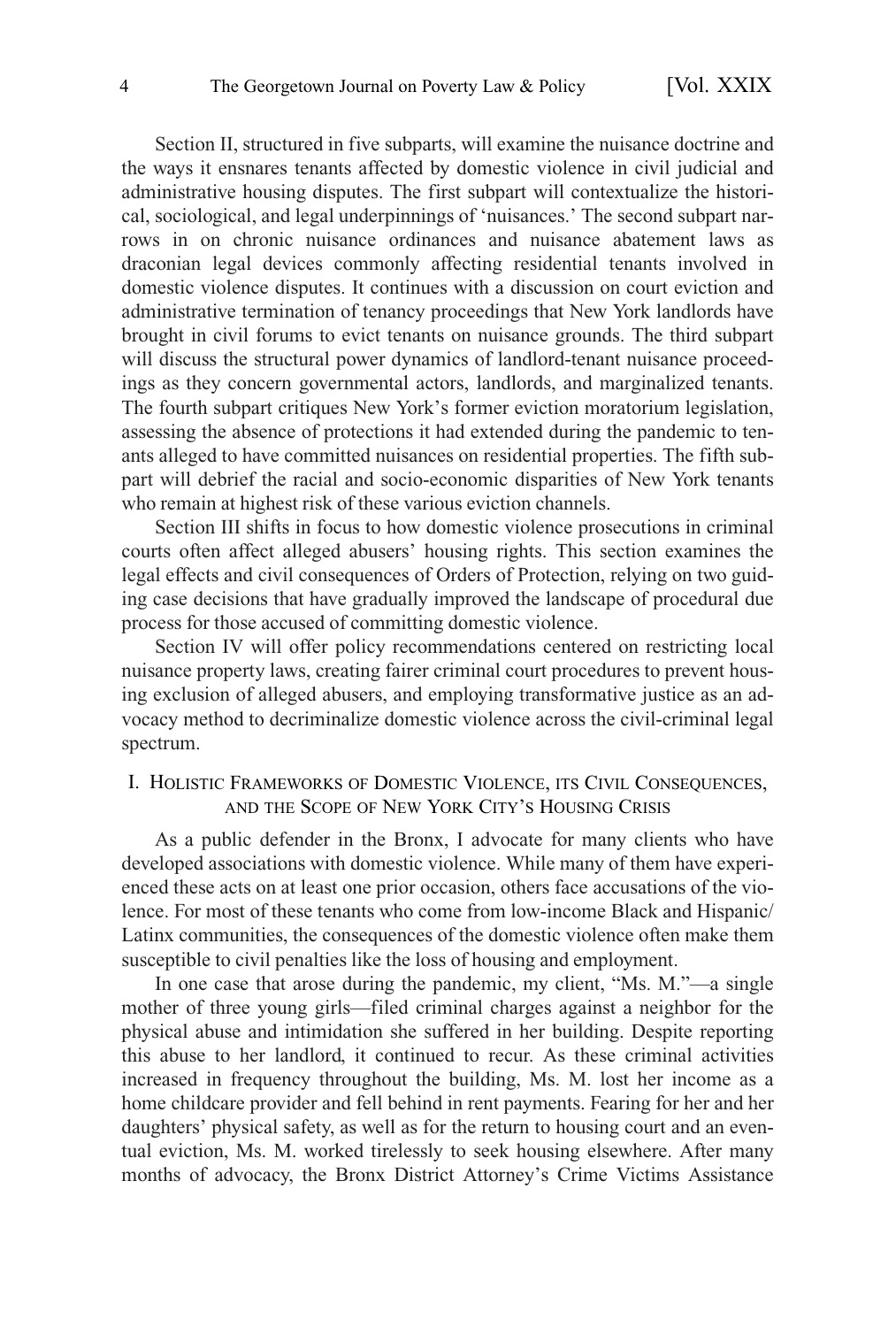<span id="page-4-0"></span>Unit ultimately awarded Ms. M. an emergency housing voucher to re-locate to a subsidized housing unit. While Ms. M. was certainly fortunate for this ourcome, comprehensive support services assisting domestic violence and other crime survivors with housing transfers are difficult to come by. However, as of this writing, Ms. M. still struggles to seek affordable housing using her emergency voucher.

In a separate case that my colleague litigated, "Mr. S." and his wife—who both lived with his sister in a private, unregulated apartment for five years—were parties in a holdover eviction proceeding predicated on allegations of nuisance conduct. One of the allegations concerned a fight in the building lobby, which resulted in Mr. S.'s arrest and the issuance of a full Temporary Order of Protection ("TOP") against him. Consequently, in the course of the proceeding, Mr. S. was rendered homeless while his wife and minor daughter remained in the apartment. The TOP was later modified, affording Mr. S. limited access to the apartment. Mr. S.'s wife, the Complaining Witness in the domestic violence prosecution, ultimately chose not to press charges against him and the case was dropped. However, in spite of this, the couple eventually entered into a probationary stipulation in Bronx Housing Court, agreeing to a four-month voluntary move-out to avoid an eviction.

Narratives like these shed light on how experiences and allegations of domestic violence can trigger evictions and homelessness, disproportionately perpetuating housing instability within historically marginalized communities. Before delving into a broader discussion about the polarization of domestic violence as a 'nuisance' issue in civil housing courts and an overpoliced, criminal offense in criminal courts, we must remain sensitive to the terminologies we use to describe the nature of the violence and those it affects.

## *A. Language Sensitivities and Theoretical Re-framings of Domestic Violence*

Conceptually, domestic violence<sup>5</sup> constitutes a systematic pattern of behavior "used to gain or maintain power and control over an intimate partner."<sup>6</sup> The term intimate partner violence ("IPV") evolved as a subset of this definition and has often been limited to abuse or aggression in a current or former romantic relationship; it may also occur irrespective of whether the individuals involved are/were cohabiting.<sup>7</sup> However, both domestic violence and IPV have been viewed as gendered issues in the ways that they "reinforce stereotyped renditions of gender

*See generally Domestic Violence*, N.Y.C. DEP'T OF HOMELESS SERVS., [https://www1.nyc.gov/](https://www1.nyc.gov/site/dhs/prevention/domestic-violence.page)  5. [site/dhs/prevention/domestic-violence.page](https://www1.nyc.gov/site/dhs/prevention/domestic-violence.page) (last visited Dec. 9, 2021) (providing resources for domestic violence survivors who are at risk of homelessness as a result of the violence and describing the broad scope of what constitutes domestic violence).

*See What Is Domestic Abuse?*, U.N., [https://www.un.org/en/coronavirus/what-is-domestic-](https://www.un.org/en/coronavirus/what-is-domestic-abuse)6. [abuse](https://www.un.org/en/coronavirus/what-is-domestic-abuse) (last visited Dec. 8, 2021).

*See Preventing Intimate Partner Violence*, CTRS. FOR DISEASE CONTROL, [https://www.cdc.gov/](https://www.cdc.gov/violenceprevention/intimatepartnerviolence/fastfact.html)  7. [violenceprevention/intimatepartnerviolence/fastfact.html](https://www.cdc.gov/violenceprevention/intimatepartnerviolence/fastfact.html) (last visited Dec. 9, 2021) (explaining that IPV may range from physical violence to sexual violence, stalking, and psychological aggression); *see also Domestic Violence Basics, Intimate Partner Relationships*, N.Y. STATE UNIFIED CT. SYS., [https://](https://nycourts.gov/CourtHelp/Safety/DVbasics.shtml)  [nycourts.gov/CourtHelp/Safety/DVbasics.shtml](https://nycourts.gov/CourtHelp/Safety/DVbasics.shtml) (last visited Dec. 9, 2021) ("You can have an intimate partner relationship even if you don't live with the abuser . . .").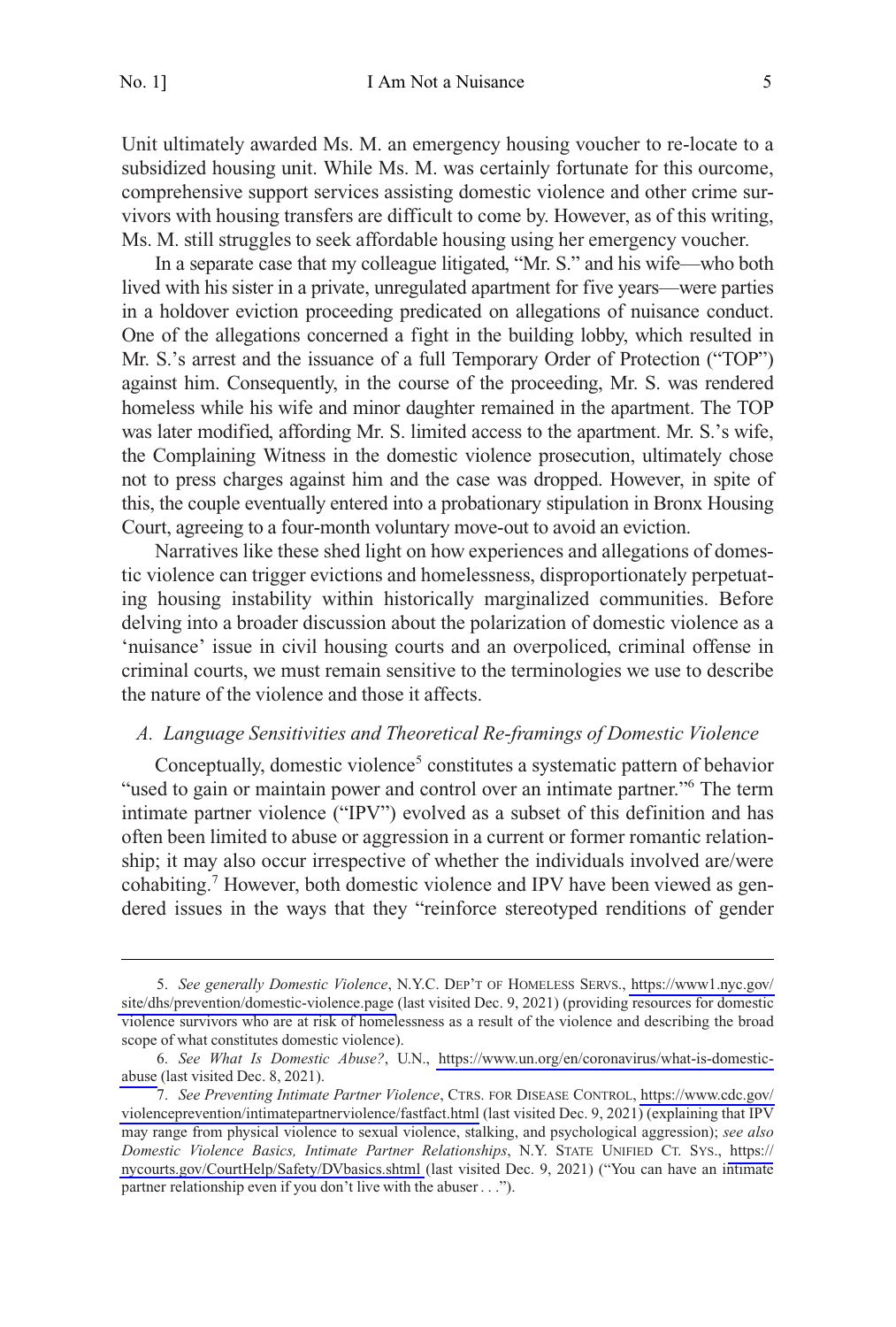identity" and represent the intersectionality of womxn's experiences with the anti-violence movement.8 As such, this Article will reference domestic violence and IPV interchangeably as practices that reflect the broader discourse around gender-based violence.

I will also be using the term 'womxn' to acknowledge the intersectionality of women's, transwomen's, and gender non-binary identities that have been traditionally excluded from feminist and civil discourse. Prominent gender violence scholars have argued that the gender-specific framing of 'violence against women' "no longer does the work feminists hoped it would do"—that by limiting sexual violence and IPV through the "singular lens" of women, the violent experiences of gender non-conforming survivors are discounted and there is a lack of recognition of the power and abuse that occurs across a spectrum of relationships.<sup>9</sup>

The interplay of womxn's experiences and identities in terms of race, class, disability, ethnicity, sexual orientation, and other statuses affect their susceptibility to civil (i.e., eviction) actions and domestic violence prosecutions to differing degrees. Generally, the majority of evicted tenants are womxn and children, and mothers often "experience the suffering [an eviction] causes their children" in their role as primary caretakers.<sup>10</sup> Many marginalized womxn, including those who identify as  $LGBTQI<sub>+</sub>$ , "have repeatedly questioned whether the policy choices made by the anti-violence movement contemplated or comprehended their unique needs," a sentiment that should be extended to the housing justice space.<sup>11</sup> And because womxn living in households with lower gross household annual incomes are generally said to experience significantly higher levels of domestic violence and IPV than womxn in higher-income households,<sup>12</sup> we cannot disaggregate socio-economic status and related poverty indicators from race, gender, and other marginalized identity markers that are most susceptible to evictions and homelessness.

Conversely, the criminalization of domestic violence and IPV has disproportionately affected men of color, heightening their contact with the criminal legal system due, in no small part, to policing practices by law enforcement.<sup>13</sup> As most of these offenses are criminally prosecuted as misdemeanors, the civil consequences that men of color have experienced stem mostly from misdemeanor arrests and convictions, making employment after incarceration all the more difficult for

<sup>8.</sup> *See* LEIGH GOODMARK, DECRIMINALIZING DOMESTIC VIOLENCE: A BALANCED POLICY APPROACH TO INTIMATE PARTNER VIOLENCE 7 (2018).

<sup>9.</sup> *See* Julie Goldscheid, *Gender Neutrality: The "Violence Against Women" Frame, and Transformative Reform*, 82 UMKC L. REV. 623, 625 (2014).

<sup>10.</sup> *See* Kathryn A. Sabbeth, *Housing Defense as the New* Gideon, 41 HARV. J. L. & GENDER 55, 89-90, 95 (2018).

<sup>11.</sup> *See* GOODMARK, *supra* note 8, at 7.

<sup>12.</sup> *See* Cari Fais, *Denying Access to Justice: The Cost of Applying Chronic Nuisance Laws to Domestic Violence*, 108 COLUM. L. REV. 1181, 1199 (2008).

<sup>13.</sup> *See* GOODMARK, *supra* note 8, at 19.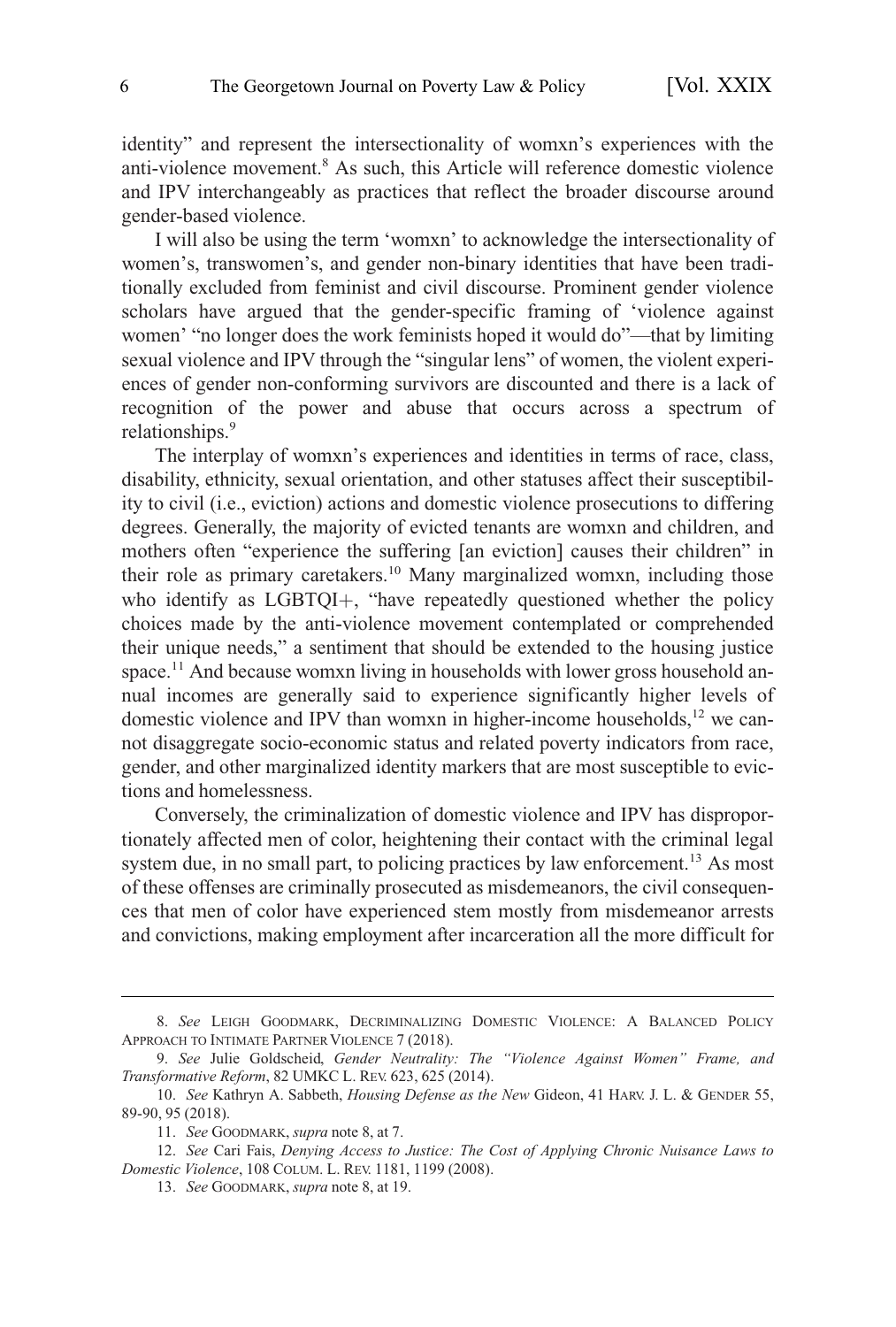them to procure.14 Domestic violence is also disproportionately committed by economically disadvantaged people who face financial disempowerment, uncertainties, and a sense of powerlessness to provide for their families.15 Alleged abusers and others who are funneled into the criminal legal system tend to come from poorer communities and live in lower-income households.16 I will use the term 'alleged' throughout this Article to underscore how civil consequences need not stem from offense convictions to affect an accused individual's right to housing—allegations alone can lead to an alleged abuser's loss of housing. In civil housing court, a landlord may commence a summary eviction proceeding against a tenant on the basis of domestic violence allegations, classified as nuisance conduct. In criminal court, when an alleged abuser is issued a full TOP, either he or the survivor loses the right to stay in the home. In other instances, similar allegations and the absence of procedural due process safeguards may lead to an increase in child protective service intervention in households with at least one minor dependent child.<sup>17</sup>

16. *See* Leigh Goodmark, *Should Domestic Violence be Decriminalized?*, 40 HARV. J. L. & GENDER 53, 69-70 (2017) (". . . the U.S. government has increasingly poured resources into the criminal legal system, using that system to address the consequences of unresolved social problems including poverty, lack of employment, lack of housing, mental illness, and drug use."); *see also generally* Kaaryn Gustafson, *The Criminalization of Poverty*, 99 J. CRIM. L. & CRIMINOLOGY 643 (2009) (examining the history of welfare programs and explaining how low-income families are often "heavily surveilled and regulated" by welfare officials and the criminal justice system).

17. In May 2004, the New York Civil Liberties Union co-authored an amicus brief on the issue of parental rights of mothers in households reported to face domestic violence allegations. They filed the amicus at the New York Court of Appeals (2nd Circuit). In the case at hand, the Administration of Children's Services ("ACS") called the hospitalized mother, informing her that it had taken custody of her minor children who remained in "imminent risk if they remained in [her] care because she was not . . . able to protect herself nor her children" in the face of the domestic incident. ACS also filed neglect charges against the mother for having engaged in domestic violence conduct in the presence of her child. While the Family Court ordered the return of the children, the mother was listed on the state's records as a "neglectful parent," subsequently filing a class action suit against ACS for deprivation of her constitutional right to due process. The Court of Appeals ruled favorably on her behalf, holding that an agency's decision to remove a child from the household "must be weighed against the psychological harm to the child that could be created by the removal itself . . . ." *See* Nicholson v. Williams *(Defending Parental Rights of Mothers Who Are Domestic Violence Victims)*, N.Y. CIV. LIBERTIES UNION, [https://](https://www.nyclu.org/en/cases/nicholson-v-williams-defending-parental-rights-mothers-who-are-domestic-violence-victims) [www.nyclu.org/en/cases/nicholson-v-williams-defending-parental-rights-mothers-who-are-domestic](https://www.nyclu.org/en/cases/nicholson-v-williams-defending-parental-rights-mothers-who-are-domestic-violence-victims)[violence-victims](https://www.nyclu.org/en/cases/nicholson-v-williams-defending-parental-rights-mothers-who-are-domestic-violence-victims) (last visited Dec. 9, 2021). *See also A Parent's Guide to a Child Abuse Investigation*, N.Y.C. ADMIN. FOR CHILD. SERVS., [https://www1.nyc.gov/site/acs/child-welfare/parents-guide-child](https://www1.nyc.gov/site/acs/child-welfare/parents-guide-child-abuse-investigation.page)[abuse-investigation.page](https://www1.nyc.gov/site/acs/child-welfare/parents-guide-child-abuse-investigation.page) (last visited Dec. 9, 2021). More generally, ACS is mandated to investigate all reports of child abuse and maltreatment reported in the New York State Central Registry. In these investigations, Child Protective Services makes an unannounced visit to the home within 24-48 hours of the report, gathers information from the person who made the report, conduct a home safety inspection, and will ultimately determine if the report is "indicated" or "unfounded."

<sup>14.</sup> *See id.* 

<sup>15.</sup> *See* MICHAEL L. BENSON & GREER L. FOX, ECONOMIC DISTRESS, COMMUNITY CONTEXT AND INTIMATE VIOLENCE: AN APPLICATION AND EXTENSION OF SOCIAL DISORGANIZATION THEORY, FINAL REPORT 45-47, 62 (2002) (assessing the extent to which a household's economic distress influences the use of violence by men against women in intimate relationships).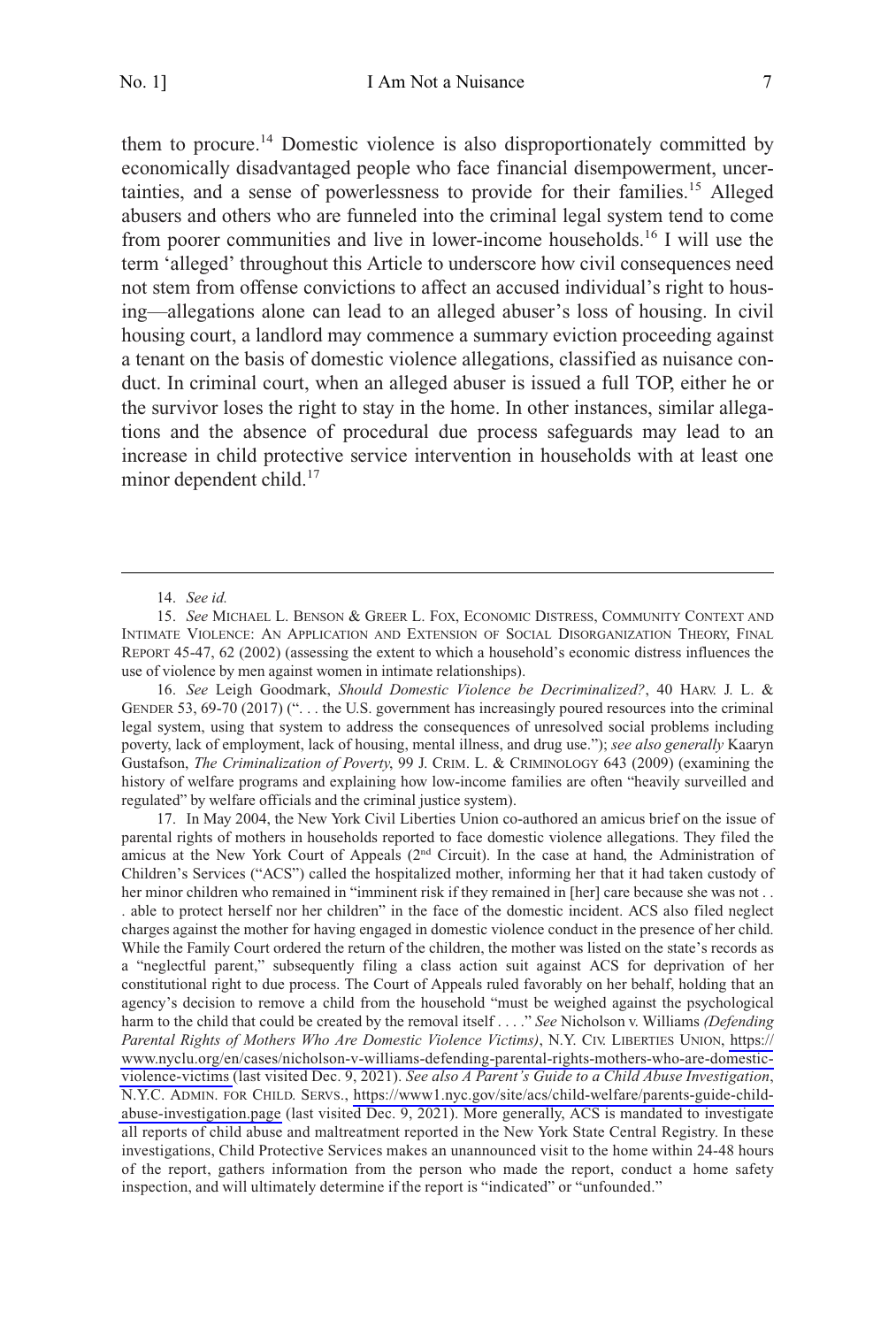<span id="page-7-0"></span>An ideology coined "carceral feminism" was created to "[increase] state enforcement against violence against women."18 Proponents of it have defended the criminal legal system's policing, incarcerating, and other punitive practices in support of womxn's liberation and gender justice.<sup>19</sup> But this ideology creates a harmful justification for criminalizing domestic violence. It reinforces the criminal legal system's inherent flaws by failing to recognize its "internal carceral, racist, and masculinist logics."<sup>20</sup> This critique may be similarly extended to the systemic oppression perpetuated by the civil legal system, including consequences affecting one's right to housing. Evictions themselves exhibit the State's use of coercive force, giving rise to a "forcible, violent experience in which property is lost and damaged and lives are disrupted."<sup>21</sup>

## *B. Domestic Violence as a Catalyst and Condition of Homelessness in New York City*

As the COVID-19 pandemic ravaged through New York City in March 2020, leaving it as the virus' national epicenter, the New York City Police Department ("NYPD") responded to a ten percent increase in Domestic Incident Reports ("DIRs") in comparison to March 2019 figures.<sup>22</sup> Although the de Blasio administration proactively instituted a local shelter-in-place order as a public health measure in these earlier weeks of the pandemic, the order left uncontemplated the violent, abusive conditions that made sheltering in place unhealthy and unsafe for those experiencing domestic violence and/or IPV. Other city and statewide policies like it similarly overlooked the *de facto* homelessness that many tenants disproportionately low-income womxn of color—already risked facing if they were associated with a domestic violence report at a residential property.

Although domestic violence remains among the most underreported crimes,<sup>23</sup> the New York City Mayor's Office to End Domestic and Gender-Based Violence

<sup>18.</sup> *See* Nancy Whittier, *Carceral and Intersectional Feminism in Congress: The Violence Against Women Act, Discourse, and Policy*, 30 GENDER & SOC'Y 791, 792 (2016).

<sup>19.</sup> See Victoria Law, *Against Carceral Feminism*, JACOBIN (last visited Dec. 9, 2021), https:// [www.jacobinmag.com/2014/10/against-carceral-feminism/](https://www.jacobinmag.com/2014/10/against-carceral-feminism/) (". . . carceral feminism describes an approach that sees increased policing, prosecution, and imprisonment as the primary solution to violence against women.").

*See* Aya Gruber, *The Carceral State Will Not Be Feminist*, UNIV. MINN.: THE GENDER POL'Y 20. REP. (Aug. 4, 2020),<https://genderpolicyreport.umn.edu/the-carceral-state-will-not-be-feminist/>.

<sup>21.</sup> *See* Armen H. Merjian, *Righting the Scales of Justice: The Critical Need for Contempt Proceedings Against Lawless Landlords*, 52 COLUM. HUM. RTS. L. REV. 592, 603 (2021).

<sup>22.</sup> *See* Brad Boserup et al., *Alarming trends in US domestic violence during the COVID-19 pandemic*, 38 AM. J. EMER. MED. 2753, 2753 (2020). *But see* David Abrams, *COVID and Crime: An Early Empirical Look*, FAC. SCHOLARSHIP AT PENN. LAW, 1, 3 (2002) ("The cities with the greatest declines were Pittsburgh, New York City, San Francisco, Philadelphia, Washington DC, and Chicago, which each had declines of at least 35% for overall crime rates.").

*See Why Domestic Violence Goes Unreported*, TALKING PARENTS (July 11, 2019), [https://](https://talkingparents.com/parenting-resources/unreported-domestic-violence)  23. [talkingparents.com/parenting-resources/unreported-domestic-violence;](https://talkingparents.com/parenting-resources/unreported-domestic-violence) *see also* Crime & Just. News, *Report: Nearly Half of Domestic Violence Goes Unreported*, THE CRIME REPORT: YOUR CRIM. JUST. NETWORK (May 3, 2017), [https://thecrimereport.org/2017/05/03/report-nearly-half-of-domestic](https://thecrimereport.org/2017/05/03/report-nearly-half-of-domestic-violence-goes-unreported/)[violence-goes-unreported/.](https://thecrimereport.org/2017/05/03/report-nearly-half-of-domestic-violence-goes-unreported/)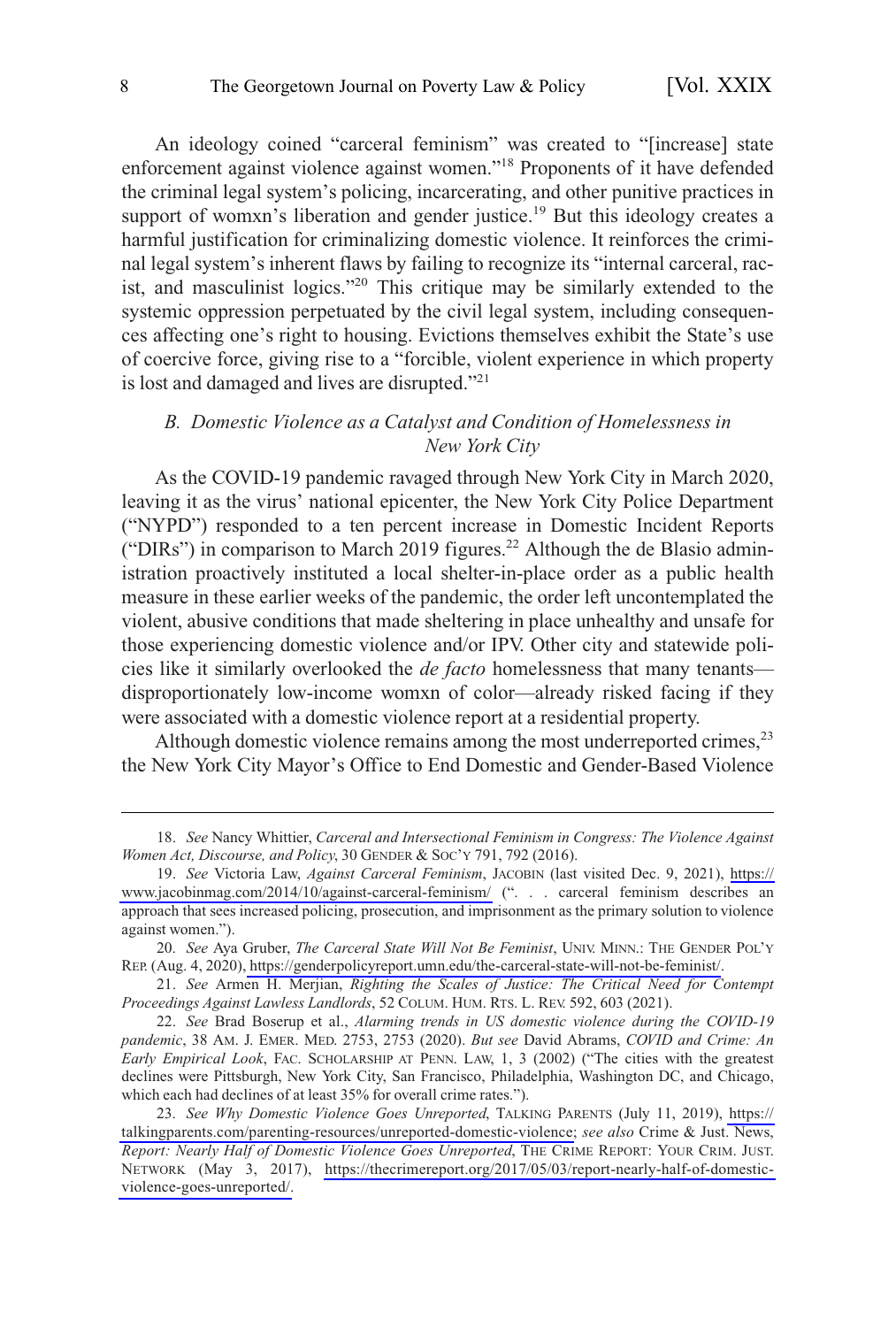("ENDGBV") totaled 93,235 calls to the city's domestic violence hotline in 2020, in comparison to 81,406 calls made in 2019.<sup>24</sup> Brooklyn and the Bronx presented comparable figures in the numbers of DIRs filed in response to IPV, which was nearly double that of Manhattan, and double that of Queens and Staten Island combined.25 On average, 56.4 percent of citywide domestic violence police complaints in 2020 involved intimate partner allegations, with 1,644 complaints classified as "chronic domestic violence complaints" pursuant to the New York City Administrative Code.<sup>26</sup> Moreover, while one in three white womxn have reported domestic violence since the pandemic first began, these reporting rates have been closer to one in two womxn who identify as  $LGBTQI+$ , Black, Indigenous, or other persons of color, non-citizens, and/or disabled.<sup>27</sup> Accordingly, shelteringin-place did not "inflict equivalent hardship on all people."<sup>28</sup>

For further context, survivors of domestic violence tend to stay in abusive relationships and refrain from making police complaints due to lack of alternative housing options. For many, "staying can be safer than leaving, at least until a strong and reliable network is established" for them to regain stability.<sup>29</sup> The pandemic's prolonged quarantine months and the spike in unemployment citywide made it nearly impossible for tenants who identify as survivors to tap into alternative housing options, personal and familial networks, and other sources of economic support. Economic and financial stressors in the absence of these support structures have contributed to an increased risk of housing instability and threat of eviction during the pandemic, leaving households in urgent need of housing assistance.<sup>30</sup>

These determinants of gender-based violence are catalysts and conditions of the city's homelessness crisis. Between 2002 and 2012, over twenty percent of

*See* N.Y.C. MAYOR'S OFF. TO END DOMESTIC & GENDER-BASED VIOLENCE, ENDGBV 2020 24. DOMESTIC VIOLENCE FACT SHEET (2020), [https://www1.nyc.gov/assets/ocdv/downloads/pdf/2020\\_](https://www1.nyc.gov/assets/ocdv/downloads/pdf/2020_Annual_Fact_Sheet.pdf)  [Annual\\_Fact\\_Sheet.pdf](https://www1.nyc.gov/assets/ocdv/downloads/pdf/2020_Annual_Fact_Sheet.pdf) (last visited Dec. 9, 2021).

<sup>25.</sup> *See id*.

*See* N.Y.C. POLICE DEP'T, 2020 ANNUAL COMPLAINT AND RADIO RUN STATISTICS, *in*  26. DOMESTIC VIOLENCE REPORTS, [https://www1.nyc.gov/site/nypd/stats/reports-analysis/domestic](https://www1.nyc.gov/site/nypd/stats/reports-analysis/domestic-violence.page)[violence.page](https://www1.nyc.gov/site/nypd/stats/reports-analysis/domestic-violence.page) (last visited Dec. 9, 2021); *see also* N.Y.C. POLICE DEP'T, 2020 LOCAL LAW 38 REPORT FOR 2020, *in* DOMESTIC VIOLENCE REPORTS, [https://www1.nyc.gov/assets/nypd/downloads/pdf/](https://www1.nyc.gov/assets/nypd/downloads/pdf/analysis_and_planning/domestic-violence/dv-local-law-38-annual-2020.pdf) [analysis\\_and\\_planning/domestic-violence/dv-local-law-38-annual-2020.pdf](https://www1.nyc.gov/assets/nypd/downloads/pdf/analysis_and_planning/domestic-violence/dv-local-law-38-annual-2020.pdf) (last visited Dec. 9, 2021); N.Y.C. ADMIN. CODE, tit. 14, § 14-150(e) (2020) (defining a "chronic domestic violence case" as one involving a chronic offender, or someone "who has been arrested three or more times in an 18 month period for a crime determined by the department to be related to domestic violence").

*See* Jeffrey Kluger, *Domestic Violence Is a Pandemic Within the COVID-19 Pandemic*, TIME 27. (Feb. 3, 2021, 11:15 AM), [https://time.com/5928539/domestic-violence-covid-19/.](https://time.com/5928539/domestic-violence-covid-19/)

<sup>28.</sup> Megan L. Evans et al., *A Pandemic within a Pandemic – Intimate Partner Violence during COVID-19*, 383 NEW ENG. J. MED. 2302, 2302 (2020).

<sup>29.</sup> *See* Fais, *supra* note 12, at 1197.

*See* WHITNEY AIRGOOD-OBRYCKI ET AL., RENTERS' RESPONSES TO FINANCIAL STRESS DURING 30. THE PANDEMIC 7-9 (2021), [https://www.jchs.harvard.edu/sites/default/files/research/files/harvard\\_jchs\\_](https://www.jchs.harvard.edu/sites/default/files/research/files/harvard_jchs_renter_responses_covid_airgood-obrycki_etal_2021.pdf)  [renter\\_responses\\_covid\\_airgood-obrycki\\_etal\\_2021.pdf](https://www.jchs.harvard.edu/sites/default/files/research/files/harvard_jchs_renter_responses_covid_airgood-obrycki_etal_2021.pdf) (examining the pandemic's impact on the financial and economic wellbeing of renters in the U.S., and, in turn, noting the imminent risk of eviction-forced moves).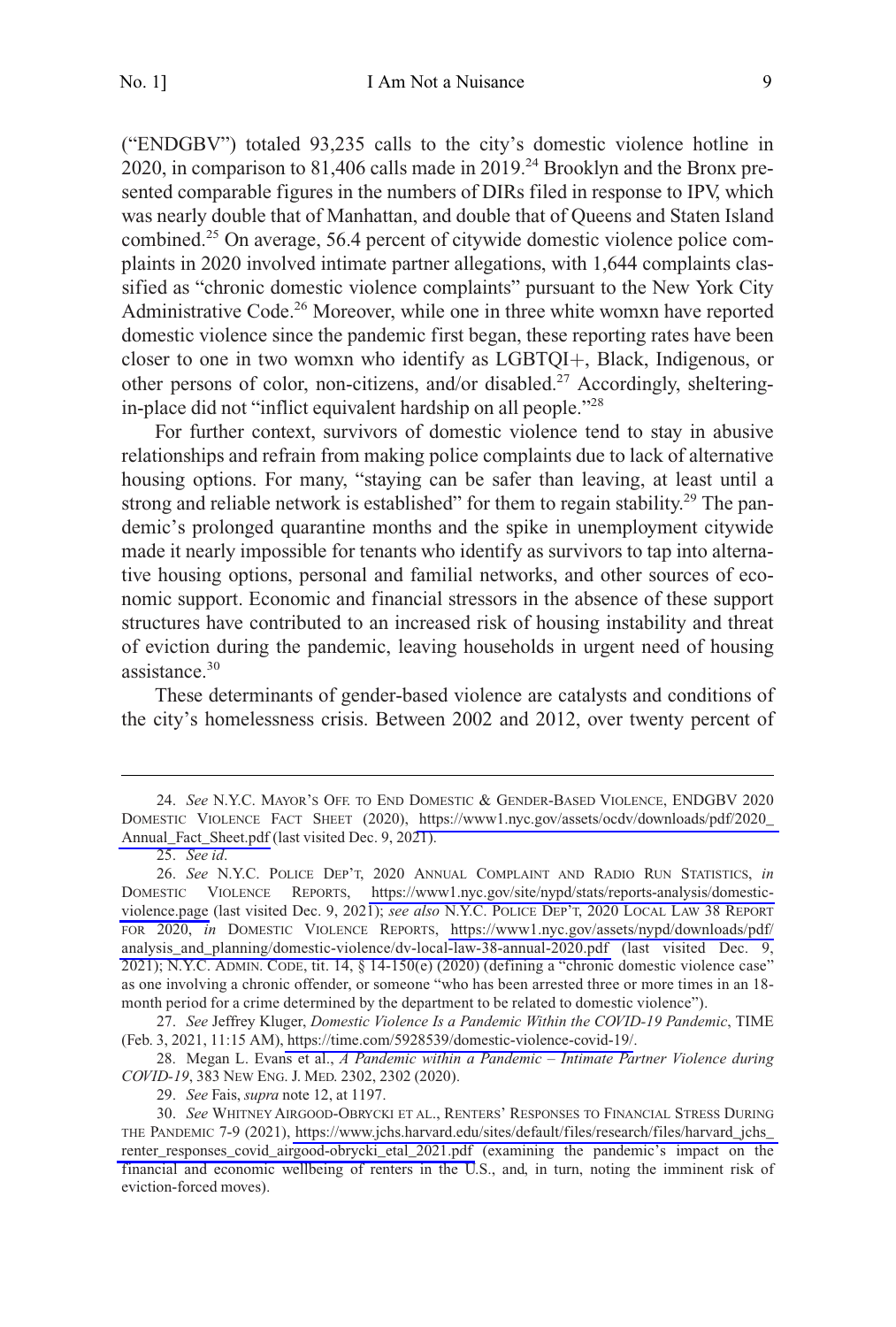<span id="page-9-0"></span>those living in New York City shelter facilities cited domestic violence as their reason for seeking shelter.<sup>31</sup> The city's Human Resources Administration ("HRA") runs a shelter system specifically for survivors of domestic violence, which is recognized as the largest system of its kind in the country.<sup>32</sup> Fifty percent of all homeless women and children, on average, are reportedly homeless because they fled domestic violence.<sup>33</sup> In March 2020, the particularly rapid spread of COVID-19 across the shelter system drew attention to City policies restricting eligibility for isolation hotels.<sup>34</sup> In a letter to the City on March 26, 2020, The Legal Aid Society noted that among those who were denied placements in such isolated sites were single adults in family shelters "who were required to leave [their homes] due to alleged domestic violence circumstances."<sup>35</sup> These profiles of the shelter system, during the pandemic and in the years prior, show how the City's underinvestment in and general lack of housing is a community issue, a human rights issue, and an outcome of the criminalization of poverty.

## II. NUISANCE DOCTRINE AND THE THREAT OF EVICTIONS FROM CIVIL ACTIONS

While domestic violence allegations are most often associated with criminal prosecutions, they also arise within civil landlord-tenant litigation by virtue of the nuisance doctrine. Nuisance property laws remain on the books in several jurisdictions despite their scarce mention in legal literature and in reference to the homelessness crisis. This section will conduct a deeper dive into (i) the evolution of nuisance doctrine as a body of law and its eventual expansion to include domestic violence in the landlord-tenant legal domain; (ii) the ways that domestic violence's characterization as a 'nuisance' issue in these civil legal systems has triggered evictions and homelessness in New York; (iii) the structural power dynamics of landlord-tenant nuisance actions; (iv) New York's former residential eviction moratorium legislation and its nuisance carveout; and (v) the various racial and socio-economic disparities across New York that have most affected tenants in nuisance actions.

35. *See id.* 

<sup>31.</sup> *See* Jack Newton et al., *Civil* Gideon *and NYC's Universal Access: Why Comprehensive Public Benefits Advocacy is Essential to Preventing Evictions and Creating Stability*, 23 CUNY L. REV. 200, 205 (2020).

*See* NYC COMPTROLLER, HOUSING SURVIVORS: HOW NEW YORK CITY CAN INCREASE 32. HOUSING STABILITY FOR SURVIVORS OF DOMESTIC VIOLENCE 4 (2019), [https://comptroller.nyc.gov/wp](https://comptroller.nyc.gov/wp-content/uploads/documents/Housing_Survivors_102119.pdf)[content/uploads/documents/Housing\\_Survivors\\_102119.pdf.](https://comptroller.nyc.gov/wp-content/uploads/documents/Housing_Survivors_102119.pdf)

<sup>33.</sup> *See* Fais, *supra* note 12, at 1197.

<sup>34.</sup> See GISELLE ROUTHIER & SHELLY NORTZ, COVID-19 AND HOMELESSNESS IN NEW YORK CITY: PANDEMIC PANDEMONIUM FOR NEW YORKERS WITHOUT HOMES 14 (2020), [https://www.](https://www.coalitionforthehomeless.org/wp-content/uploads/2020/06/COVID19HomelessnessReportJune2020.pdf)  [coalitionforthehomeless.org/wp-content/uploads/2020/06/COVID19HomelessnessReportJune2020.pdf](https://www.coalitionforthehomeless.org/wp-content/uploads/2020/06/COVID19HomelessnessReportJune2020.pdf) (emphasizing that at least forty-four homeless people across thirty shelter sites had confirmed cases of COVID-19, with restricted City policies preventing many from accessing isolation hotels).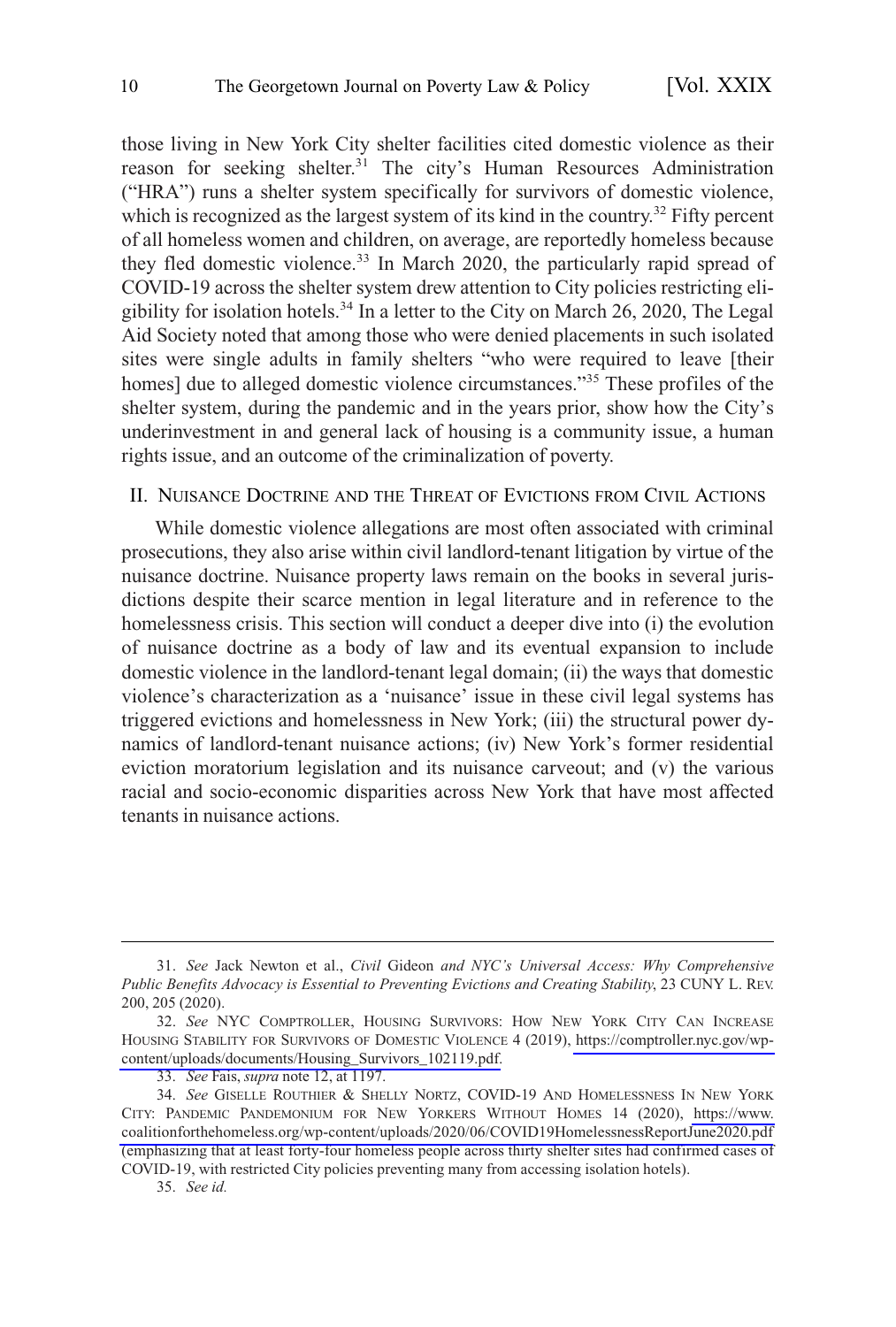#### *A. Development of Nuisance Law*

<span id="page-10-0"></span>As this Article in part argues, the nuisance doctrine as examined within the contours of landlord-tenant law offers a bewildering, ironic paradigm: on the one hand, it has enabled the criminalization and over-policing of domestic violence, leading to a host of civil penalties (e.g., loss of stable, secure housing) imposed on tenants, many of whom identify as womxn; on the other hand, it has underplayed domestic violence as a merely bothersome offense that is "petty, undeserving of police protection."36 Ultimately, this reinforcement of nuisance's etymology as either an act of harm or an annoyance may negatively affect tenants, irrespective of whether they are survivors or State-deemed alleged abusers.<sup>37</sup>

## 1. Early Origins

The etymological origins of "nuisance" derive from the Latin verb "nocēre" and the Old French verb "nuisir," both translating to mean the act of harming someone or something.<sup>38</sup> The term evolved out of a reference to people or circumstances who experienced an annoyance or inconvenience, thus suggesting that nuisance conduct did not necessitate an actual, physical harm imposed, but rather concerned harm that was merely burdensome by definition.<sup>39</sup> The study of nuisances more broadly began to incorporate English common law nuisance doctrine (textually defined as "any unreasonable interference with a right common to the general public"), with state and federal statutes designed to protect "public morality."<sup>40</sup> Nuisances, thus, were historically framed—for the most part—as either violations of public morality or private causes of action committed by  $landowners<sup>41</sup>$ 

One of the earliest archived legal applications of "nuisance" was traced to the twelfth century, with the Latin variation "nocumentum" first appearing in approximately 1187 A.D. as a writ termed the *Assize of Novel Disseisin*. 42 Civil litigants were said to invoke a variant of this writ as a private cause of action to redress disruptive practices affecting their "easements or natural rights" to their land,

<sup>36.</sup> *See* Matthew Desmond & Nicole Valdez, *Unpolicing the Urban Poor: Consequences of Third-Party Policing for Inner-City Women*, 78 AM. SOCIO. REV. 117, 134 (2012).

<sup>37.</sup> *See id.* (displaying how some landlords have threatened to "immediately start the eviction process for the tenant or tenants where the [alleged domestic violence] problem originates from" so long as the situation is not deemed life-threatening).

*See Nuisance*, MERRIAM-WEBSTER DICTIONARY (2021), [https://www.merriam-webster.com/](https://www.merriam-webster.com/dictionary/nuisance) 38. [dictionary/nuisance.](https://www.merriam-webster.com/dictionary/nuisance)

<sup>39.</sup> *See id.* 

<sup>40.</sup> *See* Fais, *supra* note 12, at 1184.

<sup>41.</sup> *See* Fais, *supra* note 12, at 1184-87 (discussing the history of public nuisance doctrine and its long history of holding landowners responsible for criminal activity on the premises).

<sup>42.</sup> *See* Bryan M. Seiler, *Moving from "Broken Windows" to Healthy Neighborhood Policy: Reforming Urban Nuisance Law in Public and Private Sectors*, 92 MINN. L. REV. 883, 886 (2008) (citing Jeff L. Lewin, Boomer *and the American Law of Nuisance: Past, Present, and Future*, 54 ALB. L. REV. 189, 192-93 (1989-1990)).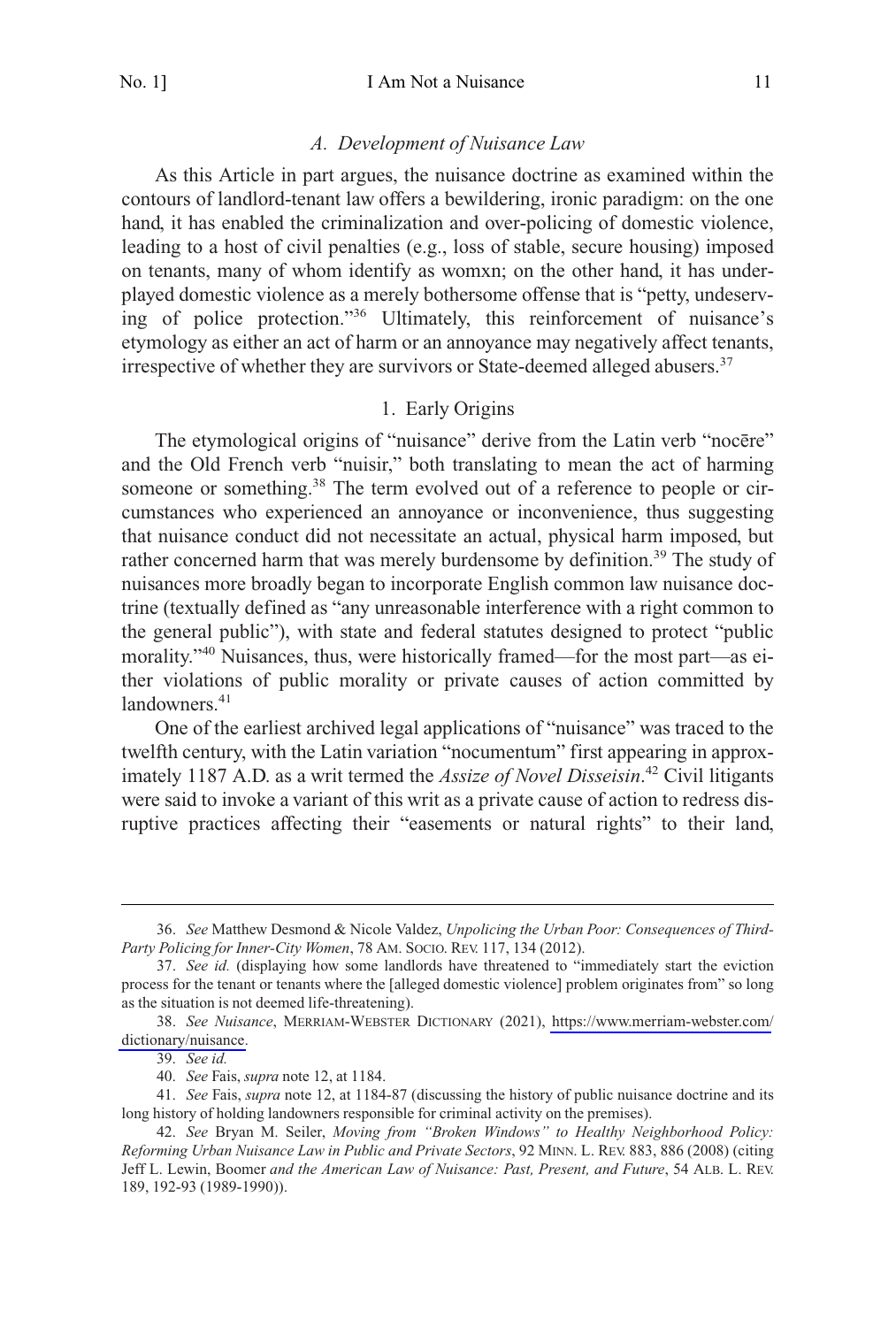<span id="page-11-0"></span>making available monetary damages as the sole remedy.<sup>43</sup> However, this cause of action was limited to protecting *landowners* who were allegedly wronged by other landowners, thus limiting "absolute protection" and "a strict standard of absolute liability<sup>744</sup> in nuisance cases to landlords and freehold estates.<sup>45</sup> Abatement evolved as a remedy from the separate courts of equity, developing principles that differed in effect from those employed by courts of law on behalf of landlords.<sup>46</sup> Blackstone's *Commentaries*, treated as the primary legal authority in post-colonial America, rehashed the rule of *sic utere tuo ut alienum non laedas* (translating to "one should use his own property in such a manner as not to injure that of another"), which had stemmed from a  $1611$  decision about a land interference.<sup>47</sup>

As such, nuisance conduct in this original property law context did not consider the experiences of domestic violence and/or IPV between anyone who was not a landowner on residential property (i.e., tenants' claims were excluded from consideration). The legal landscape at this juncture, supported by the common law "rule of thumb,"48 instead paved a grave and disturbing legacy that sanctioned domestic violence "incident to the man's role as head of the family."<sup>49</sup>

#### 2. Nineteenth Century Expansion

As the application of nuisance law gradually inched into the nineteenth century, it offered additional considerations for private individuals' conduct. With the advent of colonial economic expansion, larger-scale manufacturing enterprises began interfering with landowners' use and enjoyment of their property, thus exponentially growing the body of nuisance litigation.<sup>50</sup> Private parties to civil actions started seeking injunctions to enjoin certain activities that both rendered their businesses as "nuisances" and interfered with their function.<sup>51</sup> Throughout the mid- and latter-half of the century, "courts conceded that a private party could enjoin a public nuisance if special damages were shown to have been incurred," signifying a shift in the courts' jurisdiction to preside over matters not limited exclusively to landowners.<sup>52</sup> Civil court actions began to increasingly

<sup>43.</sup> *See* Jeff L. Lewin, Boomer *and the American Law of Nuisance: Past, Present, and Future*, 54 ALB. L. REV. 189, 193 (1989-1990).

<sup>44.</sup> *See* Paul M. Kurtz, *Nineteenth Century Anti-Entrepreneurial Nuisance Injunctions*—*Avoiding the Chancellor*, 17 WM. & MARY L. REV. 621, 623 (1976).

<sup>45.</sup> *See* Lewin, *supra* note 43, at 193-94.

<sup>46.</sup> *See* Lewin, *supra* note 43, at 195.

<sup>47.</sup> *See* Lewin, *supra* note 43, at 196.

<sup>48.</sup> *See* Henry Ansgar Kelly, *"Rule of Thumb" and the Folklaw of the Husband's Stick*, 44 J. LEGAL EDUC. 341, 344 (1994) (explaining that the "'rule of thumb' stipulated that a husband could discipline his wife with any reasonable instrument, including a rod no thicker than his thumb").

<sup>49.</sup> *See* James Martin Truss, *The Subjection of Women . . . Still: Unfulfilled Promises of Protection for Women Victims of Domestic Violence*, 26 ST. MARY'S L. J. 1149, 1157-58 (1995).

<sup>50.</sup> *See* Lewin, *supra* note 43, at 197.

<sup>51.</sup> *See* Kurtz, *supra* note 44, at 625.

<sup>52.</sup> *See* Kurtz, *supra* note 44, at 626.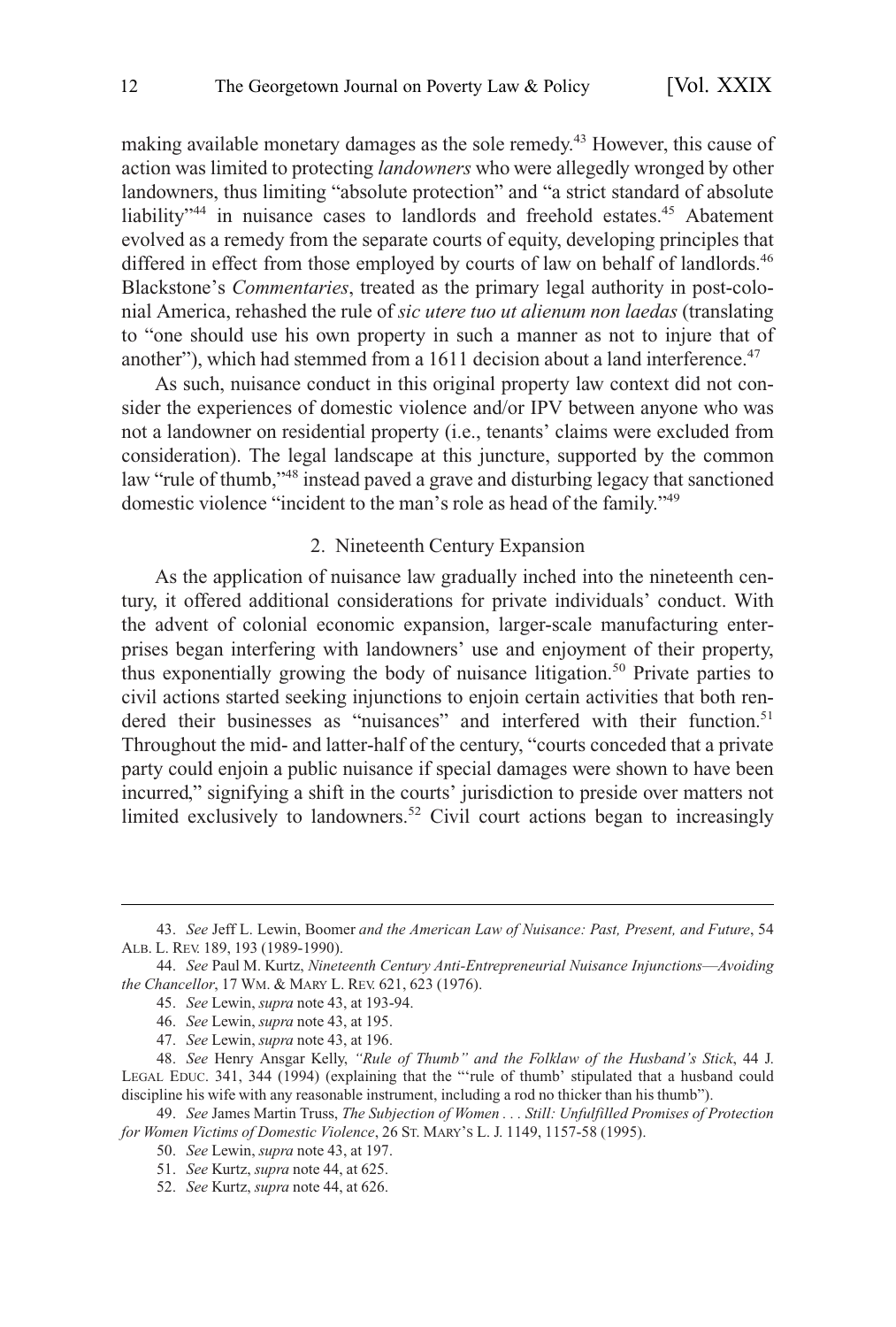<span id="page-12-0"></span>involve aggrieved homeowners and landowners who alleged private nuisances against individuals such as mill owners, railroad builders, and factory operators.<sup>53</sup>

Nuisance doctrine further expanded during America's Temperance Movement, with roots as early as the 1830s, as the public sought to reform and control alcohol's growing influence. Inebriated individuals were stigmatized by members of their immediate communities, connoting the unruly nature of drunkenness as a moral wrong equating to a nuisance.<sup>54</sup> While noxious odors, fumes, and noises from public industrial activities were alleged to create major interferences with the use and enjoyment of private property, thus constituting private nuisances, public nuisance actions occupied a different space. Public nuisance actions used to control the sale and use of alcohol during the nineteenth and twentieth centuries—leading, in part, to the Eighteenth Amendment's ratification in 1919—evolved into legal devices to "restrict the use of property for illegal purposes."<sup>55</sup>

## 3. Twentieth Century and Modern-Day Expansion into Criminal Nuisance Law

As the Eighteenth Amendment's repeal in 1933, during the Franklin Delano Roosevelt ("FDR") Administration, ended the nationwide prohibition of alcohol,<sup>56</sup> police forces gradually shifted away from controlling public welfare and social order (which included the policing of drunkenness).<sup>57</sup> Instead, they focused increasingly on controlling crimes against people and property.<sup>58</sup> Police departments were often the first line of contact for needy people who sought protection.59 Homeless individuals, ranging from the severely disabled to orphans and poor pregnant women, were temporarily lodged in police "station houses."<sup>60</sup> However, concerns by reformers erupted around these so-called "indiscriminate" services, which they worried did nothing to improve the corruption of poverty.<sup>61</sup> Instead, reformers believed that crime could be controlled if local social services

<sup>53.</sup> *See* Kurtz, *supra* note 44, at 629.

<sup>54.</sup> *See generally* Paul Aaron & David Musto, *Temperance and Prohibition in America: A Historical Overview*, *in* ALCOHOL AND PUBLIC POLICY: BEYOND THE SHADOW OF PROHIBITION 127 (Mark H. Moore & Dean R. Gerstein eds., National Academies Press 1981) (detailing the history of the temperance movement and noting that in the early 1800s, "preoccupation with alcohol" was seen as a "disturbing diagnosis of social ills").

<sup>55.</sup> *See* Fais, *supra* note 12, at 1184-85; *see also* Filomena Gehart, *Domestic Violence Victims A Nuisance to Cities*, 43 PEPP. L. REV. 1101, 1104 (2016).

*See Document for December 5th: Presidential Proclamation 2065 of December 5, 1933, in*  56. *which President Franklin D. Roosevelt announces the Repeal of Prohibition*, NAT'L ARCHIVES, [https://](https://www.archives.gov/historical-docs/todays-doc/?dod-date=1205)  [www.archives.gov/historical-docs/todays-doc/?dod-date=1205](https://www.archives.gov/historical-docs/todays-doc/?dod-date=1205) (last visited Dec. 9, 2021).

<sup>57.</sup> *See* Eric H. Monkkonen, *History of Urban Police*, 15 CRIME & JUST. 547, 559 (1992) ("Whether or not public behavior became less disorderly, it is very clear that the policing of drunkenness had been in a long downswing prior to the movement in the 1970s to decriminalize public drunkenness.").

<sup>58.</sup> *See* Desmond & Valdez, *supra* note 36, at 118; *see also* Monkkonen, *supra* note 57, at 558.

<sup>59.</sup> *See* Monkkonen, *supra* note 57, at 555.

<sup>60.</sup> *See id.* 

<sup>61.</sup> *See id.*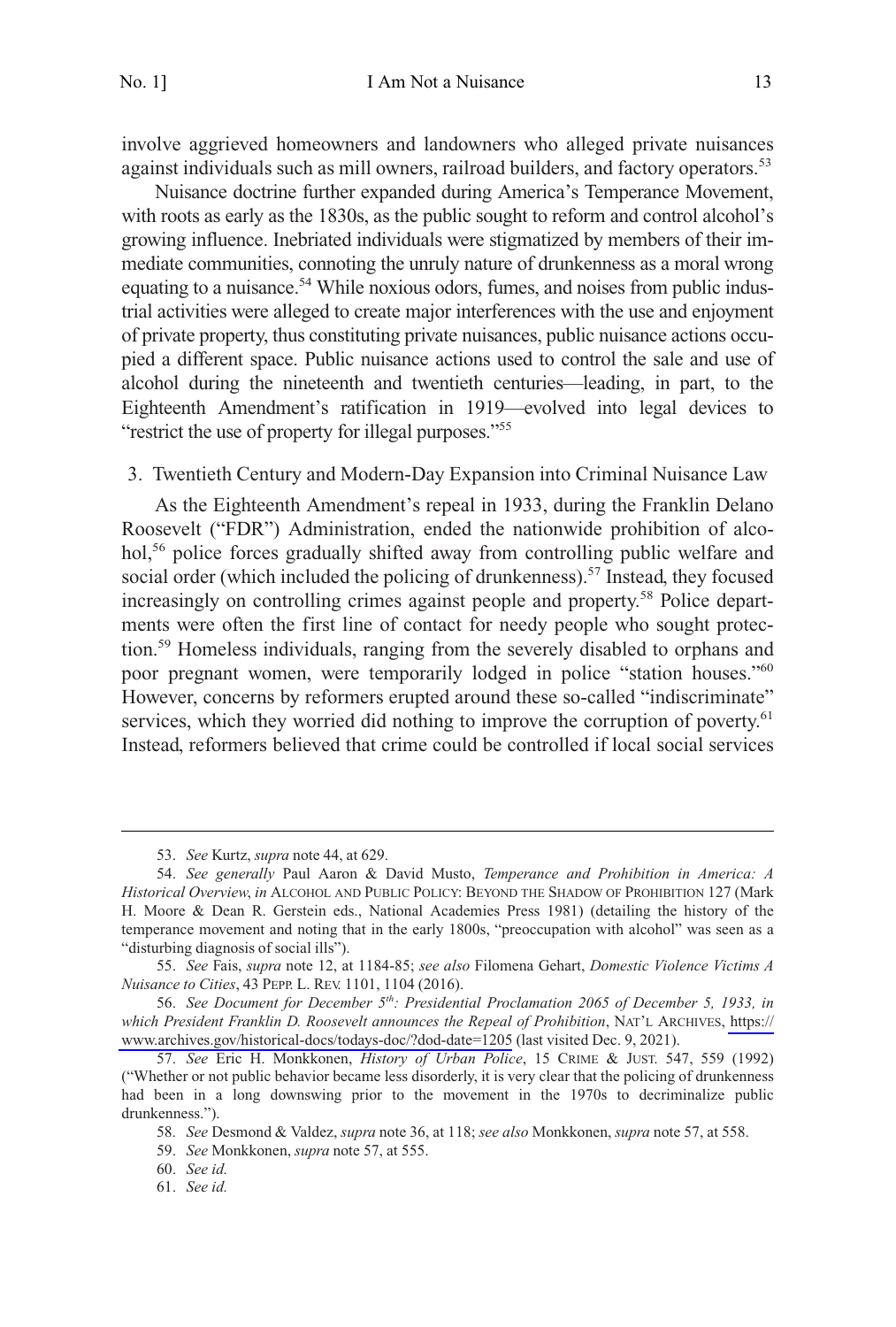entities, rather than law enforcement, would be tasked with sheltering the homeless.<sup>62</sup>

Against this early twentieth century backdrop of hyper-criminalized responses to poverty and racialized demographics, nuisance charges arose in response to prostitution and other sex-related activities and were expanded to include drug dealing offenses, illegal gambling, and other code violations.<sup>63</sup> Moreover, those actions deemed to be "nuisances" were subject to the penalties of vagrancy laws, which the Supreme Court first declared as "unconstitutionally vague" in the early 1970s.<sup>64</sup> The role of law enforcement as we know it was shaped by subsequent government-led efforts such as the 1980s War on Drugs, the extensive "stop-and-frisk" police practices imposed on poor Black and Latinx communities,<sup>65</sup> and other methods of over-policing that continued into the present day.

Landlords increasingly interfaced with police officers in reporting conduct or disruptions to their property. These reports involving law enforcement were facilitations of "third-party policing"<sup>66</sup> in an effort to control alleged criminal activities taking place on landlords' property, and to coerce landlords to modify their property regulations more effectively.<sup>67</sup> These policing practices prioritized responses to community concerns, namely activities aimed at "reducing the fear, disorder, and incivility that some argue create conditions that breed crime."68 As it concerned landlords, third-party policing consequently became a method of extending "the long arm of the law" as a resource-allocation and cost-saving measure for city law enforcement officials who policed tenants across different properties.69 These officials began "offloading service calls to landlords" and went so

<sup>62.</sup> *See id.* at 556.

<sup>63.</sup> *See* Gretchen Arnold & Megan Slusser, *Silencing Women's Voices: Nuisance Property Laws and Battered Women*, 0 LAW & SOC. INQUIRY 1, 3 (2015); *see also* Desmond & Valdez, *supra* note 36, at 120 (citing LORRAINE MAZEROLLE & JANET RANSLEY, THIRD PARTY POLICING (2005)).

<sup>64.</sup> *See* Desmond & Valdez, *supra* note 36, at 120; *see also* Papachristou v. City of Jacksonville, 405 U.S. 156 (1972) (holding that the Jacksonville vagrancy ordinance was "plainly unconstitutional" because its vagueness "place[d] almost unfettered discretion in the hands of the police").

<sup>65.</sup> See N.Y. CIV. LIBERTIES UNION, STOP-AND-FRISK IN THE DE BLASIO ERA 4 (2019), https:// [www.nyclu.org/sites/default/files/field\\_documents/20190314\\_nyclu\\_stopfrisk\\_singles.pdf](https://www.nyclu.org/sites/default/files/field_documents/20190314_nyclu_stopfrisk_singles.pdf) (indicating that innocent New Yorkers are said to have been subjected to these stops and interrogations for low-level offense allegations over five million times since 2002, most predominantly under the Bloomberg mayoral administration in 2011); *see also* Desmond & Valdez, *supra* note 36, at 118 (citing Jeffrey Fagan & Garth Davies, *Street Stops and Broken Windows:* Terry, *Race, and Disorder in New York City*, 28 FORDHAM URB. L. J. 457 (2000) and BRUCE WESTERN, PUNISHMENT AND INEQUALITY IN AMERICA (2006)).

<sup>66.</sup> *See* Michael E. Buerger, *The Politics of Third-Party Policing*, 9 CRIME PREVENTION STUD. 89, 90-93 (1998) (discussing the origins of the third-party policing doctrine, which evolved as an alternative to traditional police enforcement—third-party policing describes police efforts to "convince or coerce non-offending persons" to act outside the scope of their authority to "indirectly minimize disorder caused by other persons," and encourages the use of civil remedies to control criminal activity).

<sup>67.</sup> *See* Desmond & Valdez, *supra* note 36, at 119.

<sup>68.</sup> *See* Arnold & Slusser, *supra* note 63, at 3 (citing EVE S. BUZAWA & CARL G. BUZAWA, DOMESTIC VIOLENCE: THE CRIMINAL JUSTICE RESPONSE (3rd ed. 2003)).

<sup>69.</sup> *See* Desmond & Valdez, *supra* note 36, at 119.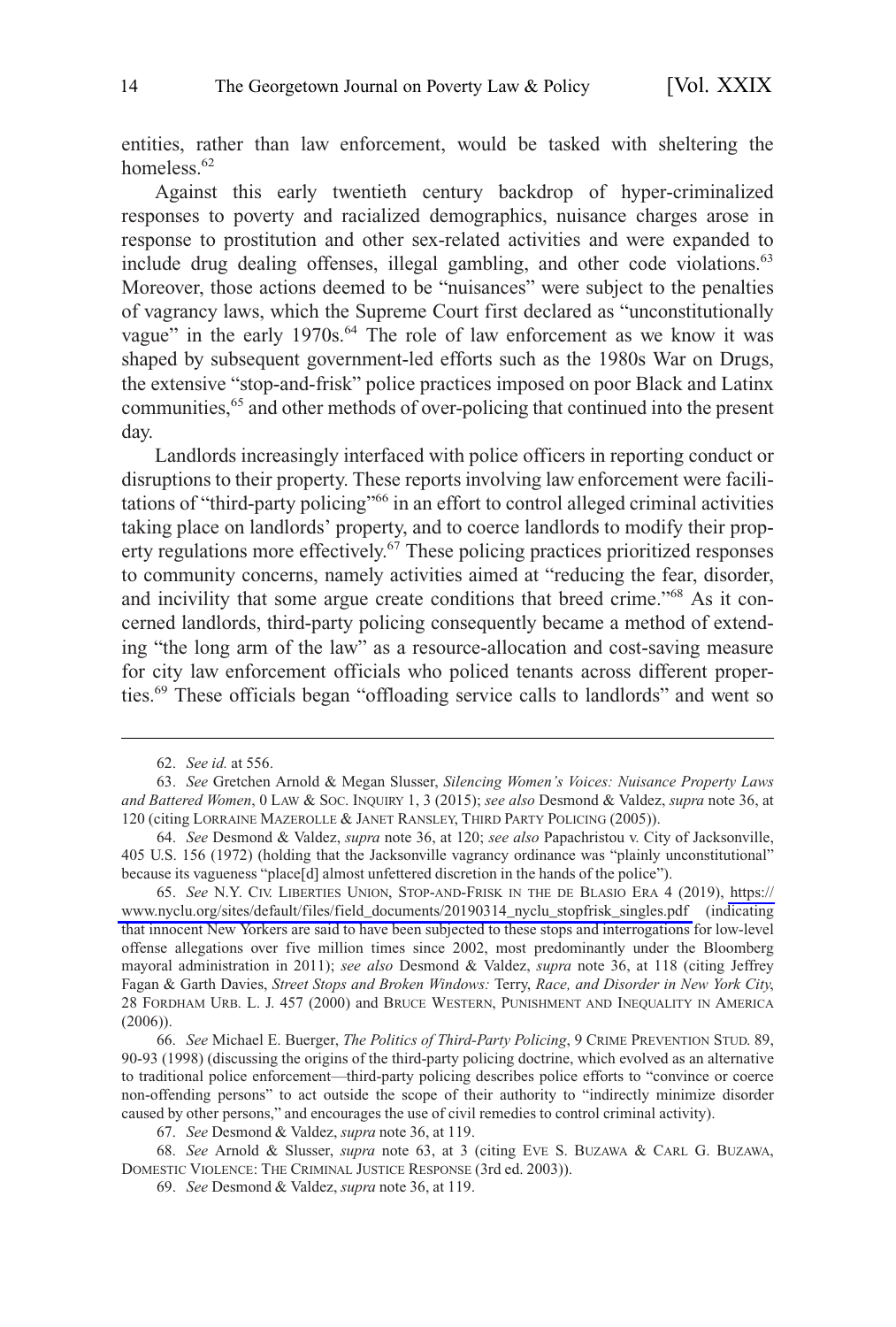<span id="page-14-0"></span>far as to designate properties as "nuisances" based on excessive service calls made within a specified timeframe.70

The statutory text of criminal nuisance laws later codified an incentive for landlords with knowledge of illegal conduct on their property to enforce this third-party policing, as even failing to take action to prevent the nuisance would impose a criminal (and civil) liability on them.<sup>71</sup> Such penalties ranged from monetary fines and incarceration to suspension or revocation of their rental license.<sup>72</sup> Under New York Penal Code Section 240.45, for example, the State may move forward in a criminal prosecution for Second Degree Criminal Nuisance if it establishes that someone (e.g., a property owner) "knowingly conducts or maintains any premises, place or resort where persons gather for purposes of engaging in unlawful conduct."<sup>73</sup>

## 4. Classifying Domestic Violence as a Nuisance Issue in Civil Courts

Outside of the criminal legal context, nuisances were traditionally aimed at addressing noxious odors and other hazards that affected a community's use and enjoyment of property rights.<sup>74</sup> However, regardless of whether a landlord committed such nuisance activity on the subject premises, this type of nuisance cause of action could still lead to punitive responses against them.

Despite many states codifying domestic violence as a crime by the start of the twentieth century, domestic violence was a problem perceived as a "private family matter that courts should not be involved in" and treated, in effect, with less seriousness than other crimes.75 The criminalization of domestic violence-related disputes across civil courts arose instead as a byproduct of new property ordinances that local municipalities drafted and implemented. I will examine this issue in further detail below.76

#### *B. Causal Connections Between Local Governments and Eviction Violence*

Even when domestic violence is characterized as a nuisance issue in civil landlord-tenant disputes, there is simply no justification for it to lead to evictions—a

*See* Desmond & Valdez, *supra* note 36, at 120; *see also Calls for Service*, POLICE DATA 70. INITIATIVE, <https://www.policedatainitiative.org/datasets/calls-for-service/>(last visited Dec. 9, 2021) (defining "service calls" to law enforcement officials as those which commonly include 9-1-1 dispatch calls for emergency assistance, as well as calls to non-emergency numbers).

<sup>71.</sup> *See* Fais, *supra* note 12, at 1185.

<sup>72.</sup> *See id.* at 1185, 1209.

<sup>73.</sup> *See* N.Y. PENAL CODE § 240.45(2) (McKinney 2021).

<sup>74.</sup> See N.Y. CIV. LIBERTIES UNION, MORE THAN A NUISANCE: THE OUTSIZED CONSEQUENCES OF NEW YORK'S NUISANCE ORDINANCES 6 (2018), [https://www.nyclu.org/sites/default/files/field\\_](https://www.nyclu.org/sites/default/files/field_documents/nyclu_nuisancereport_20180809.pdf)  [documents/nyclu\\_nuisancereport\\_20180809.pdf;](https://www.nyclu.org/sites/default/files/field_documents/nyclu_nuisancereport_20180809.pdf) *see also infra.* Section II.A-2.

<sup>75.</sup> *See* Gehart, *supra* note 55, at 1109; *see also* Jeannie Suk, *Criminal Law Comes Home*, 116 YALE L.J. 2, 5-6 (2006) (discussing the criticism around extending criminal law into the private domestic space and how "feminists have sought to recast as 'public' matters previously considered 'private'").

<sup>76.</sup> *See infra.* Section II.B-1.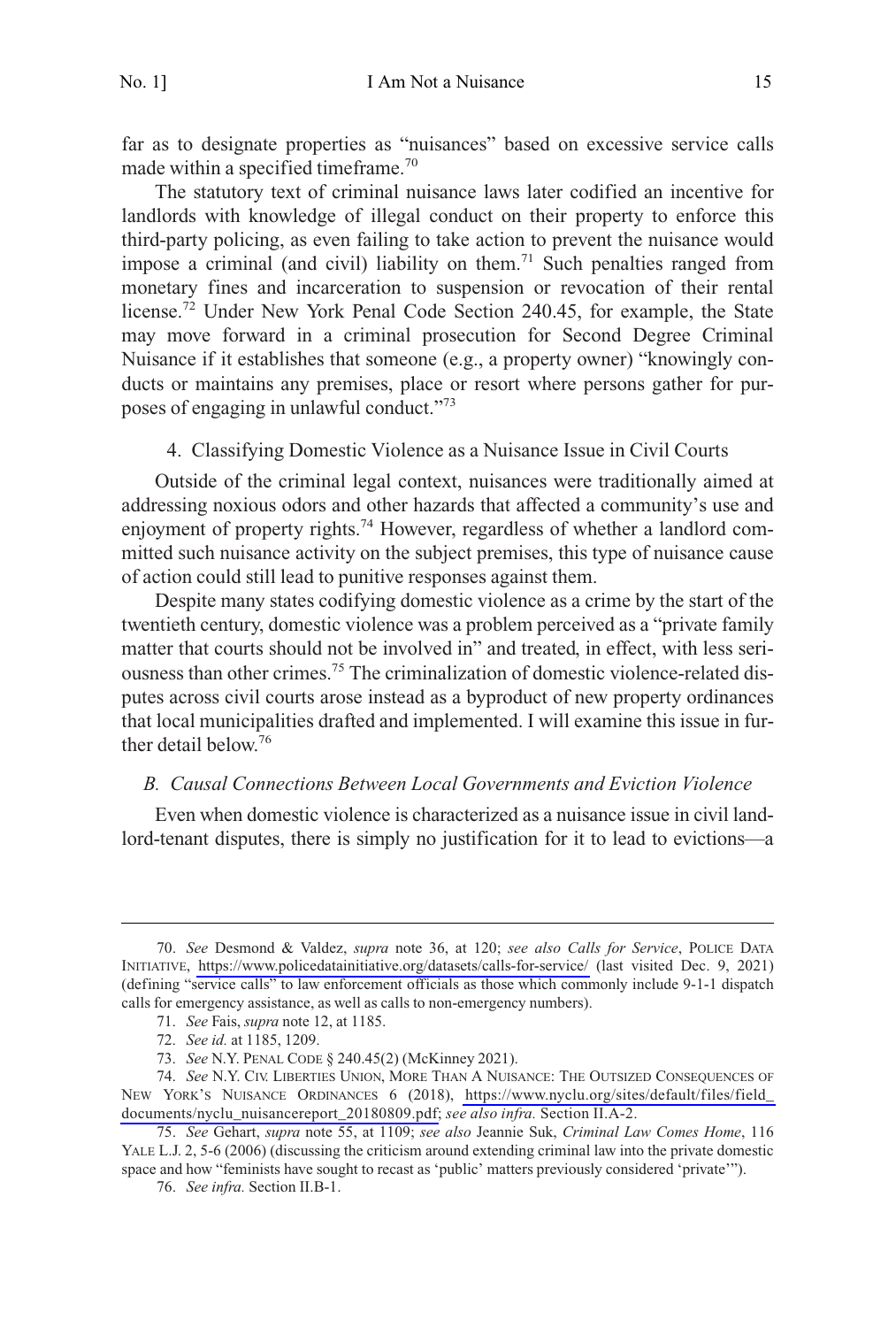<span id="page-15-0"></span>form of government sanctioned homelessness.<sup>77</sup> For domestic violence survivors in particular, the local government's interest in "efficiently using its police force and promoting peaceful living environments" is "not reasonably related" to survivors being issued a warrant of eviction for seeking police intervention.78 Ironically, when a nuisance is considered "cured" through a tenant's eviction, the community inherits a spiral of cyclical trauma. When evicted, tenants lose their right to a home—in an act of violence—and are often rendered homeless as a direct result.<sup>79</sup> The record of this eviction often makes finding new housing even harder for them.<sup>80</sup> Instead, cycles of trauma, violence, and poverty recur and deeply affect communities and lives.<sup>81</sup>

Landlords across New York have invoked nuisance claims as a basis of disguising domestic violence as a property problem. Though less widely recognized in legal literature, it is a practice that has historically foisted homelessness on tenants. This subpart will discuss local chronic nuisance ordinances, nuisance abatement laws, and the judicial or administrative channels landlords may pursue to evict tenants (i.e., those affected by domestic violence) who they deem alleged nuisances.

## 1. Chronic Nuisance Ordinances

There are roughly 2,000 towns and cities across America that have enacted chronic nuisance ordinances, or local laws requiring landlords to "evict tenants based on minor infractions" the city considers "nuisances."<sup>82</sup> Mirroring the previous discourse about criminal nuisance laws and third-party policing, nuisance property ordinances were similarly tasked with sanctioning landlords if their tenants alerted police attention. Irrespective of whether the tenant was a victim of the nuisance conduct, a certain number of police calls and the accrual of

*See* Mike Konczal, *The Violence of Eviction*, DISSENT (2016), [https://www.dissentmagazine.](https://www.dissentmagazine.org/article/the-violence-of-eviction-housing-market-foreclosure-gentrification-finance-capital)  77. [org/article/the-violence-of-eviction-housing-market-foreclosure-gentrification-finance-capital](https://www.dissentmagazine.org/article/the-violence-of-eviction-housing-market-foreclosure-gentrification-finance-capital) ("The state . . . [is] not just responsible for the violence deployed by the courts and sheriffs, who create and implement the terms under which people are forced out of their homes and the subsequent penalties they suffer . . . 'Nuisance property ordinances' . . . penalize landlords for their tenants' behavior . . . something that is particularly devastating for households suffering from domestic violence.").

<sup>78.</sup> *See* Gehart, *supra* note 55, at 1128.

<sup>79.</sup> *See id.* at 1111.

*See* Matthew Goldstein, *The Stigma of a Scarlet E*, N.Y. TIMES (Aug. 9, 2021), [https://www.](https://www.nytimes.com/2021/08/09/business/eviction-stigma-scarlet-e.html)  80. [nytimes.com/2021/08/09/business/eviction-stigma-scarlet-e.html](https://www.nytimes.com/2021/08/09/business/eviction-stigma-scarlet-e.html) ("Eviction cases are a stubborn blot on any renter's history. They are nearly impossible to scrub away, even if the tenant made good on obligations or it was only a scare tactic by an aggressive landlord.").

<sup>81.</sup> *See* Konczal, *supra* note 77 ("Housing insecurity creates a special kind of exhausting poverty, one that threatens the very security of one's family. It breeds depression. In addition to their homes, the evicted lose their possessions, their neighborhoods, their official address for interacting with the state and businesses, their very sense of self and liberty.").

*See* Sejal Singh & Alisha Jarwala, *Nuisance Ordinances: The New Frontier in Social Control*, 82. CURRENT AFF. MAG. POL. & CULTURE (Aug. 6, 2019), [https://www.currentaffairs.org/2019/08/nuisance](https://www.currentaffairs.org/2019/08/nuisance-ordinances-the-new-frontier-in-social-control)[ordinances-the-new-frontier-in-social-control](https://www.currentaffairs.org/2019/08/nuisance-ordinances-the-new-frontier-in-social-control) (citing Nicole Livanos, *Crime-Free Housing Ordinances: One Call Away from Eviction*, 19 PUB. INT. L. REP. 106 (2014)).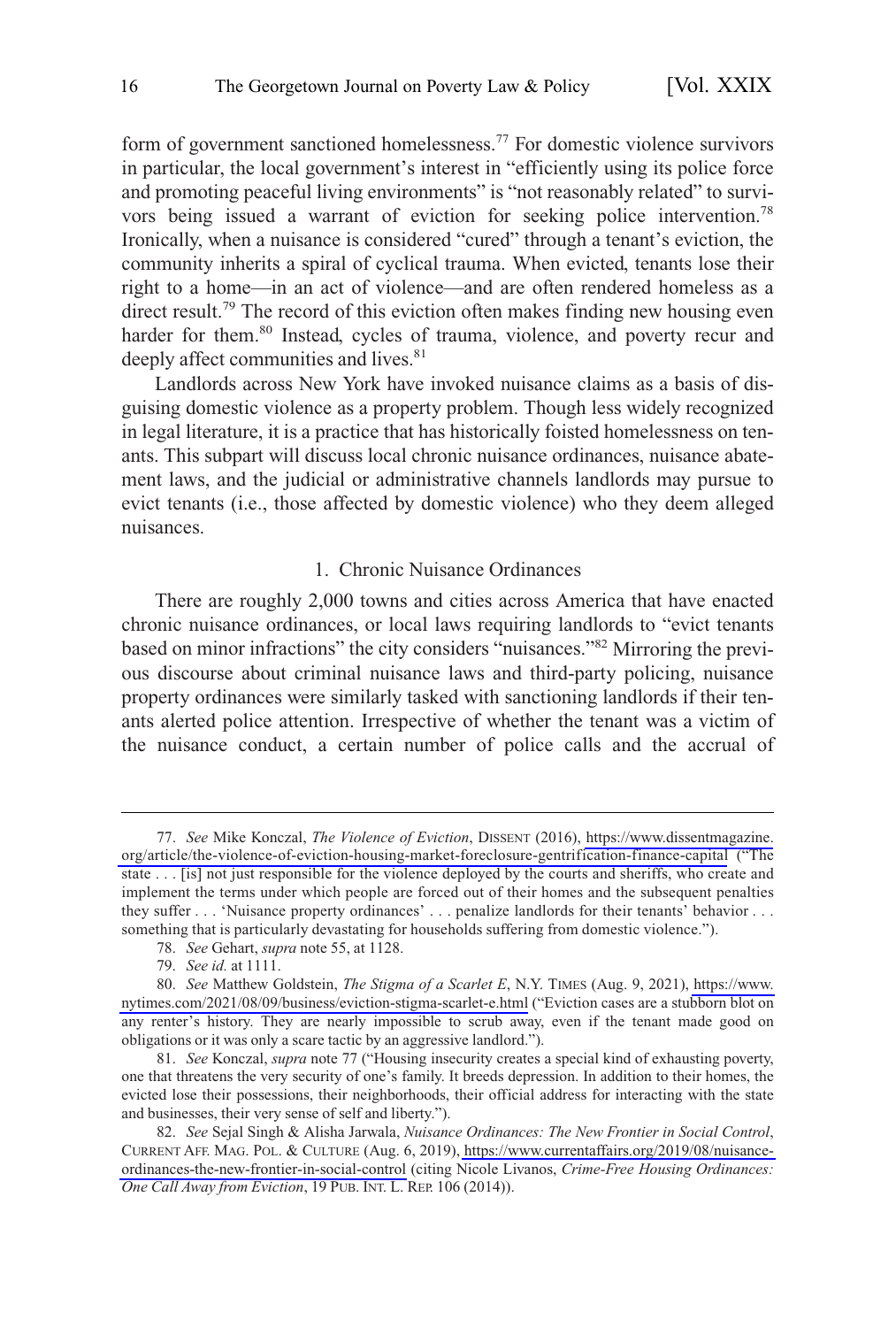violations (or "points") would apply a "nuisance" classification to the property itself.83 The adoption of these ordinances has been recognized as a "national trend" and, in the words of scholar Deborah Archer, has restricted affordable housing access while "promoting racial segregation."<sup>84</sup>

Historically, approximately twenty-five out of forty of the most populous localities outside of New York City had codified a nuisance ordinance.<sup>85</sup> A detailed study of nuisance ordinances conducted by the New York Civil Liberties Union revealed that a comprehensive list of the state's ordinances does not exist.<sup>86</sup> However, the study provided data on certain localities, including Cheektowaga and Syracuse.<sup>87</sup> In Cheektowaga, a town of about 74,000 people,<sup>88</sup> reports of public nuisance activity "on the dwelling unit" triggered the issuance of a notice from the Town Council office to the property owner.<sup>89</sup> If said property owner did not "take appropriate action to notify the tenant to cease any such activity, or evict said tenant," and the incident persisted, he or she would be issued subsequent notices and fined accordingly.<sup>90</sup> Studies show that "landlords commonly react to such [cease and desist] letters by instructing their tenants not to call 9-1- 1, refusing to renew their lease, or evicting them."<sup>91</sup> In some jurisdictions, these letters are notices to the landlord to take "reasonable measures to abate the nuisance."<sup>92</sup> Landlords who do not comply with the terms of the notice may be summoned to appear in a civil court action.<sup>93</sup>

The town of Amherst's public nuisance ordinance offers a separate but related framework for defining public nuisances. A public nuisance in Amherst included, but was not limited to, any property structure "wherein an occupant . . . commits . . . assault, harassment or disorderly conduct" pursuant to the New York State Penal Law.<sup>94</sup> Any landlord or property owner whose property was deemed a public nuisance risked the Town Attorney filing a civil action against him or her for hefty monetary fines.<sup>95</sup>

A public nuisance ordinance in Syracuse seemed to exempt domestic violence arrests from those with three or more arrests for assault allegations or any

90. *See id.* 

<sup>83.</sup> *See* N.Y. CIV. LIBERTIES UNION, *supra* note 74, at 6.

<sup>84.</sup> *See* Deborah Archer, *The New Housing Segregation: The Jim Crow Effects of Crime-Free Housing Ordinances*, 118 MICH. L. REV. 173, 175-76 (2019).

<sup>85.</sup> *See* N.Y. CIV. LIBERTIES UNION, *supra* note 74, at 10.

<sup>86.</sup> *See id.* at 10.

<sup>87.</sup> *See id.* at 22.

*See American Community Survey 1-year estimates*, U.S. CENSUS BUREAU (2019), [https://](https://censusreporter.org/profiles/16000US3615000-cheektowaga-ny/)  88. [censusreporter.org/profiles/16000US3615000-cheektowaga-ny/](https://censusreporter.org/profiles/16000US3615000-cheektowaga-ny/).

<sup>89.</sup> *See* CHEEKTOWAGA, N.Y., CODE § 194-4(A) (2021).

<sup>91.</sup> *See* N.Y. CIV. LIBERTIES UNION, *supra* note 74, at 22.

<sup>92.</sup> *See* Arnold & Slusser, *supra* note 63, at 3.

<sup>93.</sup> *See id.* 

<sup>94.</sup> *See* AMHERST, N.Y., CODE § 152-3(8) (2021).

<sup>95.</sup> *See id*. §§ 152-8(a), 152-9 ("If . . . a finding is made that defendants have conducted, maintained, permitted or allowed a public nuisance, a [\$1,000] penalty may be awarded" for each day the public nuisance was found to have been unabated).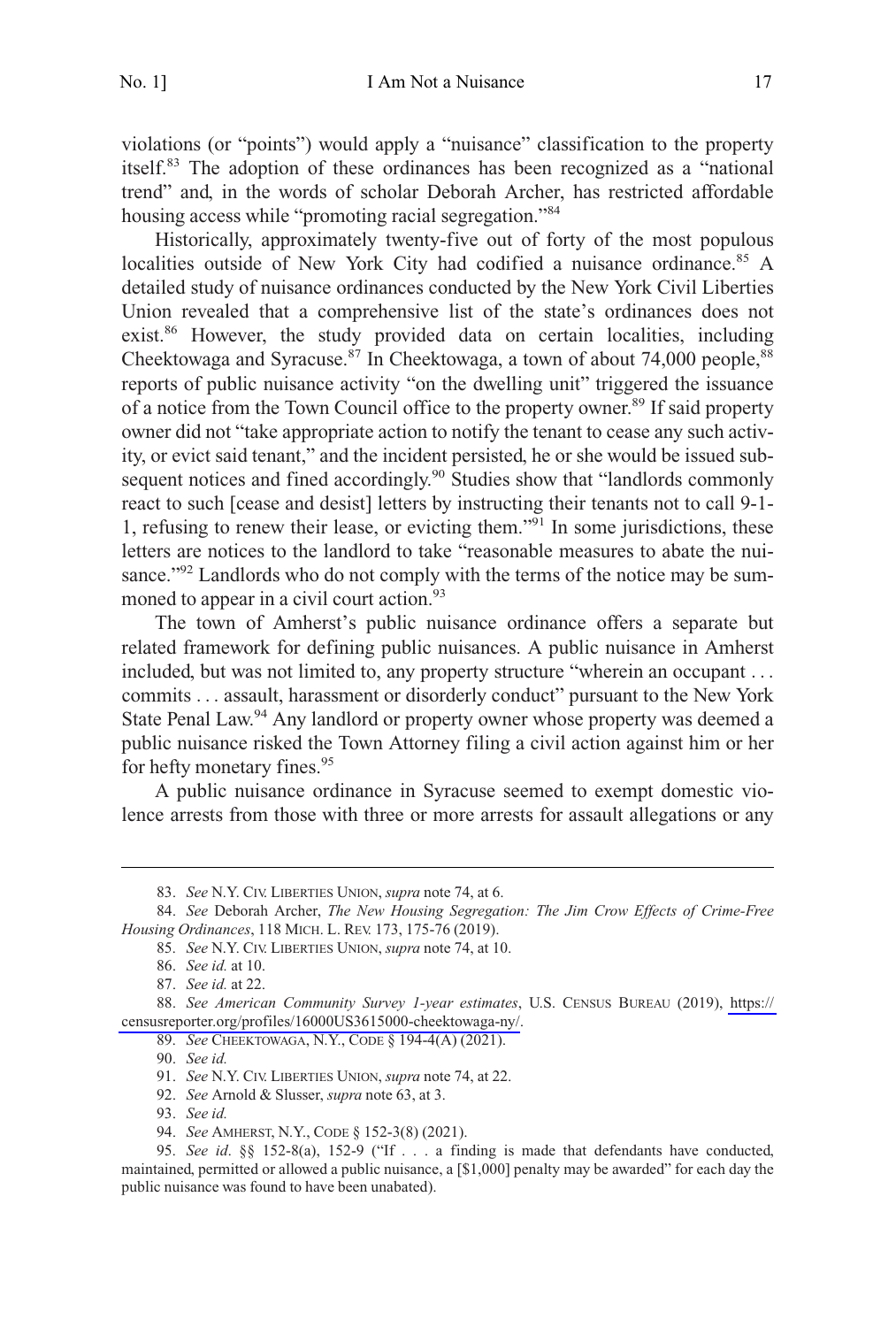"[disorderly conduct] violation . . . predicated on events, circumstances or activities occurring on the subject premises" within a two-year period.<sup>96</sup> However, such statutory language contemplating protections for tenants affected by domestic violence is absent in the Cheektowaga and Amherst chronic nuisance ordinances.97 As such, the application of chronic nuisance ordinances like these in other jurisdictions have a disproportionate impact on womxn because most survivors of domestic violence are womxn; on average, womxn are in fact five times more likely than men to be survivors of domestic violence.<sup>98</sup> Battered womxn's lack of security in housing and their economic vulnerabilities—especially as they pertain to poor womxn of color—are exacerbated through the issuance and implementation of chronic nuisance ordinances.<sup>99</sup> Based on these various factors and the perverse incentives these laws have produced, we can infer that womxn are often made to choose between seeking community support and losing housing or remaining in an abusive relationship while maintaining housing.

In comparison to many other parts of the country, New York's continued enactment and enforcement of public nuisance ordinances encouraging landlords to evict tenants are fewer in number. The State passed legislation in 2020 to establish a residential tenant's right to seek emergency assistance without fear of losing his or her housing due to local nuisance laws.100 By doing so, the legislature recognized what many legislatures nationally have fallen short of addressing: employing "nuisance laws to punish domestic violence survivors is callous and misguided" and these devices "directly undermine public safety and confidence in our justice system."<sup>101</sup> The very fact that New York is an outlier on the national scale in condemning nuisance laws and policies as they affect victims and survivors signals progress. But it also suggests a vast need for cutting edge legislative reform in other major cities in America where legacies of localism and racial and

*See* SYRACUSE, N.Y., REV. GEN. ORDINANCES § 45-2 (2021), [https://library.municode.com/ny/](https://library.municode.com/ny/syracuse/codes/code_of_ordinances?nodeId=REGEOR_CH45NUAB)  96. [syracuse/codes/code\\_of\\_ordinances?nodeId=REGEOR\\_CH45NUAB](https://library.municode.com/ny/syracuse/codes/code_of_ordinances?nodeId=REGEOR_CH45NUAB) ("Notwithstanding the foregoing, an arrest for assault in violation of New York Penal Law Sections 120.00, 120.05, or 120.10 which involves domestic violence shall not be considered as a qualifying arrest for purposes of enforcement of this chapter.").

<sup>97.</sup> *See* CHEEKTOWAGA, N.Y., CODE § 194-4(A) (2021) (defining criminal or public nuisance activity on a residential property to be the result of "criminal activity [reports] or public nuisance activity on the dwelling unit"); *see also* AMHERST, N.Y., CODE § 152-3(8) (2021) ("defining public nuisance to include the commission of "criminal activities, including but not limited to, assault, harassment or disorderly conduct, as . . . defined by the New York State Penal Law.").

<sup>98.</sup> *See* Fais, *supra* note 12, at 1196 ("Women constitute the overwhelming majority of domestic violence victims, representing 84.3% of spousal abuse victims and 85.9% of the victims of dating violence.").

<sup>99.</sup> *See* Arnold & Slusser, *supra* note 63, at 6 (citing Donna Coker, *Shifting Power for Battered Women: Law, Material Resources, and Poor Women of Color*, *in* DOMESTIC VIOLENCE AT THE MARGINS 369-88 (N.J. Sokoloff, ed. 2008)).

<sup>100.</sup> *See* S. 4657A, 2019-2020 Leg., Reg. Sess. (N.Y. 2019).

<sup>101.</sup> *See* Press Release, N.Y. State Senate, Senate Passes Hoylman Bill Giving Tenants the Right to Call 911 Without Fear of Eviction (May 14, 2019), [https://www.nysenate.gov/newsroom/press](https://www.nysenate.gov/newsroom/press-releases/brad-hoylman/senate-passes-hoylman-bill-giving-tenants-right-call-911)[releases/brad-hoylman/senate-passes-hoylman-bill-giving-tenants-right-call-911](https://www.nysenate.gov/newsroom/press-releases/brad-hoylman/senate-passes-hoylman-bill-giving-tenants-right-call-911).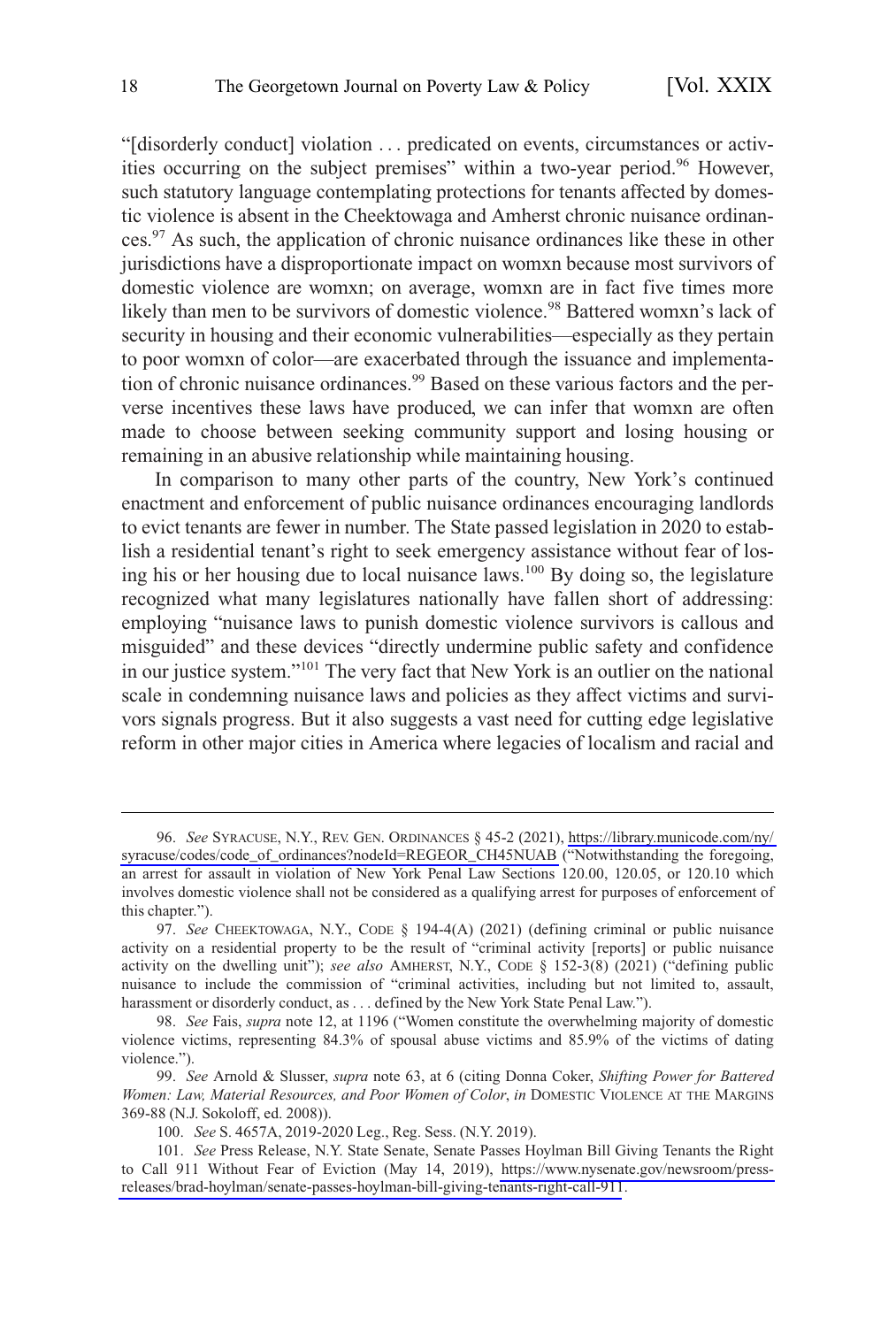<span id="page-18-0"></span>economic segregation continue to criminalize domestic violence and lead to homelessness.

#### 2. Nuisance Abatement Laws

The examination of local nuisance abatement laws is tied to that of public, or chronic, nuisance ordinances. Abatement actions are responses to the enforcement of nuisance ordinances. When landlords are issued citations or have accrued a threshold number of "points" for conduct reported onto their property,<sup>102</sup> "the only certain way" for them to avoid the penalties is to abate the nuisance in its entirety.<sup>103</sup> This often equates to removing, or evicting, tenants who were the subject of police citations from the residential property altogether, irrespective of whether those tenants were victims or alleged abusers of the offense at hand.<sup>104</sup> In at least one nuisance enforcement case reported in Syracuse over the last five years, for example, a landlord defended himself at an administrative hearing by offering proof of his tenant's eviction.<sup>105</sup>

New York City enacted its original Nuisance Abatement Law ("NAL") in the 1970s with the intent to "push the sex industry out of Times Square," though the law's use and application was broadly expanded and exploited by the New York City Police Department ("NYPD") to target residential properties and commercial businesses alleged to be sites of repeated criminal activity.<sup>106</sup> Many tenants and small business owners were forced to settle nuisance abatement actions by entering into stipulations enabling "warrantless searches and unbridled police access to video cameras."<sup>107</sup> In effect, the NYPD's response to these *perceived*  nuisances was a token measure of its self-enforced broken windows policing strategy that patrolled low-level offenses to combat public disorder and further lawlessness, "often unwittingly targeting [those] not connected to the crimes in question."<sup>108</sup> It is a prime example of a draconian no-fault eviction ordinance, grossly infringing on the constitutional rights of tens of thousands of New Yorkers.

<sup>102.</sup> *See supra*, Section II-B.1.

*See* ACLU WOMEN'S RTS. PROJECT, *Chronic Nuisance and Crime-Free Ordinances:*  103. *Endangering the Right of Domestic Violence Survivors to Seek Police Assistance* (last visited Dec. 9, 2021), [https://www.aclu.org/sites/default/files/assets/nuisance\\_ordinance\\_issue\\_summary\\_-\\_final.pdf.](https://www.aclu.org/sites/default/files/assets/nuisance_ordinance_issue_summary_-_final.pdf)

<sup>104.</sup> See ACLU, SILENCED: HOW NUISANCE ORDINANCES PUNISH CRIME VICTIMS IN NEW YORK, 19 (2015), [https://www.aclu.org/sites/default/files/field\\_document/equ15-report-nuisanceord-rel3.pdf.](https://www.aclu.org/sites/default/files/field_document/equ15-report-nuisanceord-rel3.pdf)

<sup>105.</sup> *See* N.Y. CIV. LIBERTIES UNION, *supra* note 74, at 22.

*See* Sarah Ryley, *New York City Set to Pass Sweeping Nuisance Abatement Reforms*, 106. PROPUBLICA (Feb. 14, 2017, 1:37 PM), [https://www.propublica.org/article/new-york-city-set-to-pass](https://www.propublica.org/article/new-york-city-set-to-pass-sweeping-nuisance-abatement-reforms)[sweeping-nuisance-abatement-reforms](https://www.propublica.org/article/new-york-city-set-to-pass-sweeping-nuisance-abatement-reforms).

*See* Sarah Ryley, *NYPD targets immigrant shops with nuisance cases, pushing for closures*  107. *over minor allegations*, N.Y. DAILY NEWS (Apr. 22, 2016), [https://www.nydailynews.com/new-york/](https://www.nydailynews.com/new-york/nypd-pummels-mom-and-pop-shops-nuisance-cases-article-1.2610492)  [nypd-pummels-mom-and-pop-shops-nuisance-cases-article-1.2610492.](https://www.nydailynews.com/new-york/nypd-pummels-mom-and-pop-shops-nuisance-cases-article-1.2610492)

<sup>108.</sup> See Press Release, N.Y. City Council, Council to Vote on Implementation of the Nuisance Abatement Fairness Act and to Expand Language Access to Government Services for City Residents (Feb. 15, 2017), [https://council.nyc.gov/press/2017/02/15/1367/.](https://council.nyc.gov/press/2017/02/15/1367/)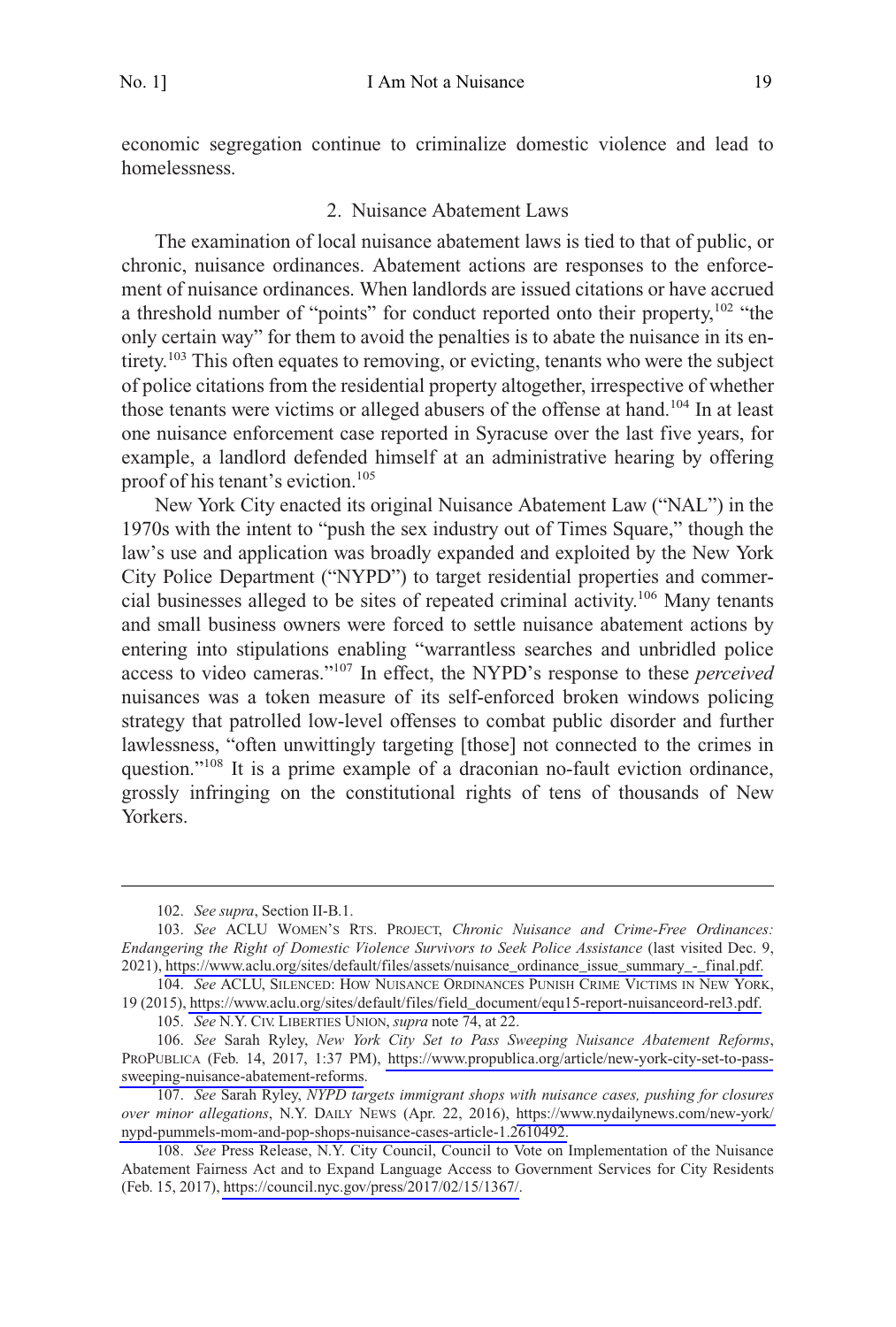More recently, in 2017, the New York City Council passed sweeping reform measures to NAL to achieve greater transparency and protect tenants and landlords more equitably. City Council members, stewarded by then-Speaker Melissa Mark-Viverito, amplified concerns of NAL's role in "quickly uprooting crime" and negatively impacting New Yorkers of color in minority neighborhoods particularly.109 These amendments, collectively titled the Nuisance Abatement Fairness Act (Intro. #1308-A, or "NAFA"), also recognized the necessity of informing residential tenants and business owners of their property rights if they were unaware of the alleged nuisance conduct. Under NAFA, low-level misdemeanor drug and marijuana offenses were no longer designated as nuisances under law, and the maximum amount of time that the city could prohibit people from accessing properties deemed "nuisances" would no longer exceed one year, "or three years in 'unique circumstances.'"<sup>110</sup>

Nuisance abatements are codified to a certain degree within the NYC Administrative Code. In one section of the Code, counsel can seek a civil penalty by "bring[ing] and maintain[ing] a civil proceeding . . . to permanently enjoin the public nuisances."111 It also authorizes the City to issue either a temporary restraining order on the landlord or property owner upon a showing by clear and convincing evidence that the "public nuisance is being conducted, maintained or permitted," or a temporary closing order by means of a preliminary injunction.<sup>112</sup>

However, even with NAFA's passage, this section of the Code appears to leave out several salient protections for tenants and occupants. As its name suggests, a temporary closing order would trigger the closure of residences, though the Code glosses over any procedural due process opportunity afforded to tenants and occupants in defending their right to housing. The Code also does not create explicit protections for those affected by domestic violence who are at risk of homelessness upon their landlord's issuance of a closing order. As monumental as NAFA has been in ensuring comprehensive, transparent reporting of 9-1-1 and 3-1-1 nuisance-related calls, barring tenants' permanent exclusion from certain types of property and narrowing the scope of drug-related nuisance activities, there is still no city or state law on the books that enhances protections for those at risk of eviction due to criminal allegations.

One of the NYPD's comprehensive bi-annual reports totaled 8,800 nuisance abatement filings in 2020 on the basis of criminal nuisance allegations (as opposed to alleged drugs and gambling activity, prostitution, forgery, and other conduct).113 To the extent that New York City's nuisance abatement laws offer a

<sup>109.</sup> *See* Ryley, *supra* note 106.

<sup>110.</sup> *See id.* 

<sup>111.</sup> *See* N.Y.C. ADMIN. CODE, tit. 7 § 7-704 (2020).

<sup>112.</sup> *See* N.Y.C. ADMIN. CODE, tit. 7 § 7-711 (2020).

*See* N.Y.C. POLICE DEP'T, JANUARY – JUNE 2020, *in* NUISANCE ABATEMENT REPORTS (last 113. visited Dec. 9, 2021), <https://www1.nyc.gov/site/nypd/stats/reports-analysis/nuisance-abatement.page> (finding that 2,907—approximately one-third—of these classified criminal nuisance filings occurred out of Bronx police precincts).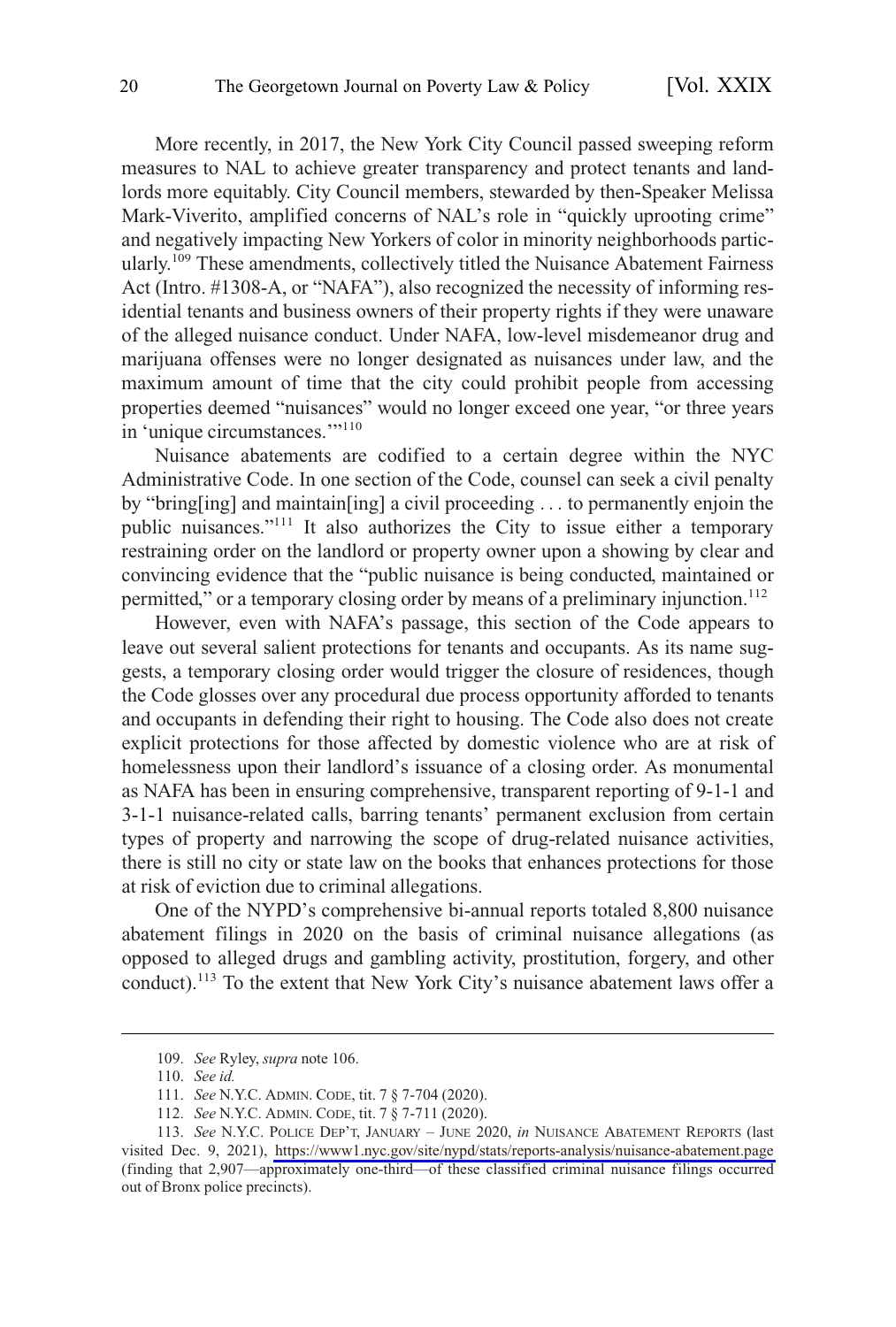<span id="page-20-0"></span>cause of action to evict individuals for certain criminal allegations, less is known about whether they may punish domestic violence and/or IPV incidents. In theory, however, we could potentially infer that reported crimes like domestic violence may still authorize the City to close a residential property altogether. If we make this inference, we must remain critical of local governments' continued enforcement of nuisance property laws due to their harmful effects in causing a survivor's (risk of) eviction.

## 3. Actionable Legal Channels for Nuisance Conduct

As local nuisance laws have risked homelessness for survivors and alleged abusers, a landlord may pursue judicial eviction proceedings against a tenant for conduct he finds to be a nuisance. These "summary eviction" actions may allege a tenant's pattern of objectionable course of conduct, as generally defined by the courts or local administrative rules.<sup>114</sup> Nuisance pleadings arising out of allegedly objectionable conduct range from excessive noise complaints and toxic odors to incidents of domestic violence or antisocial conduct.<sup>115</sup> Notices to Cure predicate most nuisance-related eviction actions, carving out an opportunity for the tenant to correct the alleged conduct before being taken to housing court.<sup>116</sup>

The New York City Housing Authority's ("NYCHA") administrative mandate is to create for its tenants an environment conducive to healthful living, family stability, sound family and community relations and proper upbringing of children," barring any conduct that is detrimental "to health or safety of the community" or damaging to its property.<sup>117</sup> However, several of its policies advance the dichotomy between domestic violence survivors and alleged abusers when it comes to tenants' housing security.

In one of the wider known examples of this dichotomy, NYCHA's incorporation of the Violence Against Women Act ("VAWA") enables it to bifurcate (or split) a tenancy in order "to terminate the rights of a tenant or authorized

<sup>114.</sup> *See* N.Y.C. ADMIN. CODE § 26-408(a)(2) (2021) (equating a nuisance as conduct that interferes "substantially with the comfort and safety of the landlord or of other tenants or occupants of the same or other adjacent building or structure"); *see also* Domen Holding Co. v. Aranovich, 802 N. E.2d 135, 139 (N.Y. 2003) (defining a nuisance as a "continuous invasion of rights . . . a pattern of continuity or recurrence of objectionable conduct"); *see also* 160 W. 118th St. Corp. v. Gray, 801 N.Y. S.2d 238, 238 (Civ. Ct. 2004) (holding that tenant's "[repeated engagement] in an unabated course of conduct which [posed] a grievous, imminent and serious threat of harm to the petitioner's other tenants and employees" constituted a "legally cognizable claim of nuisance").

<sup>115.</sup> ANDREW SCHERER, RESIDENTIAL LANDLORD-TENANT L. IN N.Y. § 8:95, Westlaw (updated Nov. 2020) (describing the nature of objectionable conduct as "real and imminent to justify eviction").

<sup>116.</sup> *See* N.Y. REAL PROP. ACTS. § 753(4) (2021) ("In the event that such proceeding is based upon a claim that the tenant or lessee has breached a provision of the lease, the court shall grant a thirty day stay of issuance of the warrant, during which time the respondent may correct such breach."); *see also*  Sacchetti v. Rosen, No. 01-227, 2001 WL 1535466, at \*1 (N.Y. App. Term. Sept. 25, 2001) (finding that a tenant's abusive conduct and antisocial tendencies towards other tenants were not deemed 'cured' when his psychiatrist testified to their potential to recur).

<sup>117.</sup> *See* N.Y.C. HOUS. AUTH., MGMT. MANUAL ch. 4, app. B, at 2 (Mar. 3, 2016) [hereinafter NYCHA MGMT. MANUAL].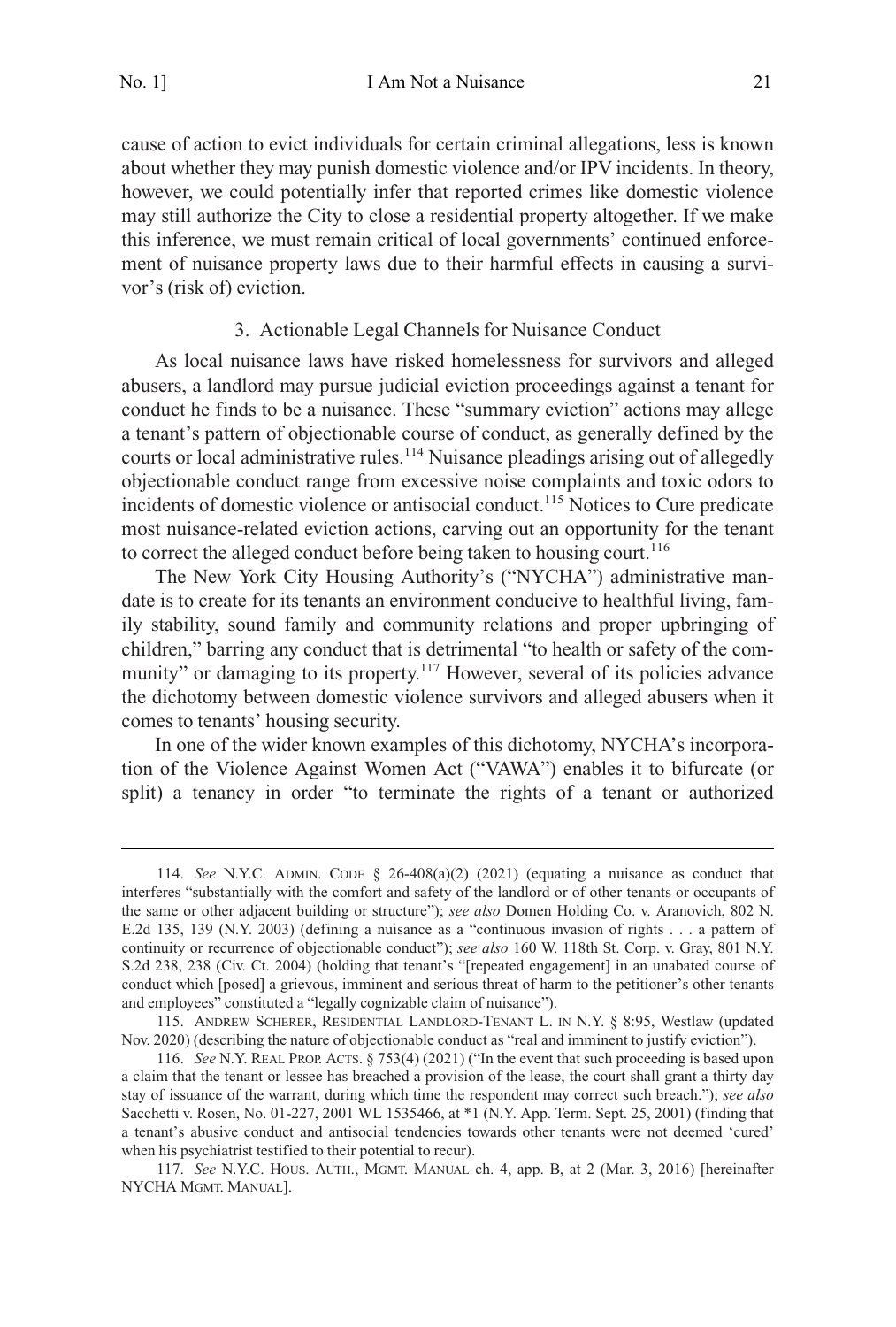household member who engages in [domestic violence] criminal activity" against another household member.<sup>118</sup> In some instances, the alleged abuser may be allowed to remain in the apartment during a termination of tenancy proceeding, while the survivor and other authorized household members sign a lease elsewhere through an emergency transfer process.<sup>119</sup> In other instances, the alleged abuser is evicted, while other household members are allowed to remain.<sup>120</sup> When the alleged abuser is the sole signatory of the lease, a survivor must establish eligibility to gain succession rights to that lease.121 The process of seeking a VAWA emergency transfer often requires the survivor to submit specific documentation (i.e., police reports, surveillance footage, etc.)<sup>122</sup> that, in reality, may be too cumbersome and invasive to obtain.

A lesser discussed application of survivor-alleged abuser dichotomies in NYCHA's policies concerns common law nuisance—a catch-all category that NYCHA deems as "any other unacceptable behavior"—as a ground of terminating one's tenancy.123 It affords tenants the opportunity to partake in a hearing before they are found ineligible, or "non-desirable," for public housing.<sup>124</sup> However, settlement negotiations may leave a tenant with no choice but to consent to permanently exclude a family member from the home to avoid going to trial for the alleged nuisance at issue. Although landlords who file either of these actions must go through judicial or administrative channels before acquiring the legal grounds to evict a tenant for domestic violence or other nuisance allegations, they typically cannot obtain a judgment for an eviction warrant simply based on an isolated allegation of nuisance conduct. It is instead the landlord's burden to prove a *habitual* set of incidents that rise to the level of "objectionable."125 However, courts have recognized particularly egregious behaviors as nuisances if they produced extremely violent outcomes.<sup>126</sup>

As such, a series of criminal allegations pertaining to domestic violence can risk devastating civil consequences for a household. While nuisance holdover

124. *See id.* at 2.

<sup>118.</sup> *See id.* ch. 1, at 254 (Nov. 28, 2017).

<sup>119.</sup> *See id.* 

*See* ACLU WOMEN'S RTS. PROJECT, *The Rights of Domestic Violence Survivors in Public*  120. *and Subsidized Housing*, <https://www.aclu.org/sites/default/files/pdfs/subsidizedhousingdv.pdf>(last visited Dec. 9, 2021).

<sup>121.</sup> *See* NYCHA MGMT. MANUAL, *supra* note 117, at 69.

<sup>122.</sup> *See* NYCHA MGMT. MANUAL, *supra* note 117, at 71.

<sup>123.</sup> *See* NYCHA MGMT. MANUAL, CH. IV, APPENDIX B: Termination of Tenancy – Non-Desirability Actions 6 (2016).

<sup>125.</sup> *See* Gerald Lebovits & Daniel J. Curtin, Jr., *Nuisance Holdovers in New York*, 33 N.Y. REAL PROP. L. J. 68–69 (2005) (citing Domen Holding v. Aranovich, 802 N.E.2d 135, 139 (2003) ("Nuisance imports a continuous invasion of rights – 'a pattern of continuity or recurrence of objectionable conduct'") (quoting Frank v. Park Summit Realty, 175 A.D.2d 33, 34 (N.Y. App. Div. 1st Dep't. 1991)).

<sup>126.</sup> *But see* 772 E. 168 St. LLC v. Holmes, 110 N.Y.S.3d 798 at \*3 (Civ. Ct. Bronx Cty. 2018) (holding that Petitioner-Landlord's predicate notice for a nuisance eviction action failed to include details of the Tenant-Respondent's egregious conduct, thus failing to demonstrate that he affected the "health, welfare and safety of other residents").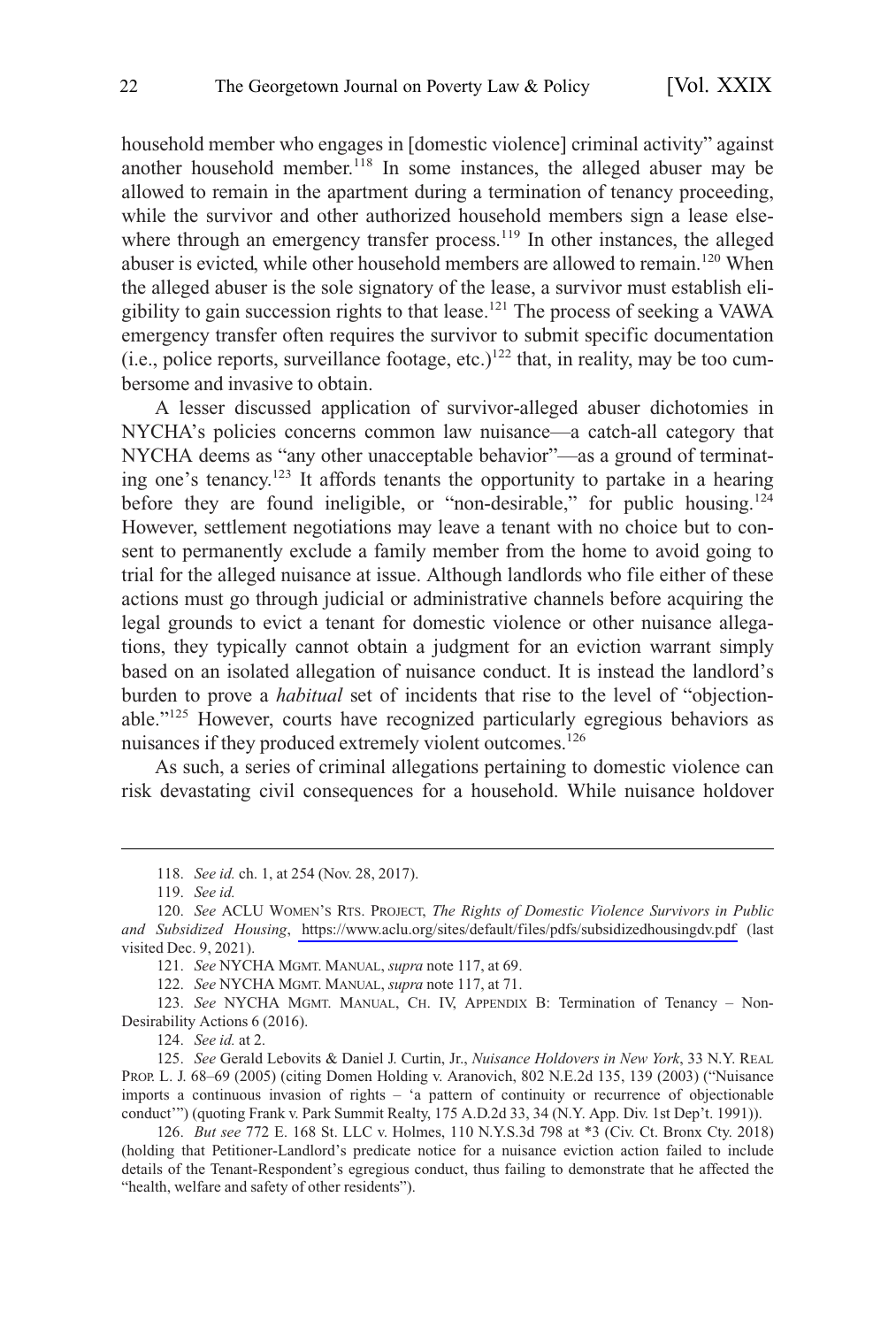proceedings are a much narrower classification of summary eviction cases—in contrast to non-payment proceedings for the accrual of rental arrears, and nocause holdovers for the overstay of an expired lease—they might nevertheless render a tenant homeless. Similarly, termination of tenancy proceedings brought by NYCHA deem nuisance conduct as a basis for potential eviction.<sup>127</sup> Residents face the risk of eviction just the same as if that individual chronically failed to pay full rent, endangered his or her neighbors, or violated a substantial lease provision. And in the same vein that local laws like chronic nuisance ordinances often hamper the reporting of domestic disputes, the highly litigious nature of nuisance eviction proceedings<sup>128</sup> and termination of tenancy proceedings might similarly disincentivize tenant-survivors to alert police attention or seek intervention from their landlord.

Finally, just as an individual's criminal record history is a barrier to employment and other civil rights, an eviction record may similarly preclude her from gaining access to housing. A "Scarlet E"—the term coined to describe the deleterious consequences of a single eviction filing—can be a figurative death sentence for a prospective tenant, irrespective of the civil proceeding's merits.<sup>129</sup> Certain landlords in both private and public housing complexes routinely screen prospective tenants' credit and eviction histories.<sup>130</sup> In doing so, they may not always consider the basis of the eviction filings. $131$  We can interpret this to mean that prospective tenants once affected by domestic violence and/or IPV contributing to a past eviction may face the same risk of future housing denials as individuals evicted for outstanding rental arrears, engaging in conduct dangerous or threatening to their residential community, or overstaying an expired lease.

As this section has discussed at length, the existence of local nuisance laws and the legal avenues that enable landlords to evict tenants because of them lay the groundwork for housing instability. However, even in jurisdictions like New York City that have enacted a citywide Right to Counsel for tenants at risk of evictions or tenancy terminations, some state legislation has afforded inadequate protections to tenant-respondents. This latter issue is discussed further in Subpart D below.

<sup>127.</sup> *See* NYCHA MGMT. MANUAL, *supra* note 117 (listing common law nuisance and a "source of danger to the peaceful occupation of other tenants" as categories and criteria of non-desirability).

<sup>128.</sup> *See generally* Lebovits & Curtin, Jr., *supra* note 125 (describing the "unsettled" landscape of nuisance-based holdovers and detailing the "pitfalls and practicalities" of litigating these proceedings).

*See* Goldstein, *supra* note 80, at 1; *see also* Kathryn A. Sabbeth, *Erasing the 'Scarlet E' of*  129. *Eviction Records*, THE APPEAL (Apr. 12, 2021), [https://theappeal.org/the-lab/report/erasing-the-scarlet](https://theappeal.org/the-lab/report/erasing-the-scarlet-e-of-eviction-records/)[e-of-eviction-records/](https://theappeal.org/the-lab/report/erasing-the-scarlet-e-of-eviction-records/).

<sup>130.</sup> *See* GOODMARK, *supra* note 8, at 42.

<sup>131.</sup> *See* Sabbeth, *supra* note 129 (". . . perhaps most disturbingly, tenants can get marked as undesirable simply because the data collection method used by most tenant-screening bureaus includes anyone named as a defendant in an eviction case . . . The bureaus capture all tenants listed in eviction court files, often without any further inquiry.").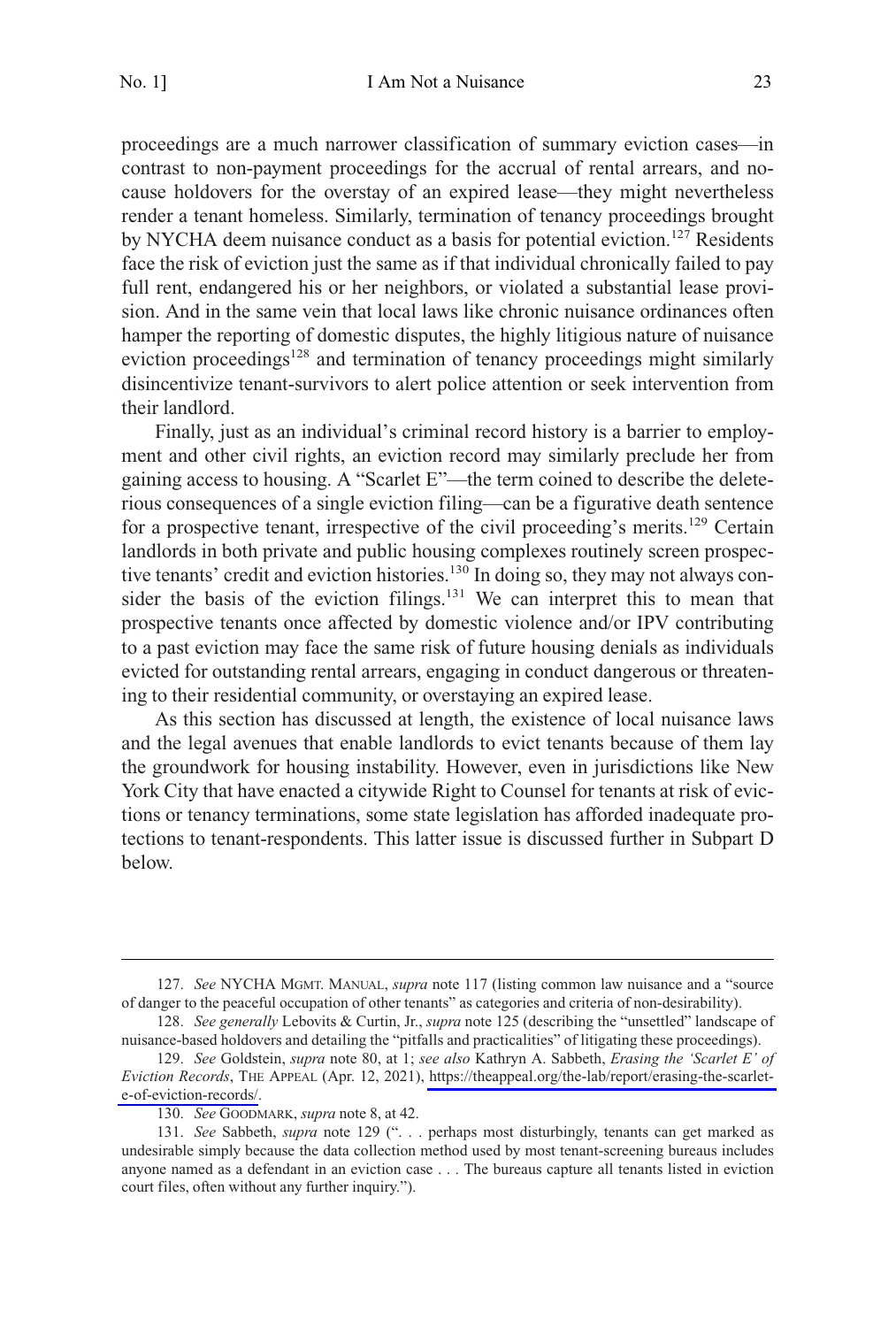#### *C. Structural Power Dynamics in Landlord-Tenant Nuisance Actions*

<span id="page-23-0"></span>As the analysis around chronic nuisance ordinances and nuisance abatement actions infers, there is an inherent power differential between landlords, tenants, and city and state municipalities, especially where acts of domestic violence on the property are concerned. While landlords are often given a "special physical and psychological power over the tenant and all other occupants" due to tenants' dependence on them for shelter, they are also scrutinized by governmental regulations to ensure that their property is free of nuisances and violations.<sup>132</sup>

When landlords are confronted with problems leading to repeated police calls and the increased issuance of DIRs on their residential properties, "even those with good intentions may decide to pressure [tenant-survivors or alleged abusers] to vacate."133 Domestic violence incidents, as common examples, fall within the broad ambit of prohibited conduct under nuisance ordinances. Many nuisance ordinances trigger the revocation of a landlord's rental license if his or her property is deemed as a 'nuisance', propelling the commencement of an eviction proceeding against the tenant(s) who induce police activity on the property.134

While proponents of these laws would argue that they necessitated the deterrence of neighborhood crimes, there is evidence that they suppress vulnerable tenants—i.e., domestic violence and IPV survivors, people of color, undocumented tenants, those with mental disabilities, and those living in poverty—from filing reports altogether. Legal literature has recently brought to light the racially exclusionary impact of crime-free ordinances, of which chronic nuisance ordinances are an example. Many of these local laws and policies have exercised the authority to "relegate poor people of color to marginalized, resource-starved neighborhoods, away from the economic prosperity of their own communities."135 Thus, as will be discussed in the latter half of this section, local governmental power has proven to have a nexus to race and poverty through the lenses of chronic nuisance ordinances.

Some nuisance ordinances may still categorize domestic violence incidents as nuisances if the activity in question has been found to violate "any federal, state or local law", or includes particular types of conduct alleged to disturb the peace of the premises.<sup>136</sup> What constitutes an "excessive" number of emergency calls for purposes of defining a nuisance also varies by jurisdiction. In some localities,

<sup>132.</sup> *See* Sabbeth, *supra* note 10, at 99.

<sup>133.</sup> Arnold & Slusser, *supra* note 63, at 18.

<sup>134.</sup> *See* Gehart, *supra* note 55, at 1102.

<sup>135.</sup> Archer, *supra* note 84, at 185.

<sup>136.</sup> U.S. DEP'T. HOUS. & URB. DEV., OFFICE OF GENERAL COUNSEL GUIDANCE ON APPLICATION OF FAIR HOUSING ACT STANDARDS TO THE ENFORCEMENT OF LOCAL NUISANCE AND CRIME-FREE HOUSING ORDINANCES AGAINST VICTIMS OF DOMESTIC VIOLENCE, OTHER CRIME VICTIMS, AND OTHERS WHO REQUIRE POLICE OR EMERGENCY SERVICES 1, 3 (2016) [hereinafter "HUD GUIDANCE"] (citing Anna Kastner, *The Other War at Home: Chronic Nuisance Laws and the Revictimization of Survivors of Domestic Violence*, 103 CAL. L. REV. 1047, 1058 (2015) ("Similarly, the ordinance could cause survivors to be evicted either because the 911 call was not coded as 'domestic violence' or because the landlord was not aware that domestic violence was occurring and could not create a plan to remediate the issue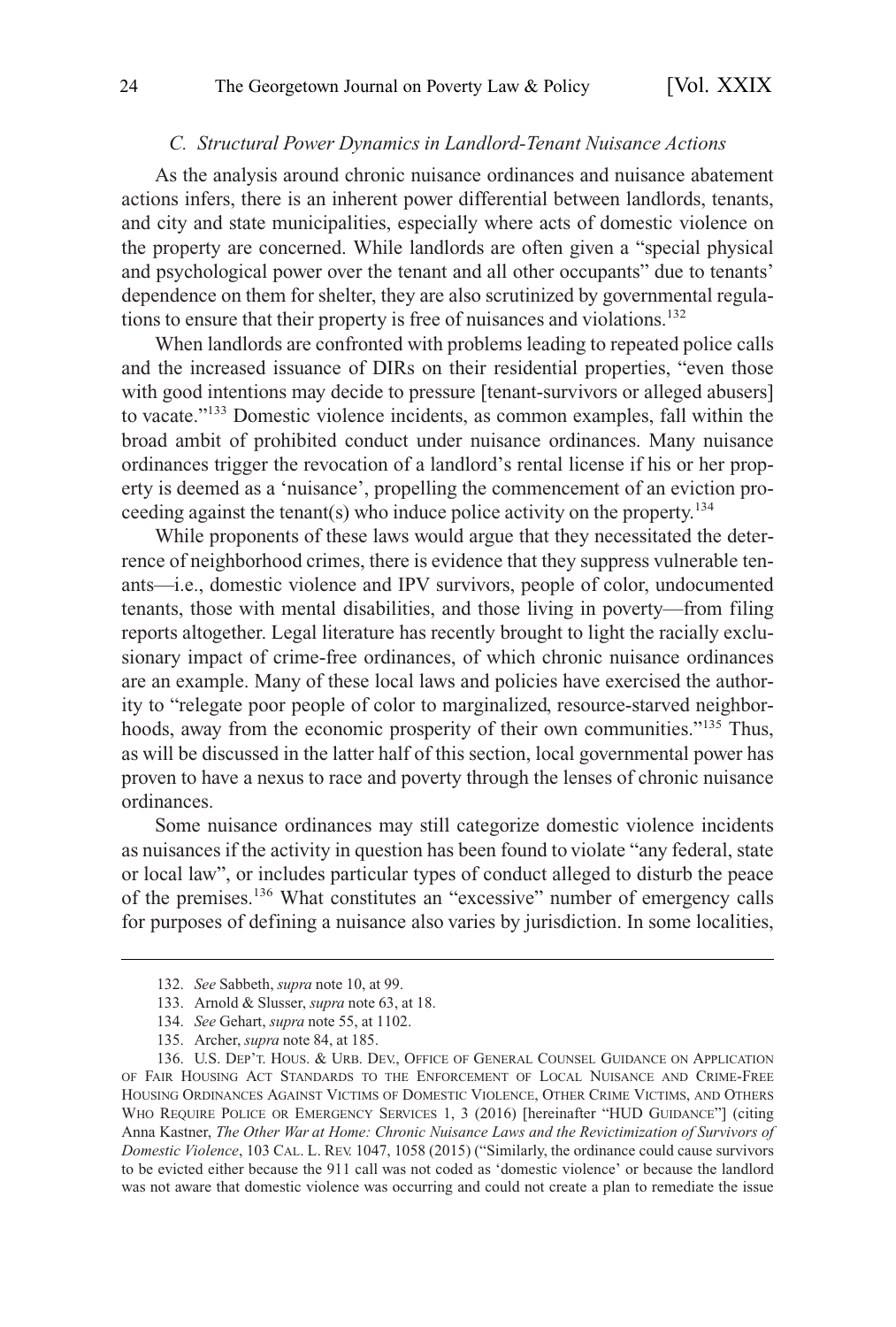<span id="page-24-0"></span>a nuisance arises upon three calls for emergency services within a thirty-day timeframe, while others may require only two calls within a one-year timeframe for the activity to be deemed a nuisance.<sup>137</sup> While these ordinances may have been well intended in their original design, their unintended consequence—forcing upon an at-risk tenant the choice between keeping silent and experiencing perpetual abuse or alerting the police and facing an eviction—undercuts the foundational principle of housing as a human right. This so-called "devil's bargain"<sup>138</sup> is often induced by the fact that nuisance ordinances concerning domestic violence lack explicit, codified protections for tenant-survivors altogether.

### *D. COVID-19 Emergency Eviction and Foreclosure Act*

In late December 2020, the New York State legislature enacted a moratorium on evictions.<sup>139</sup> Many tenant advocates found the COVID-19 Emergency Eviction and Foreclosure Prevention Act ("CEEFPA")<sup>140</sup> to be inarguably stronger in its protections than any piecemeal Executive Order promulgated by the Cuomo administration had been in months prior.<sup>141</sup> However, while extending protections to tenants in summary non-payment and certain other types of eviction proceedings, CEEFPA eliminated protections for tenants accused of nuisances.142 Under Section 9 of the law, a pending eviction proceeding alleging that "the tenant persistently and unreasonably engaged in [objectionable or nuisance behavior] that substantially infringes on the use and enjoyment of the other tenants or occupants or causes a substantial safety hazard to others" would move forward if a landlord-Petitioner established an ongoing recurrence of the conduct.<sup>143</sup> It predetermined that a "mere allegation of the behavior" would be insufficient evidence that would fall short of establishing the tenant's association to it.<sup>144</sup>

However, even after the sixty-day automatic stay for all residential eviction cases lapsed on February 28, 2021, the New York legislature authorized courts to resume nuisance eviction cases full-tilt.<sup>145</sup> In practice, this meant that virtually all

properly.")); *see also* SPOKANE MUN. CODE § 10.08A.20(H)(2)(q) (2016), [https://my.spokanecity.org/](https://my.spokanecity.org/smc/?Section=10.08A.020)  [smc/?Section=10.08A.020.](https://my.spokanecity.org/smc/?Section=10.08A.020)

<sup>137.</sup> *See* HUD GUIDANCE, *supra* note 136, at 4.

<sup>138.</sup> *See* MATTHEW DESMOND, EVICTED: POVERTY AND PROFIT IN THE AMERICAN CITY 192 (Arnold Rampersad & David Rossel eds., 1st ed. 2016).

*See* Dana Rubinstein, *New York Bans Most Evictions as Tenants Struggle to Pay Rent*, N.Y. 139. TIMES (Dec. 28, 2020),<https://www.nytimes.com/2020/12/28/nyregion/new-york-eviction-ban.html>.

<sup>140.</sup> *See generally* 2020 N.Y. Sess. Laws ch. 381 amend, COVID-19 Emergency Eviction and Foreclosure Prevention Act of 2020 (McKinney) [hereinafter, "CEEFPA-I"].

<sup>141.</sup> *See* Rubinstein, *supra* note 139 ("The New York Legislature on Monday overwhelmingly passed one of the most comprehensive anti-eviction laws in the nation, as the state contends with high levels of unemployment caused by a pandemic that has taken more than 330,000 lives nationwide.").

<sup>142.</sup> *See* CEEFPA-I, *supra* note 140, § 1(4) (creating a temporary procedure for tenants in pending eviction proceedings to declare a COVID-related hardship (i.e., financial hardship or risk of contracting COVID-19 if they re-locate), so that they are afforded eviction protections until at least May 1, 2021).

<sup>143.</sup> *See* CEEFPA-I, *supra* note 140, §§ 9(1), (4).

<sup>144.</sup> *See* CEEFPA-I, *supra* note 140, § 9(3).

<sup>145.</sup> *See* CEEFPA-I, *supra* note 140, § 9(2); *see also* Sarah Taddeo, *Eviction protections in NY: Here's what the new law means for landlords and tenants*, DEMOCRAT & CHRONICLE (Dec. 29, 2020,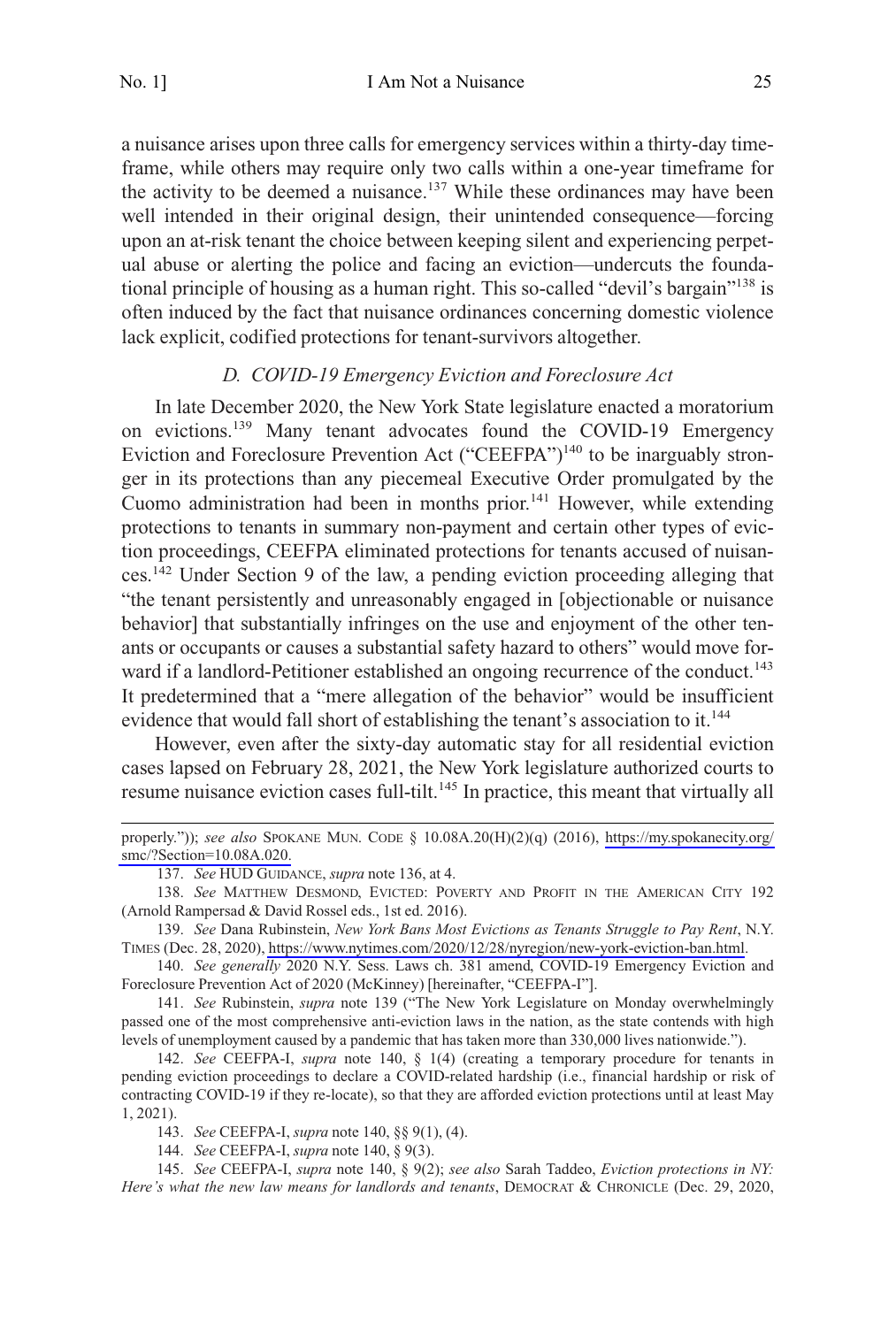nuisance-related cases in the state were scheduled for a court status conference so that housing court judges could conduct a fact-finding inquiry into the nuisance allegations. The same tenants who landlords accused of an incapability to maintain peace in their homes then somehow had to acquire the technological means to appear in virtual court. Respondents in nuisance eviction proceedings had to participate in the same virtual proceedings that New York courts previously had coordinated exclusively for attorneys.

At least one housing court judge in New York City, however, interpreted Section 9 of CEEFPA as saying that "the additional [pre-trial] hearing is required only where a judgment based upon objectionable conduct was granted prior to the effective date of the Act."146 The decision established the precedent that a pending pre-judgment nuisance eviction proceeding would move forward to trial without a stay.147 Accordingly, the judge held that CEEFPA's statutory language did not explicitly require a pre-trial hearing or status conference in pending nuisance eviction proceedings where a judgment for a warrant of eviction had not already been issued.<sup>148</sup>

Findings of ongoing nuisance conduct based on DIRs and other domestic violence allegations at the premises seem to have been a less frequent byproduct of CEEFPA thus far. Case decisions rendering the execution of an eviction warrant since CEEFPA's enactment mostly focused instead on issues concerning loud music complaints, tenants' destruction of property, and other habitual, disruptive incidents on the premises.<sup>149</sup>

In the amended CEEFPA<sup>150</sup> landlords could theoretically invoke it as a basis of trying to evict a tenant(s) from his or her home if they believed the tenant(s)

150. See 2021 N.Y. Laws ch. 56 amend, COVID-19 Emergency Eviction and Foreclosure Prevention Act of 2020 [hereinafter "CEEFPA-II"]. Part A of the original CEEFPA, in application to residential tenants who self-attested to their financial hardship during the pandemic, was blocked by a U.S. Supreme Court injunction on August 12, 2021. Governor Hochul convened a special session for the legislature to craft new legislation for an extension of the moratorium, which subsequently expired on

<sup>5:00</sup> AM), [https://www.democratandchronicle.com/story/news/2020/12/29/eviction-protections-new](https://www.democratandchronicle.com/story/news/2020/12/29/eviction-protections-new-york-what-new-law-means-landlords-and-tenants/4066361001/)[york-what-new-law-means-landlords-and-tenants/4066361001/](https://www.democratandchronicle.com/story/news/2020/12/29/eviction-protections-new-york-what-new-law-means-landlords-and-tenants/4066361001/) (stating that after the sixty-day automatic stay, the law allowed "for the eviction of tenants who [violated] their lease by 'persistently and unreasonably engaging in behavior that substantially infringes on the use and enjoyment of other tenants or occupants or causes a substantial safety hazard to others'").

<sup>146.</sup> *See* Trustees of Columbia v. Grant, L&T-62400-19/BX 1, 3 (N.Y. Civ. Ct. 2021).

<sup>147.</sup> *See id.* This decision was dated January 22, 2021, less than three weeks after CEEFPA-I went into effect. In our office's records, and information that was shared across other New York City legal service providers, it appeared to be the first adverse decision interpreting the nuisance exception of CEEFPA-I. In short, it held a pre-judgment eviction case based on nuisance allegations could move forward to a hearing/trial so long as the court found a sufficient pleading of a nuisance claim.

<sup>148.</sup> *See* Trustees of Columbia, L&T-62400-19/BX at 3.

<sup>149.</sup> *See* 2857 Sedgwick Ave. LLC v. Drummond, 144 N.Y.S.3d 526 (Bronx Cty. 2021) (finding that tenant-Respondent's purposeful damage of the building's front door and the severe leaks he purposefully caused in his apartment amounted to a substantial safety hazard for other tenants, allowing landlord-Petitioner to execute a warrant of eviction); *see also* Hudson River Hous. v. Griffin, 70 Misc.3d 1209(A) (Dutchess Cty. 2021) (finding that tenant-Respondent's ineligibility for CEEFPA protections was based in his repeated verbal abuse of other tenants and children in the building, physical assaults on the premises, destruction of tenants' property, and other conduct creating a substantial safety hazard for tenants).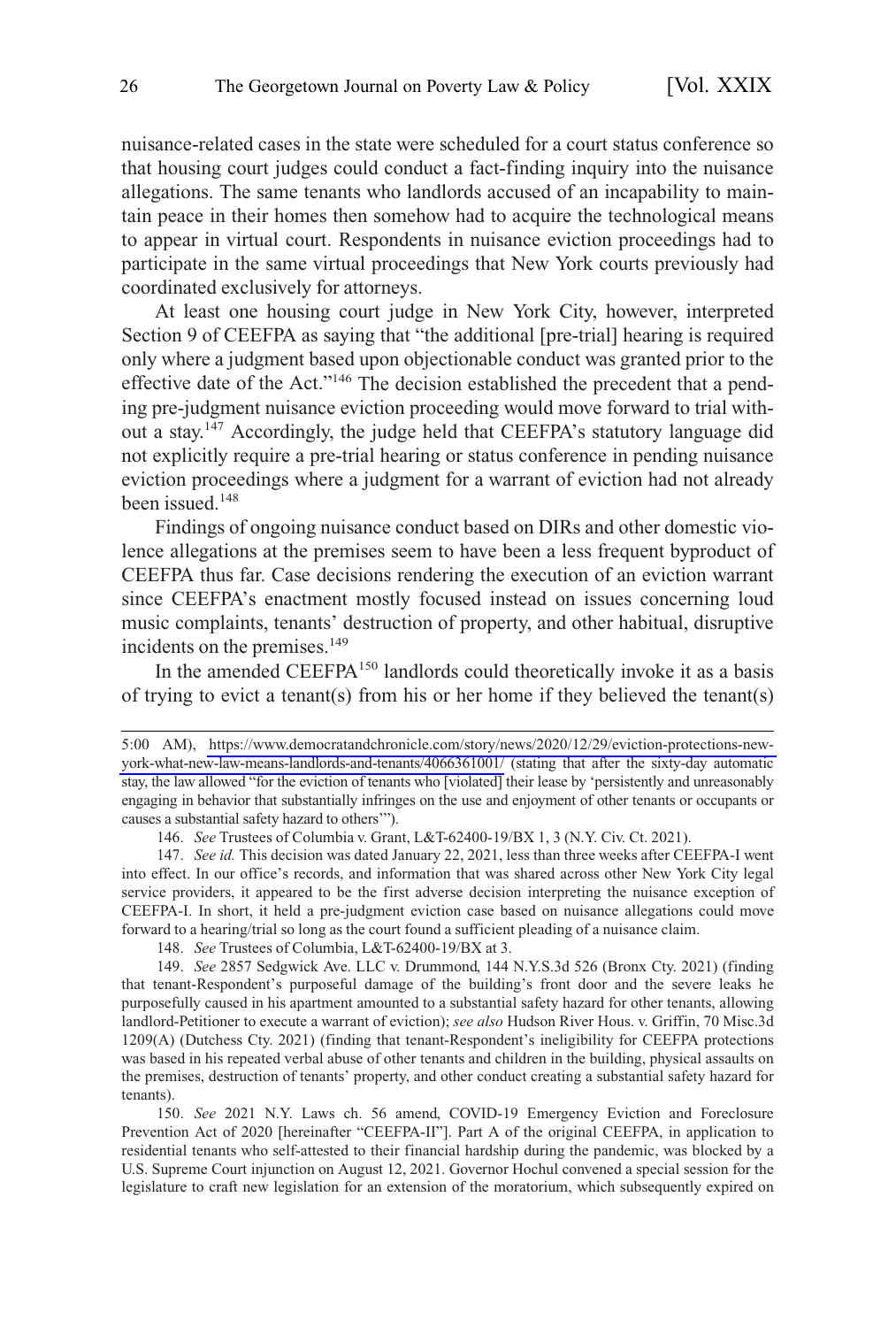<span id="page-26-0"></span>had engaged in recurring domestic violence on the property. While CEEFPA did not explicitly name domestic violence as an example of objectionable conduct that constitutes a nuisance by legal definition, we may still turn to the historical constructions of private nuisances in the landlord-tenant context to infer that domestic violence could be a basis for evictions.151 This holds true regardless of whether a tenant-Respondent is the alleged abuser or the survivor in a nuisance eviction proceeding predicated on domestic violence allegations. Moreover, in many jurisdictions outside of New York City in which Right to Counsel has still not been implemented, the consequences of this nuisance exception to the eviction moratorium remained especially risky for *pro se* tenants alleged to be the subject of recurring domestic violence conduct, as they did not have an attorney in court to represent them.

# *E. Racial and Socio-Economic Disparities of Tenants Affected by Nuisance Laws*

Unsurprisingly, chronic nuisance ordinances, nuisance abatements, and summary litigation processes are racially and socio-economically divisive in effect.<sup>152</sup> The city of Rochester, for example, issued nearly five times as many nuisance enforcement actions in neighborhoods with the highest concentration of people of color than it had done in neighborhoods that were predominantly white.<sup>153</sup> Another upstate New York jurisdiction, Troy, presents similar statistics when it comes to neighborhoods of color.<sup>154</sup> Outside of New York, a tenant residing in a black neighborhood in Milwaukee was "three times more likely" to be issued a nuisance citation, leading to his or her eviction, in comparison to a tenant in a white Milwaukee neighborhood who had violated the same nuisance ordinance.<sup>155</sup>

Many NYCHA public housing residents of color are sharply overrepresented —in 2019, African-American households constituted twenty-five percent of New York City's households living in poverty, but nearly forty-six percent of households living in NYCHA; by the same token, Hispanic and Latinx households had

151. *See supra* Section II.

152. *See* Archer, *supra* note 84 at 185-86 (explaining that localism has been deemed "the modern successor to legal racial segregation").

153. *See* Singh & Jarwala, *supra* note 82 (citing N.Y. CIV. LIBERTIES UNION, *supra* note 65, at 12- 13).

January 15, 2022. *See* NY ADMIN. ORD. 34/22 (2022), [https://www.nycourts.gov/whatsnew/pdf/](https://www.nycourts.gov/whatsnew/pdf/ExhibitA-AO34-22.pdf)  [ExhibitA-AO34-22.pdf.](https://www.nycourts.gov/whatsnew/pdf/ExhibitA-AO34-22.pdf) However, Sec. 9-a of CEEFPA-II had made explicit that a tenant who "intentionally causes significant damage to the property or is persistently and unreasonably engaging in behavior that substantially infringes on the use and enjoyment of other tenants or occupants . . ." (i.e., commits a nuisance) could still be evicted. At the time of this writing, no federal moratorium existed to offer protections, if any, to tenants in nuisance eviction proceedings.

<sup>154.</sup> *See* N.Y. CIV. LIBERTIES UNION, *supra* note 65, at 10.

*See* Sandra Park, *With Nuisance Laws, Has 'Serve and Protect' Turned Into 'Silence and*  155. *Evict'?*, ACLU (March 25, 2016, 1:15 PM), [https://www.aclu.org/blog/womens-rights/violence-against](https://www.aclu.org/blog/womens-rights/violence-against-women/nuisance-laws-has-serve-and-protect-turned-silence-and)[women/nuisance-laws-has-serve-and-protect-turned-silence-and](https://www.aclu.org/blog/womens-rights/violence-against-women/nuisance-laws-has-serve-and-protect-turned-silence-and) (citing generally Desmond & Valdez, *supra* note 36 (analyzing nuisance citations in Milwaukee over a two-year period)); *see also* Arnold & Slusser, *supra* note 63, at 5.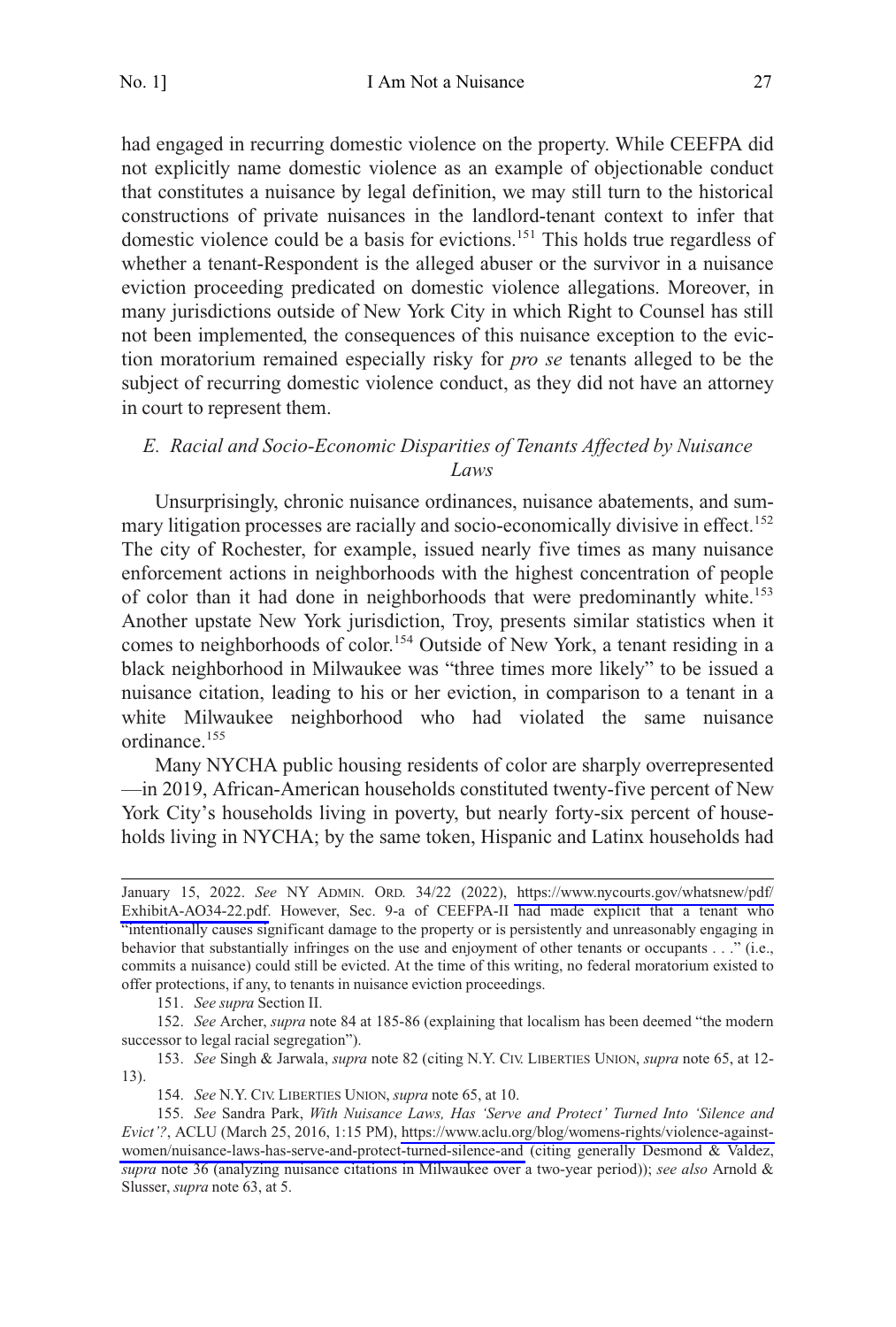<span id="page-27-0"></span>constituted one-third of the city's poverty households, but nearly forty-five percent of NYCHA households.<sup>156</sup> All of this data corroborates that people of color and other historically marginalized communities, especially those within lowincome demographics, are most likely to experience the harms of nuisance ordinances or other nuisance-related allegations and suffer homelessness as a result of them. It also demonstrates the insidious barriers that tenants of color encounter in securing and sustaining the safety net of a home.

#### III. ARREST AS AN ENTRY POINT TO HOME EXCLUSION

While civil judicial and administrative actions pertaining to domestic violence have been shown to evict tenants who are survivors, criminal laws and procedures governing domestic violence may also render alleged abusers, and survivors, homeless. Our institutional culture of mass incarceration "has warped our psyches into thinking that lengthy jail or prison terms are always the answer to criminal behaviors."<sup>157</sup> This way of thinking has also reinforced the paradigm that womxn are always victims and men's conduct should be criminalized, without acknowledging the gradients of how the civil and criminal legal systems are deeply harmful to both. The effects of summary eviction and/or termination of tenancy proceedings, and the policing of residential properties due to nuisance allegations predicated on domestic violence, in essence, contribute to criminalizing homelessness and poverty.

In highlighting how criminal court Temporary Orders of Protection ("TOPs") trigger a tenant's exclusion from the home, this section discusses the civil consequences of domestic violence prosecutions in the absence of due process hearings for alleged abusers. It examines two seminal decisions issued by New York courts on this topic, the second of which—*Crawford v. Ally*<sup>158</sup>—has been actively shaping the landscape of alleged abusers' constitutional protections. Though domestic violence offenses are prosecuted differently in criminal courts than nuisance actions are in civil courts, the underlying outcome of property deprivation is a common consequence bridging the civil-criminal system divide.

## *A. Civil Consequences of Orders of Protection*

Conditions of homelessness and poverty for many of our clients in the Bronx and those like them in other under-resourced communities are perpetuated across judicial forums that are not limited to housing court. A common issue we see as

*See* Howard Husock, *Ending NYCHA's Dependence Trap: Making Better Use of New York's*  156. *Public Housing*, MANHATTAN INST. (2019), [https://www.manhattan-institute.org/making-nycha-more](https://www.manhattan-institute.org/making-nycha-more-efficient)[efficient.](https://www.manhattan-institute.org/making-nycha-more-efficient)

*See* I. India Thusi, *Feminist Scripts for Punishment*, 134 HARV. L. REV. 2449, 2461 (2021) 157. (quoting Sajid Khan, *Debriefing and Defending the Brock Turner Sentence*, CLOSING ARGUMENTS (May 31, 2016, 1:15 PM), [https://www.publicdefenders.us/blog\\_home.asp?display=109](https://www.publicdefenders.us/blog_home.asp?display=109)) (reviewing AYA GRUBER, THE FEMINIST WAR ON CRIME: THE UNEXPECTED ROLE OF WOMEN'S LIBERATION IN MASS INCARCERATION (2020)).

<sup>158.</sup> *See* Crawford v. Ally, 197 A.D.3d 27, 27 (N.Y. Sup. Ct. 2021). *See also infra* Section III.C.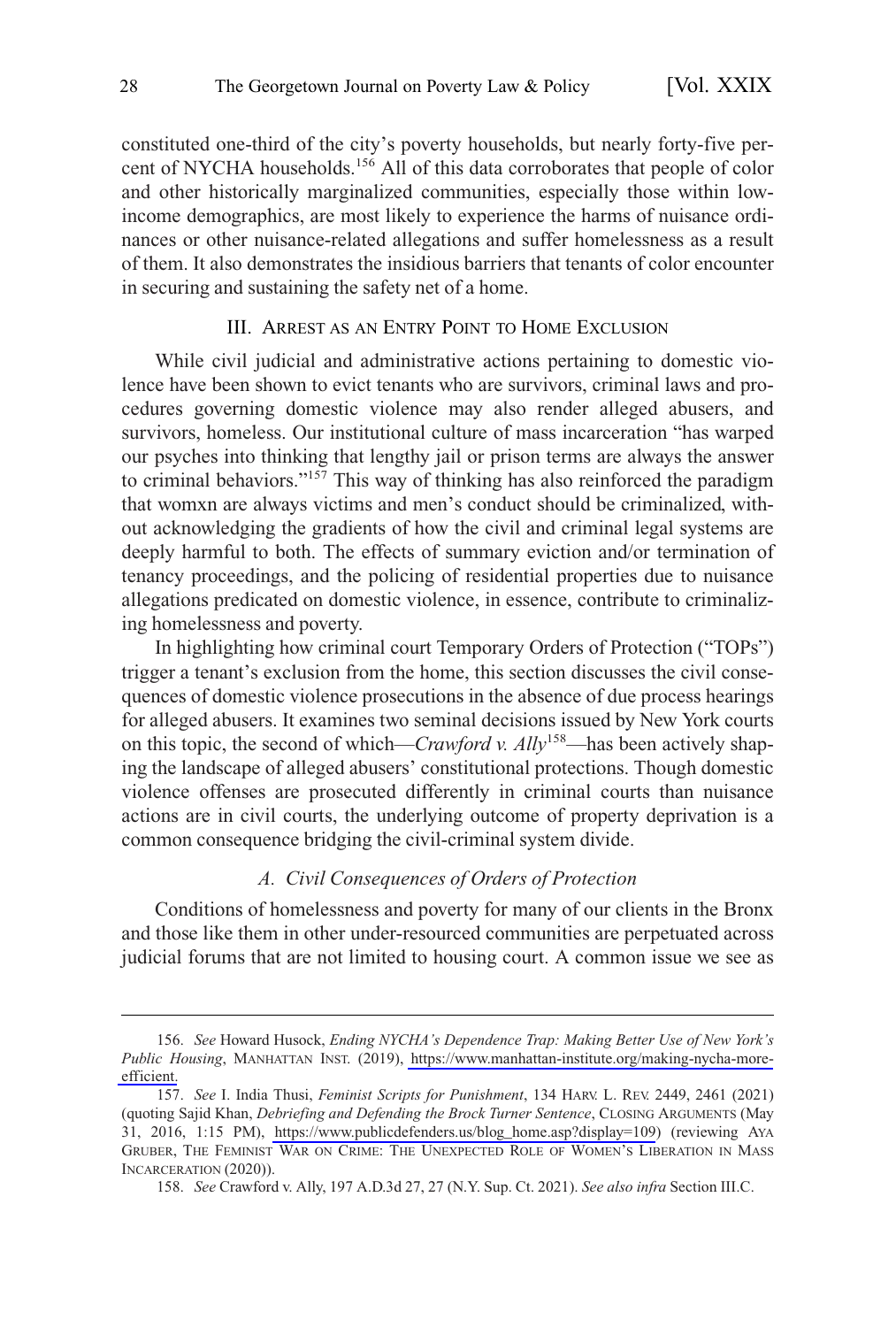holistic public defenders—at times in tandem with nuisance eviction and termination of tenancy proceedings—is the issuance of a full TOP arising out of criminal and/or family court. Just as Mr. S.'s circumstances demonstrate, these orders are issued against clients who have allegedly committed a domestic violence-related offense, at times raising allegations of child abuse or neglect and interventions by child protective services.<sup>159</sup>

Shortly after a criminal charge has been filed and presented before a judge at arraignments, the standard procedure adopted by New York criminal courts has been the judge's rubber-stamping of TOPs and the lack of an evidentiary hearing afforded to the accused individual to determine its need. A TOP typically contains a fixed expiration date in the duration of the criminal case, but is renewable by the judge through the continuance of the case. They are temporary orders rather than final orders because of the accused individual's presumption of innocence at the time of the issuance. However, a criminal court later has the ability to make the Order of Protection "final" following a criminal conviction—a maximum of five years for misdemeanors and a maximum of ten years for felonies.<sup>160</sup>

A criminal court judge in New York jurisdictions "may issue or extend a [TOP] ... ex parte simultaneously with the issuance of a warrant for the arrest of the defendant."161 More commonly, a full TOP has been issued at arraignments as a condition of pretrial release.<sup>162</sup> Under Section 530.12 of the Criminal Procedure Law, although the court is expected to "make a determination" as to whether a stay-away condition(s) may be imposed against the criminal defendant, its "failure to make such a determination shall not affect the validity of such temporary order of protection."163 In Bronx County, criminal court arraignments for misdemeanor charges average about five minutes, during which a presiding judge must depend almost entirely on the prosecutor's limited record, often unsubstantiated by further evidence from the Complaining Witness and/or their family.

This rubber-stamping procedure raises a number of frustrating and unsettling concerns for advocates in the context of an accused individual's civil liberties. Pending the outcome of a criminal conviction or finding of culpability, the mere issuance of a TOP has the legal authority to exclude the accused individual from his or her home almost instantaneously. In potentially rendering accused individuals homeless in this fashion, without any fundamental procedural due process afforded to the accused individual, these TOPs may further limit their ability to parent their children. The procedure is also an avenue for critiquing judicial

<sup>159.</sup> *See supra* Section I.

<sup>160.</sup> *See* N.Y. LAW CRIM. PROC. § 530.13(4) (Consol. 2021).

<sup>161.</sup> *See id.* § 530.13(3).

<sup>162.</sup> *See id.* § 530.13(1); *see also id.* § 530.12(1) (providing that in criminal actions "involving a complaint charging any crime or violation between spouses, parent and child, or between members of the same family or household . . . the court . . . may issue a temporary order of protection as a condition of any order of recognizance or bail"); Christopher R. Frank, *Criminal Protection Orders in Domestic Violence Cases: Getting Rid of Rats With Snakes*, 50 U. MIAMI L. REV. 919, 922 (1996).

<sup>163.</sup> *See* CRIM. PROC. § 530.12 (1)(a).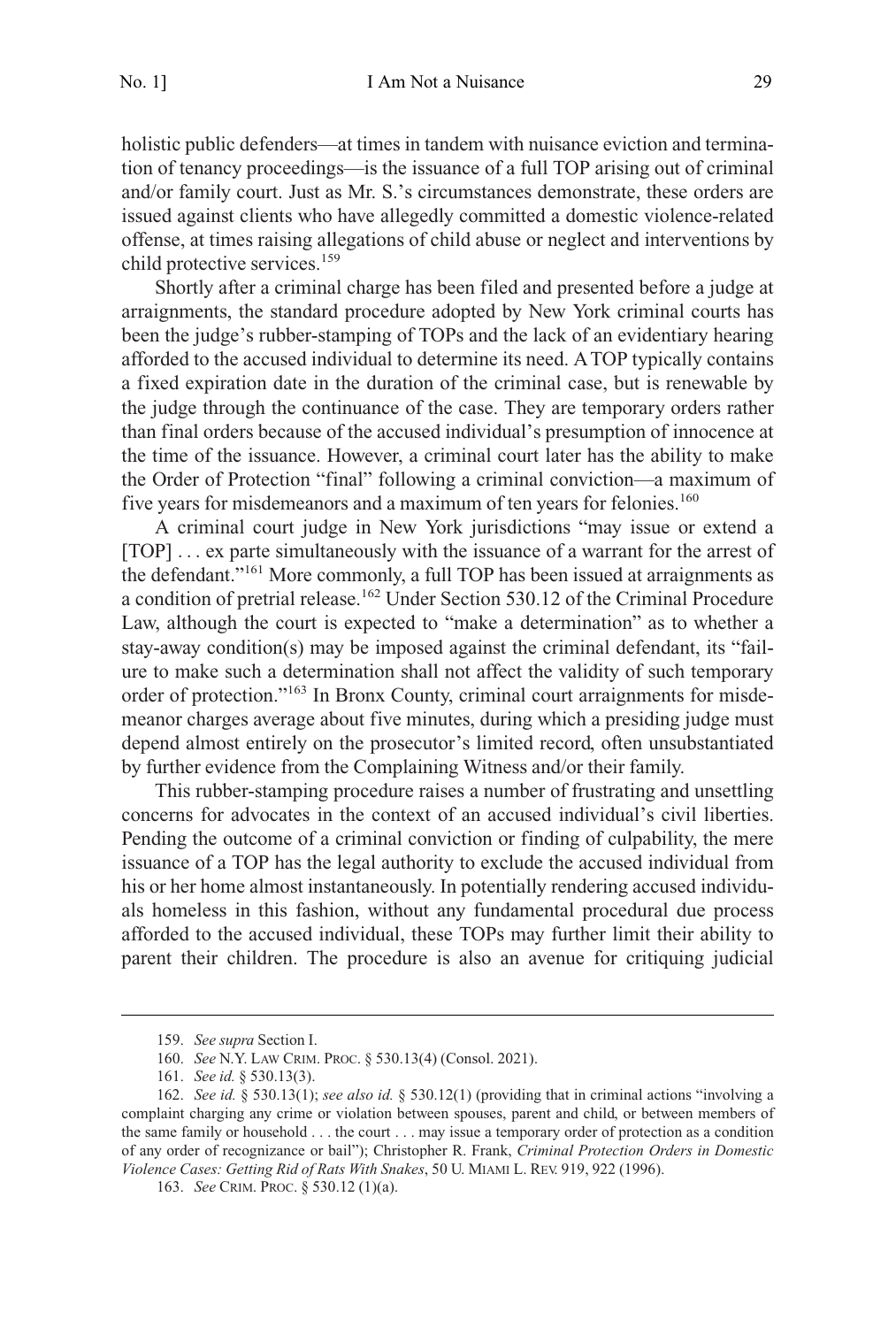<span id="page-29-0"></span>discretion. The presiding judge in a criminal court proceeding has the agency to determine if excluding the accused individual from his or her home through a TOP "would truly be necessary in order to achieve [its] aims . . . ."164 As the section on the *Crawford* hearings will further discuss, several criminal courts across New York City are recognizing the need to determine the legitimacy of an accused individual's property interest.

While a judge's factual determination may rest on evidence regarding the accused individual's tenancy, they do not issue any legal conclusions around landlord-tenant disputes (i.e., alleged illegal lockout of a tenant, a tenant's alleged breach of a lease, a tenant's long-term possessory rights of a residence, etc.). Instead, a landlord may still commence a summary eviction action based on alleged domestic violence at the premises pending a TOP's issuance. In those civil cases, the assigned housing court judge (rather than a criminal court judge) will adjudicate the dispute pursuant to any TOP's terms and conditions. As a matter of public policy, however, at least one court recognized the "diversion of important judicial resources" needed for a criminal court to determine landlordtenant and real property law issues in association to these TOPs.<sup>165</sup>

Thus, in effect, TOPs are elements of certain criminal prosecutions and catalyze *de facto* evictions, demonstrating the ways our clients are ensnared in both criminal and civil legal systems at the cost of losing their homes. Housing courts and family courts do not have the jurisdiction to modify a criminal court TOP, regardless of whether a criminal court judge makes it modifiable in housing court.<sup>166</sup> Rather, only the court that issued the order may terminate or modify it,<sup>167</sup> leaving housing court judges to default to a criminal court judge's determination.

#### *B.* Case Study: *People v. Forman*

Criminal and civil public defenders in New York have been challenging the procedures around the issuance of TOPs for years. In the 1989 ruling of *People v. Forman*, the New York County criminal court held that the full TOP issued against defendant Milton Forman was "totally lacking in specificity" and could not be used as a prosecuting device.168 The *Forman* court applied the U.S.

*See Legal Information: New York, Restraining Orders*, [WOMENSLAW.ORG,](https://www.womenslaw.org/) [https://www.](https://www.womenslaw.org/laws/ny/restraining-orders/orders-protection/after-hearing)  167. [womenslaw.org/laws/ny/restraining-orders/orders-protection/after-hearing](https://www.womenslaw.org/laws/ny/restraining-orders/orders-protection/after-hearing) (last visited Dec. 9, 2021).

168. *See* People v. Forman, 145 Misc.2d 115, 134 (N.Y. Crim. Ct. 1989). Mr. Forman and his wife had been experiencing marital conflict and were living in separate apartments (jointly owned by them) in the same apartment building. One day, his wife called the police alleging that Mr. Forman had "punched her in the face and knocked out one of her teeth" after he refused to let her into one of the apartments. Charged with assault in the third degree and harassment, he was issued a full TOP and, in effect,

<sup>164.</sup> *See* People v. Carrington, No. 2006KN004007, 2006 WL 2135516, at \*4 (N.Y. Crim Ct. May 3, 2006).

<sup>165.</sup> *See id.* 

<sup>166.</sup> See Order of Protection in New York, LEGAL ASSISTANCE OF N.Y. (Sept. 7, 2021), https:// [www.lawny.org/node/13/order-protection-new-york;](https://www.lawny.org/node/13/order-protection-new-york) *see also Frequently Asked Questions, Obtaining An Order of Protection*, N.Y.COURTS.GOV. (Jan. 4, 2019), [https://www.nycourts.gov/faq/orderofpro](https://www.nycourts.gov/faq/orderofprotection.shtml)  [tection.shtml](https://www.nycourts.gov/faq/orderofprotection.shtml).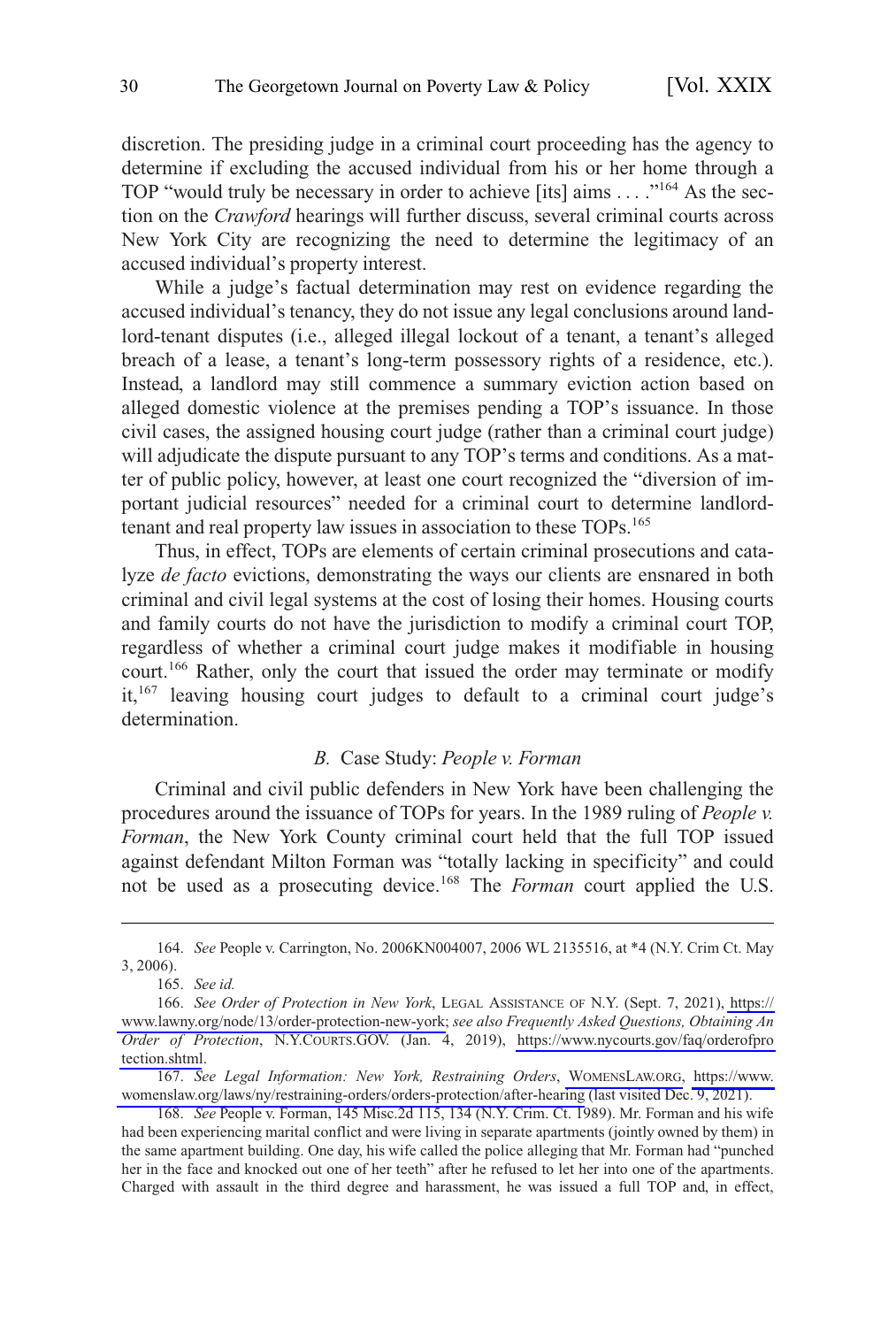Supreme Court's landmark *Matthews v. Eldridge* factor test in upholding the proposition that the State could not arbitrarily deprive anyone of a property or liberty interest, acknowledging one's legitimate property interest in his or her home.<sup>169</sup> Doing so otherwise marked a violation of the Fourth and Fourteenth Amendments (due process) of the U.S. Constitution.<sup>170</sup> Mr. Forman had not only been excluded from his home by terms of the TOP, but was charged with criminal contempt in violation of the order.<sup>171</sup> Upon his alleged violation of the first TOP, a second order had been issued to him, without a hearing.<sup>172</sup> He moved for a hearing pursuant to Section 510.20 of the Criminal Procedure Law, but the court denied review of the order while the motion was pending.<sup>173</sup>

While the *Forman* court recognized that the TOP's continuance rendered Mr. Forman homeless by a preponderance of the evidence, it ultimately "refused to decide" on the issue of whether a higher standard of proof for an evidentiary standard "might be constitutionally compelled."<sup>174</sup> Rather, it merely interpreted Criminal Procedure Law Section 530.12 to mean that "danger of intimidation or injury" to the victim sufficed as the appropriate standard in consideration of a bail or Release on Own Recognizance pre-trial outcome.<sup>175</sup> No higher or more objective standard has been established through legislative means, leaving the question of an accused individual's *de facto* eviction as a consequence of these orders deserving of greater attention by lawmakers.

On the issue of homelessness, the *Forman* court held that a TOP's issuance required considerations of "procedural due process" and "fundamental fairness."176 Section 530.12(1)(a) had previously been amended to include factors for future courts to consider in determining whether to issue a TOP.<sup>177</sup> This list of

- 173. *See id.* at 118.
- 174. *See* Frank, *supra* note 162, at 930.

175. *See Forman*, 145 Misc.2d at 125 ("There must be a 'reasonable foundation' for the court's determination . . . and the reasons for the court's determination should be stated or, at minimum, must be ascertainable from the record.").

176. *See Forman*, 145 Misc.2d at 130.

177. *See id.* at 131.

excluded from both of the couple's apartments. Two days after his arrest, Mr. Forman was charged with criminal contempt for allegedly threatening his wife with violence during a telephone conversation with her, in violation of the TOP. It was on the basis of these facts that Mr. Forman's constitutional challenge of the TOP's evidentiary basis was decided.

<sup>169.</sup> *See* Mathews v. Eldridge, 424 U.S. 319, 321 (1976) (establishing the consideration of the following three factors in affording an evidentiary hearing prior to the termination of benefits: "(1) the private interest that will be affected by the official action; (2) the risk of an erroneous deprivation of such interest through the procedures used, and probable value, if any, of additional procedural safeguards; and (3) the Government's interest, including the fiscal and administrative burdens that the additional or substitute procedures would entail.").

<sup>170.</sup> *See Forman*, 145 Misc.2d at 126 ("In the arrest and pre-trial detention phase of criminal proceedings the Fourth Amendment likewise imposes hearing requirements as an aspect of fair procedure") (citing *Gerstein v. Pugh*, 420 U.S. 103, 111 (1975)). *See also Forman*, 145 Misc.2d at 126 ("Certain factors have consistently been considered in evaluating the adequacy of procedures both under the Due Process Clause of the Fourteenth Amendment and under the Fourth Amendment.") (citing *Mathews*, 424 U.S. at 335).

<sup>171.</sup> *See Forman*, 145 Misc.2d at 118.

<sup>172.</sup> *See id.* at 116.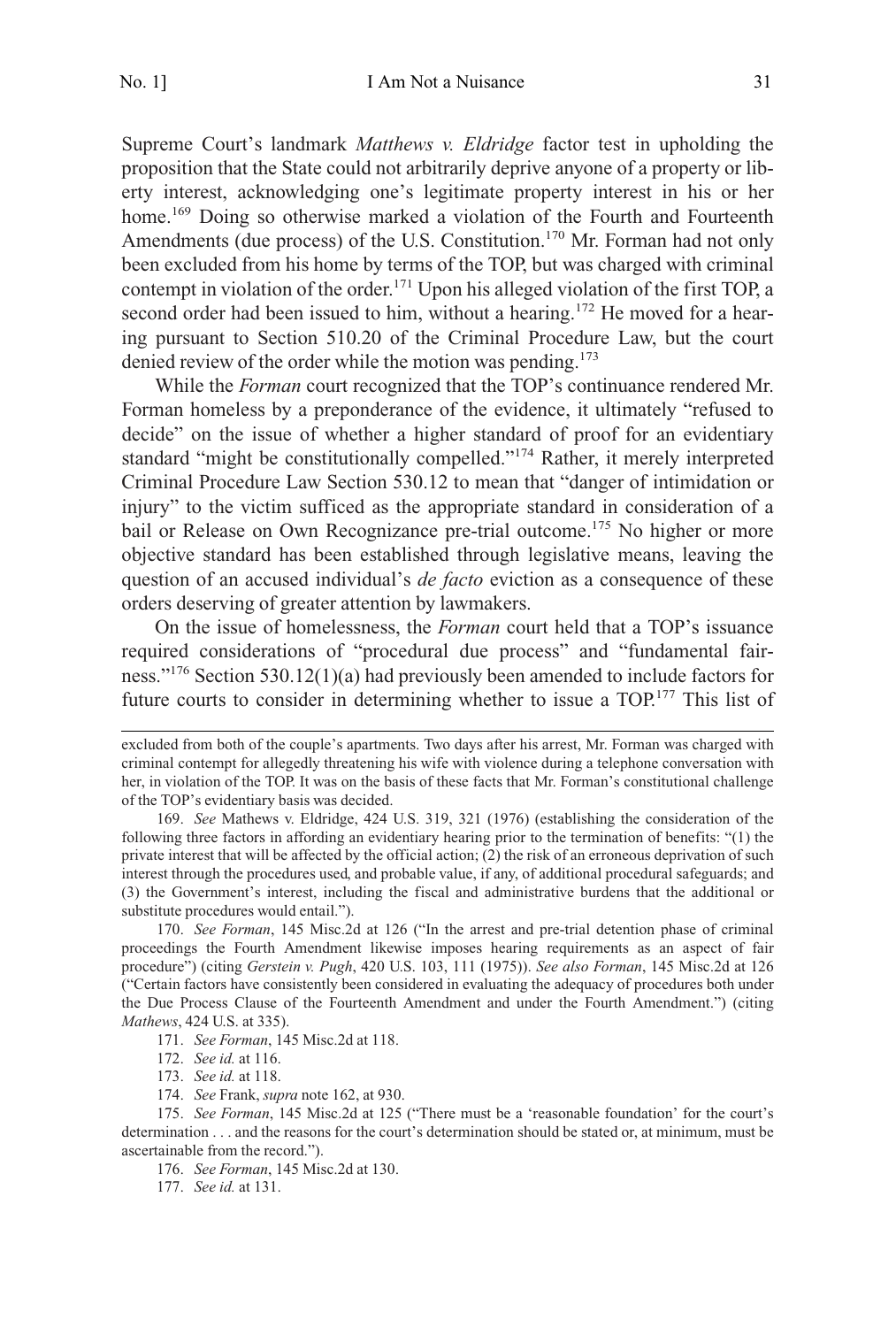<span id="page-31-0"></span>factors included "'whether the [TOP would be] likely to achieve its purpose in the absence of . . . a condition' excluding defendant from the home."<sup>178</sup>

In defense of an accused individual's residential property and other fundamental civil interests, "Forman hearings" have since been demanded by defense attorneys across New York criminal courts to resolve any factual issues concerning the necessity of a full TOP.<sup>179</sup> These filings challenge the validity of such orders.180 The relief they seek is usually the modification of the full order, in favor of the victim/complainant, to a limited order. This allows for contact between the parties, but mandates that the defendant refrain from harassing, intimidating, or threatening the protected party.181 However, because *Forman* is a non-binding criminal court decision, judges have frequently denied these demands.<sup>182</sup> Several courts have even rendered decisions undermining the *Forman* holding on the basis of its substantive merits. $183$ 

# *C.* Case Study: *Crawford v. Ally*

As of late, the First Department Appellate Division's ruling has relieved concerns over the lack of judicial scrutiny around TOPs in criminal court. In *Crawford v. Ally*, the Court held that Bronx resident Shamika Crawford's writ of mandamus petition for an evidentiary hearing regarding the propriety of the TOP in her case should have been granted by the Bronx Criminal Court judge.<sup>184</sup> Even though Ms. Crawford did not face a summary eviction or administrative termination of tenancy action, the issuance of her full TOP still rendered her homeless from her NYCHA apartment.185 Continuing to pay rent, the effects of this full

185. On or about October 2019, another Civil Attorney from The Bronx Defenders advocated for an emergency safety transfer on Ms. Crawford's behalf due to the nature of the domestic violence that she experienced as a NYCHA tenant. However, based on our office's representation and knowledge of

<sup>178.</sup> *See id.* at 131-32.

<sup>179.</sup> See Jeremy Saland, Rights to Your Property Affected Because of a New York Order of *Protection: The "Forman Hearing" & Your Criminal Defense*, CROTTY SALAND PC (Oct. 3, 2010), <https://www.newyorkcriminallawyer-blog.com/rights-to-your-property-affect/> ("It is the accused's burden to establish this direct and specific affect. Once having done so, the court must ascertain and weigh this affect against the danger(s) to the complainant.") (citing *Forman*, 145 Misc.2d at 127).

<sup>180.</sup> *See id.* 

<sup>181.</sup> *See* N.Y. CRIM. PROC. § 530.13(1)(b) (2020).

<sup>182.</sup> *See* People v. Carrington, No. 2006KN004007, slip op. at \*4 (N.Y. Crim. Ct. May 3, 2006) (". . . *Forman* hearings should be sparingly ordered" in instances that "the Court would consider sufficiently compelling . . . and where there exists some valid reason why the defendant cannot expeditiously obtain relief in another forum.").

<sup>183.</sup> *See generally* People v. Koertge, 182 Misc.2d 183 (Nassau Cty. Dist. Ct. 1998) (finding that *Forman* is "not good law" because the court "ignored the defendant's burden of proof", disregarded an opportunity to challenge a temporary order of protection upon its issuance, failed to mention procedures of issuance or continuance in Family Court or the Supreme Court, and failed to recognize that a defendant's "enclave of personal security and privacy" is often a "torture chamber" for domestic violence victims); *see also Carrington*, No. 2006KN004007, slip op. at \*3 ("Of all possible forums, the Criminal Court is the one least able to expeditiously resolve any party's claim to a particular location as constituting a residence to which that party is entitled.").

<sup>184.</sup> *See* Crawford v. Ally, 197 A.D.3d 27, 33 (N.Y. Sup. Ct. 2021).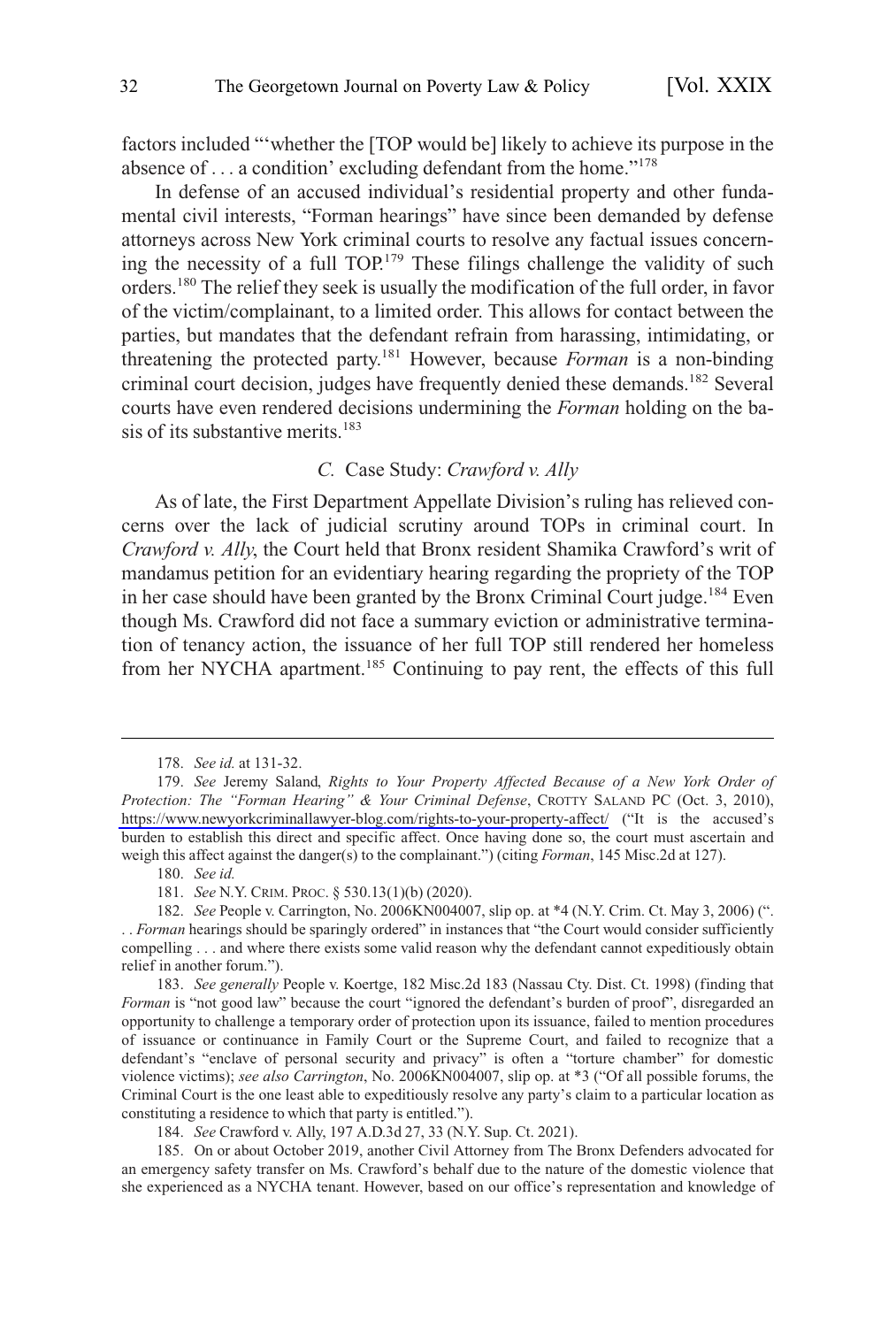TOP forced Ms. Crawford to remain separated from her minor children for 88 days.<sup>186</sup> Her misdemeanor assault complaint was eventually dismissed when the prosecution could not meet its burden of proof. In applying an exception to the mootness doctrine,<sup>187</sup> the First Department recognized the critical need to hold a prompt evidentiary hearing when a full TOP implicates an accused individual's deprivation of personal liberty *and/or* property interests.188 In the immediate aftermath of the unanimous decision, courts of criminal jurisdiction across New York City began holding "Crawford hearings," marking a significant shift in the installment of due process mechanisms.<sup>189</sup>

Although Ms. Crawford's case did not implicate a nuisance eviction dispute in housing court, it may still reflect the courts' treatment of domestic violence as a bothersome, nuisance-type offense. Her arrest deemed her an alleged abuser, entirely overlooking her tenancy status, role as her children's primary caretaker, and history of her relationship to the complainant—her ex-boyfriend with a documented history of abusing her. The nature of her prosecution, the charges she was arraigned on, and the absence of adequate fact-finding in contemplating the civil consequences of her arraignment exhibit the hyper-criminalization of domestic violence in instances where it would be raised as a "nuisance" in non-criminal legal contexts. These components of her case are also demonstrable of the court's discretionary power to overburden the rights of a presumably innocent individual.<sup>190</sup>

All of this is to say that complementing the way that nuisance allegations on the basis of domestic violence in landlord-tenant civil proceedings may lead to court-ordered evictions, allegations of domestic violence and/or IPV in criminal courts has "led to increased state control over [womxn]."191 And even though Ms. Crawford did not become the accused parent in a case against ACS, legal literature reveals that the policing of families experiencing domestic violence has often left "mothers subjected to abuse at greater risk of being reported to child protective services agencies  $\dots$ ."<sup>192</sup>

her circumstances, it is factually accurate that she was not a party to any summary eviction or NYCHA termination of tenancy proceeding.

*See* Andy Newman, *Barred From Her Own Home: How a Tool for Fighting Domestic Abuse*  186. *Fails*, N.Y. TIMES, June 17, 2021, [https://www.nytimes.com/2021/06/17/nyregion/order-of-protection](https://www.nytimes.com/2021/06/17/nyregion/order-of-protection-domestic-violence-abuse.html)[domestic-violence-abuse.html.](https://www.nytimes.com/2021/06/17/nyregion/order-of-protection-domestic-violence-abuse.html)

<sup>187.</sup> *See Crawford*, 197 A.D.3d at 32 (citing U.S. CONST. art. III, § 2, cl. 1). The First Department more precisely moved forward with a ruling on the merits upon recognizing (i) a likelihood of recurrence, (ii) an issue typically evading review, and (iii) the presence of substantial and novel legal issues at stake.

<sup>188.</sup> *Id.* at 34.

<sup>189.</sup> In city-wide coalition meetings that discussed the *Crawford* decision and its implications moving forward, criminal defense attorneys have shared their experiences conducting Crawford hearings in each of the five boroughs. In several (but not all) cases, full TOPs have been modified to allow at least some contact between the alleged abuser and complaining witness/victim, further enabling the alleged abuser to access his or her home.

<sup>190.</sup> *See* Frank, *supra* note 162, at 934.

<sup>191.</sup> Goodmark, *supra* note 16, at 71.

<sup>192.</sup> *Id.* at 71-72.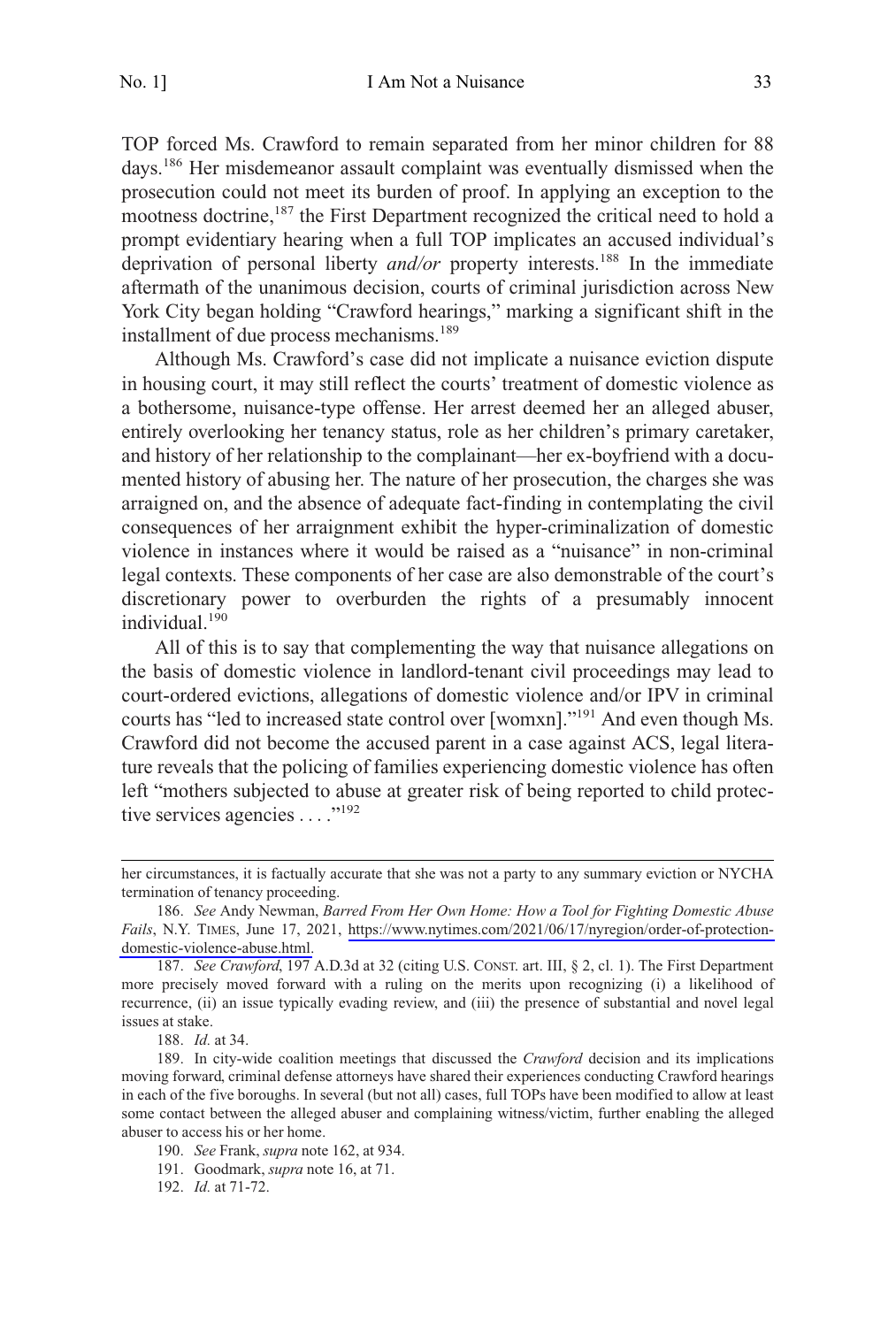<span id="page-33-0"></span>Accordingly, for tenants who are alleged abusers, domestic violence allegations may produce fateful consequences of homelessness in jurisdictions that fail to enforce Crawford hearings and the legislation that would mandate them in criminal court procedures. In this manner, we often overlook the fact that these allegations—at times disguised as "nuisances" in housing court jurisdictions and "crimes undeserving of due process to defendants" in criminal court jurisdictions—can result in inhumane outcomes depriving accused individuals of their homes.

Conversely, survivors of domestic violence are also frequently denied alternate housing as a result of having issued a full TOP against an alleged abuser, a problem exhibiting the scope of housing impacts on prospective tenants ensnared by the criminal and/or civil legal systems.<sup>193</sup> Several landlords have reasoned that they "[do] not want domestic violence victims in [their] apartments" upon the notion that "abusers have often found them and caused property damage."<sup>194</sup> Other landlords have denied rental applications against prospective tenants as a blatant basis of housing discrimination.<sup>195</sup> As such, domestic violence in the criminal context—and its long-arm extension into the civil housing context implicates more than the mere consequences of a property nuisance for both the alleged abusers (i.e., subjects of TOPs) and the complainants in a prosecution.

#### IV. POLICY RECOMMENDATIONS

Re-framing domestic violence as less deserving of punitive, carceral responses in criminal courts requires an acknowledgment of the enmeshed civil penalties—particularly loss of the human right to housing—affecting both parties involved. We attorneys, advocates, and policymakers have a collective responsibility to adopt holistic measures to understand the laws' impact on the survivor as well as the accused. As at least one scholar has asserted, "[a] fair and equal justice system requires not only representation in individual proceedings but also institutional work on social welfare policies," which may include protecting individuals from State intrusions.<sup>196</sup>

This section offers recommendations on how to engage in this re-imagining and decriminalization of domestic violence to advance housing justice. It issues the following three proposals: (1) repealing chronic nuisance ordinances and further strengthening current legislation that protects tenant-victims who seek emergency assistance; (2) enacting legislation to codify a stronger procedural safeguard in criminal courts with regards to full TOPs; and (3) applying a restorative, transformative justice lens to the study of nuisance doctrine to mitigate, if not eliminate, the risk of homelessness and evictions that scores of tenants have endured in its current conditions.

<sup>193.</sup> *See* Fais, *supra* note 12, at 1197.

<sup>194.</sup> *Id.* at 1198.

<sup>195.</sup> *See id.* at 1198.

<sup>196.</sup> *See* Kathryn A. Sabbeth, *The Prioritization of Criminal over Civil Counsel and the Discounted Danger of Private Power*, 42 FLA. ST. U. L. REV. 889, 933 (2015).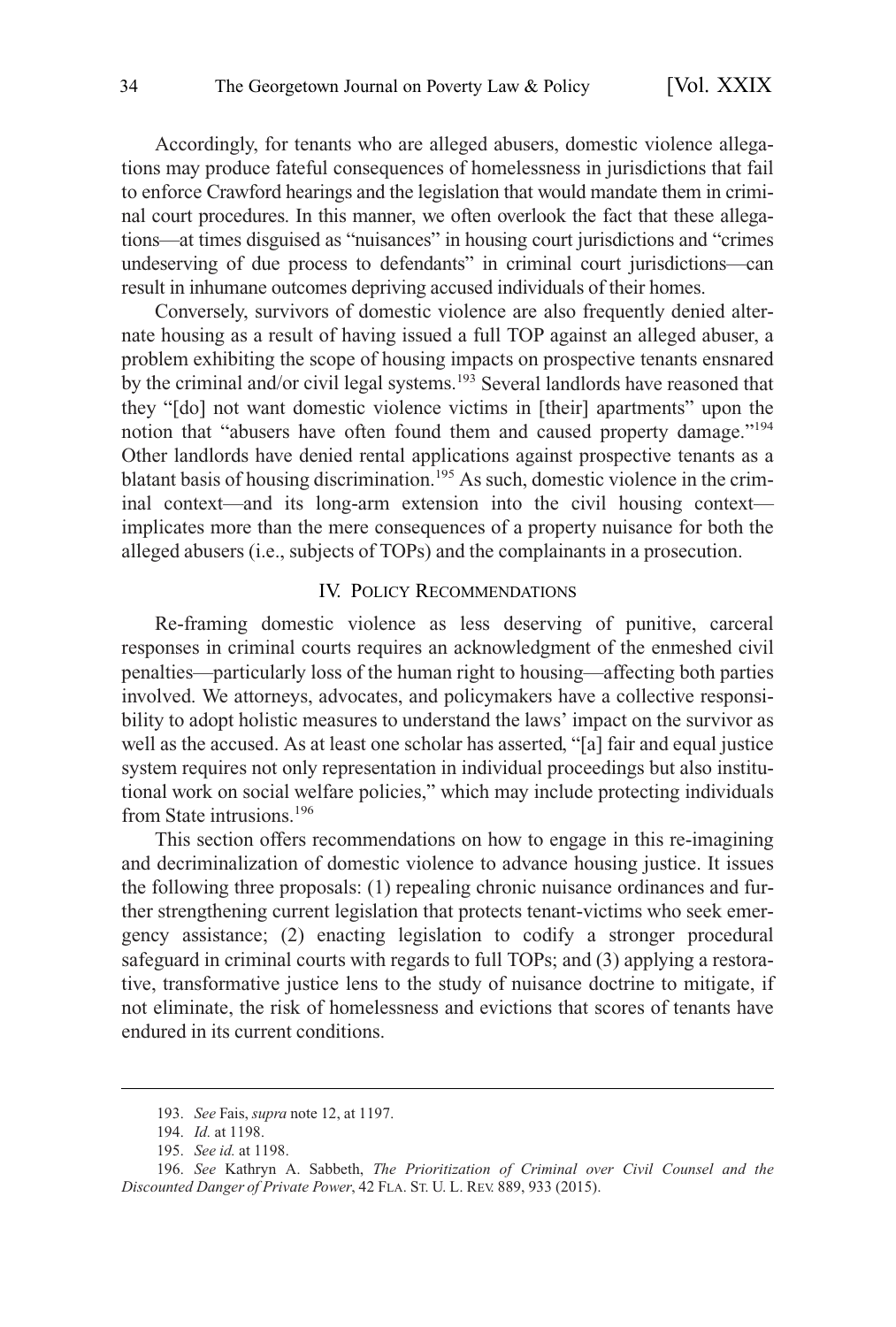## <span id="page-34-0"></span>*A. Strengthening Civil Housing Legislation to Decriminalize Domestic Violence*

Local chronic nuisance ordinances have been a longstanding problem for tenants nationwide, as landlords in jurisdictions that still enforce them remain incentivized to deny tenants the right to housing on the basis of alleged domestic violence activity on the premises. Challenging these ordinances through aggressive litigation and advocacy in the civil court system may have its own pitfalls, depending on the ordinance's textual clarity and degree of enforcement.<sup>197</sup> In some instances, a tenant may attempt to challenge an ordinance as being "overly vague."198 However, legal defenses to these laws would be unnecessary if the laws were amended or repealed altogether to reduce the harms incurred by tenants. Local governments should remain more mindful of nuisance ordinances as drivers of housing loss, and should instead work to eliminate any such ordinance that permits tenants' displacement based on law enforcement response to a property's activities.<sup>199</sup>

However, even in jurisdictions like New York State where the legislature has identified a clear need to ensure that domestic violence victims have a right to access emergency assistance to avoid homelessness, statutory language still seems to suggest that domestic violence is a nuisance issue that implicates loss of housing for some. Even though New York's law was enacted to amend its own Civil Rights Law, it nevertheless criminalizes domestic violence by offering grounds to remove the alleged perpetrator through "termination, eviction or refusal to renew a leasehold interest . . . ."200 Those tenants alleged to have committed domestic violence are likely to be excluded from the home without being offered alternative housing remedies from the State to ensure their stability in other ways. For those tenants who have not been convicted or issued any full TOP out of criminal court for the reported conduct, language like this raises valid legal questions around what these laws are doing in effect—that is, they exhibit how landlords may invoke local civil laws to penalize allegedly criminal actions set to occur on their residential properties, even with well-intended protections for tenant-survivors to retain their occupancy rights.

#### *B. Due Process to Decriminalize Domestic Violence*

Without any legislation requiring evidentiary hearings pursuant to Section 530.13 of New York's Criminal Procedure Law, the *Crawford* decision remains insufficient. New York is an outlier in the national criminal procedure landscape around the issuance of full TOPs in criminal prosecutions. In contrast, California's Penal Code has codified the requirement that "a court with

<sup>197.</sup> *See* Anna Kastner, *The Other War at Home: Chronic Nuisance Laws and the Revictimization of Survivors of Domestic Violence*, 103 CALIF. L. REV. 1047, 1071-72 (2015).

<sup>198.</sup> *See id.* at 1072.

<sup>199.</sup> *See* N.Y. CIV. LIBERTIES UNION, *supra* note 74, at 27.

<sup>200.</sup> *See* 2019 N.Y. SESS. LAWS. 4657-A § 96 ("Removal of the perpetrator of violence while assuring continued occupancy by victim.").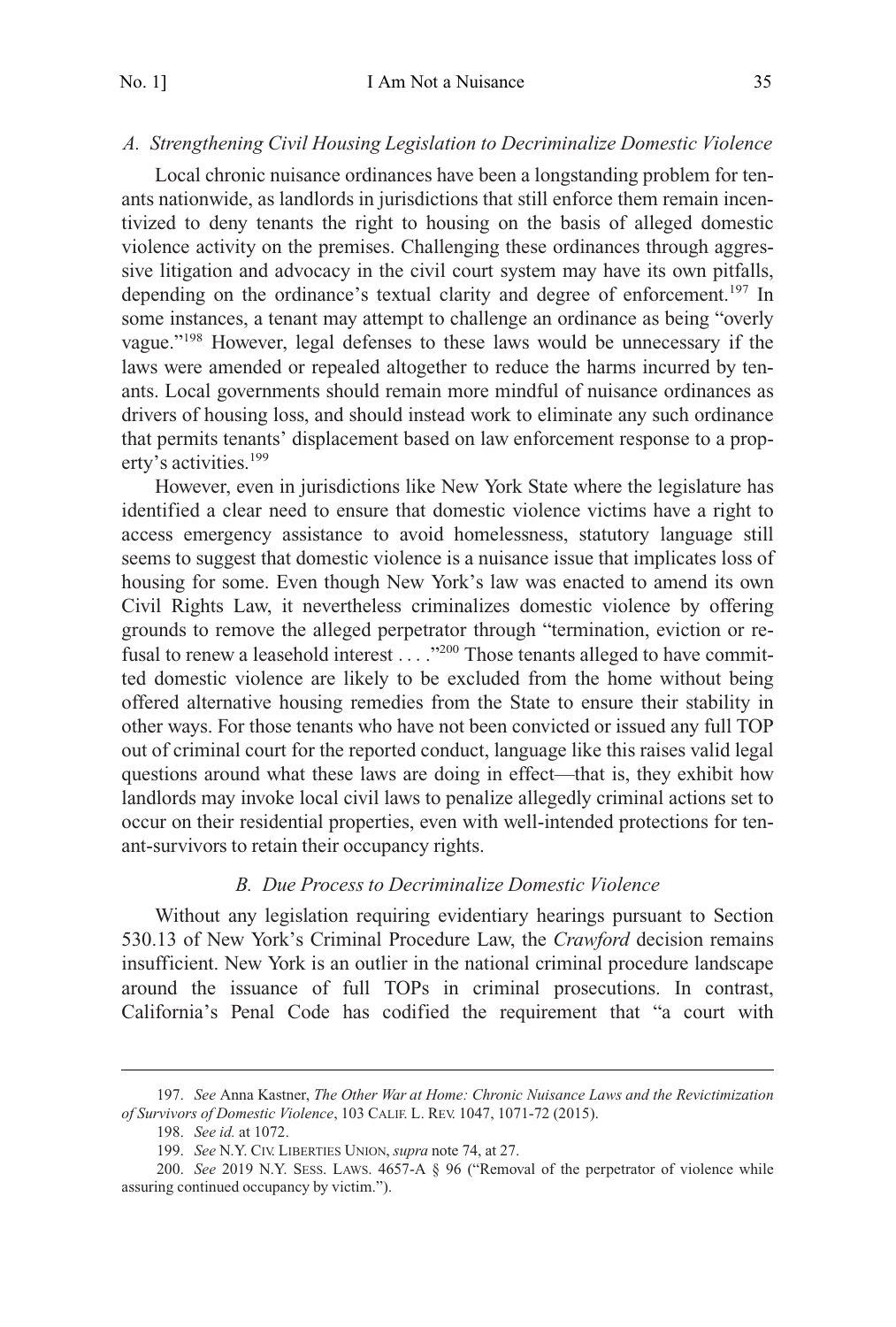jurisdiction over a criminal order may issue orders" that "[call] for a hearing to determine if [the] order ... should be issued."<sup>201</sup> Ohio has similarly administered a rule mandating that upon a victim's motion for a temporary protection order, "but not later than twenty-four hours after the filing of the motion, the court shall conduct a hearing to determine whether to issue the order."<sup>202</sup>

As of this writing, there is a bill pending before the New York Senate and Assembly to address this exact issue. Assemblyman Dan Quart and Senator Jessica Ramos introduced A4558A/S2832A on February 4, 2021 as an act "to amend the criminal procedure law, in relation to the issuance of temporary orders of protection" during the pendency of a criminal proceeding.203 Its language creates an evidentiary standard by which a prosecutor must show "by clear and convincing evidence" that the TOP "is the least restrictive means of protecting [a Complaining Witness] from intimidation or injury."204 As such, it codifies the mandate of a hearing to ensure that there is adequate procedural due process afforded to the accused individual such that there is an opportunity for more thorough fact-finding before a full TOP is issued against them.<sup>205</sup>

For there to be a standard, uniform practice of implementing *Crawford* hearings in criminal court jurisdictions, it is critical for the legislature to create a more rigid enforcement mechanism altogether. Criminal courts have otherwise been left with precedent to guide their discretionary authority on the subject matter. In its ruling, the First Department Appellate Division only requires that the Crawford hearing be held (i) promptly (a term that reads ambiguously), (ii) on notice to all parties involved, and (iii) in a manner enabling the court to ascertain the necessary facts to decide whether the TOP should be issued. The New York Office of Court Administration has already attempted to minimize the impact of the *Crawford* ruling, underscoring that its contours "should not be read . . . as a matter of law."<sup>206</sup>

Accordingly, the New York legislature should swiftly pass this legislation. The bill requires judges to consider evidence and facts around an accused individual's access to housing before making a determination. Enacting legislation that is responsive to the criminal procedural, and in turn, the civil enmeshed consequences of full TOPs' issuance in this manner would mitigate the imminent risk of homelessness that so many defendants have historically experienced in the absence of due process safeguards.

<sup>201.</sup> *See* CAL. PENAL CODE § 136.2(a)(1)(E) (West 2020).

<sup>202.</sup> *See* OHIO REV. CODE § 2919.26(C)(1).

<sup>203.</sup> The bill's amendments were filed on October 25, 2021. *See* S2832B, 2021-2022 Leg. Sess. (N.Y. 2021); *see also* A4558B, 2021-2022 Leg. Sess. (N.Y. 2021).

<sup>204.</sup> *See* A4558B § 1 (amending § 530.15 of the Crim. Proc. Law).

<sup>205.</sup> *See id.* 

<sup>206.</sup> *See* Internal Memorandum from the State of New York Unified Court System, Anthony R. Perri, Deputy Couns.: Crim. Just. 1 (June 27, 2021) (on file with author).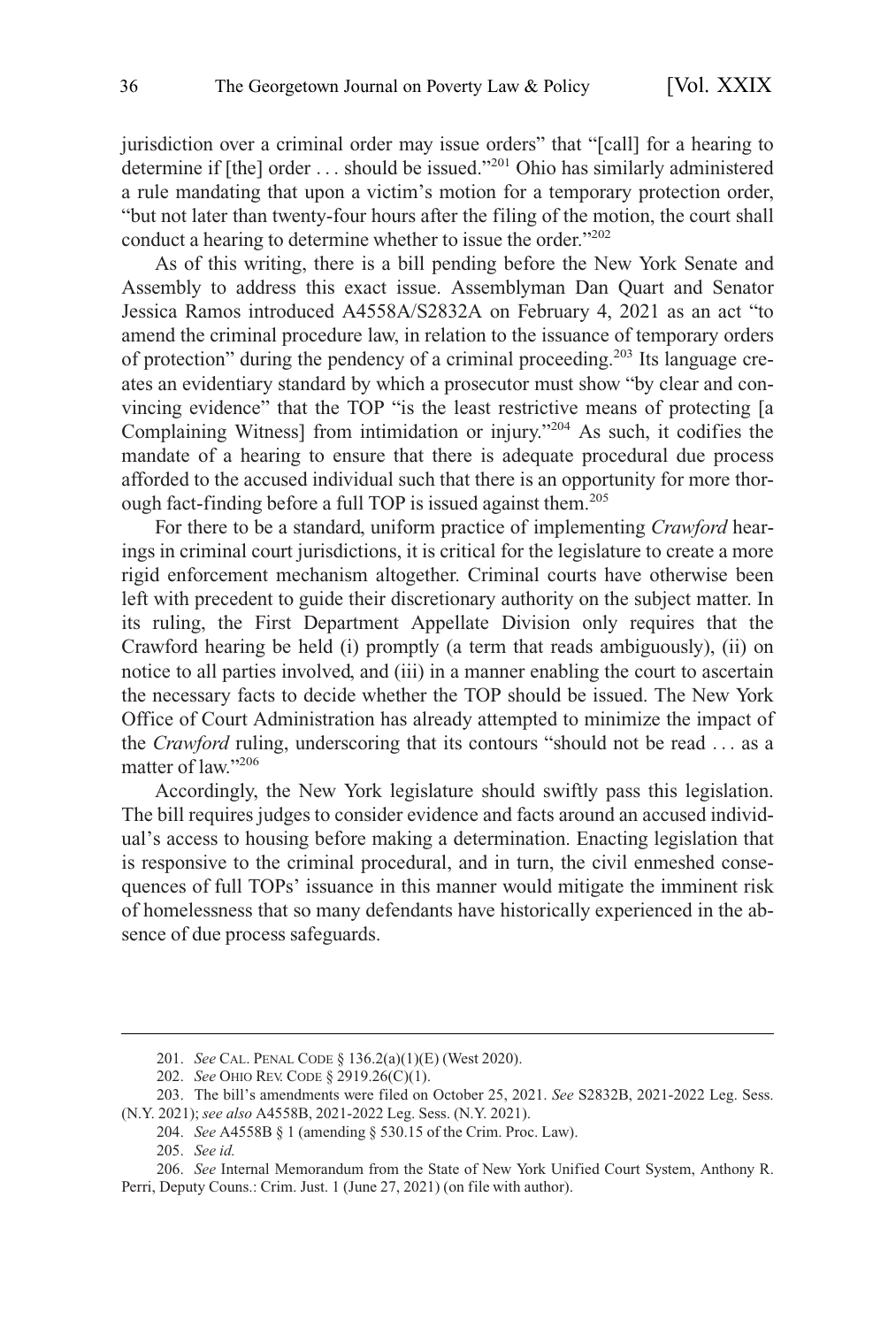#### *C. Alternative Models of Restorative Justice*

<span id="page-36-0"></span>These legal channels of criminalizing domestic violence and the ways they have given rise to homelessness must force us to re-examine our framework for achieving fair and equal justice. It is critical for housing attorneys, criminal defense attorneys, and domestic violence advocates to "challenge the failure of the courts" in compliance with civil and human rights jurisprudence.<sup>207</sup> Although nuisance doctrine has permeated the civil legal system for so long—particularly as we have seen in landlord-tenant summary eviction procedures—it has produced exclusionary outcomes for survivors and alleged abusers of domestic violence.<sup>208</sup> However, an emphasis on more innovative justice genres, namely restorative and transformative justice, can prompt a well-intended shift away from the racist, oppressive carceral systems that disproportionately punish lowincome Black and Latinx people in the absence of supportive safety measures.

One reform measure for implementing restorative justice is to adopt a community-based justice forum for landlords and tenants to avoid contact with judicial court processes. In application to nuisance housing disputes involving domestic violence allegations, an infrastructure like this can help to enforce perpetrator accountability while simultaneously facilitating the survivor's own healing.209 Creating intentional space for a survivor-centered process would ideally equip survivors with a mechanism for acknowledging and addressing the harm they suffer, while helping the community as a whole to "identify sites for structural change as well as individual reparation."<sup>210</sup> The alleged abuser, rather than undergoing punitive methods of accountability that have often produced shamebased results, would benefit from community-based justice forums as well.<sup>211</sup> Thus, in remaining trauma-informed, these spaces would account for the alleged abuser's own past trauma narrative, eliminating the civil consequence of an eviction and working to honor his or her right to housing elsewhere.

This alternative restorative justice model has already manifested in the form of a multi-jurisdictional community court. Brooklyn's Red Hook Community Justice Center ("RHCJC"), the first of its kind in the nation, focuses on restoring the "quality of life" in local, under-resourced neighborhoods.<sup>212</sup> This "not only

212. *See* CYNTHIA G. LEE ET AL., A COMMUNITY COURT GROWS IN BROOKLYN: A COMPREHENSIVE EVALUATION OF THE RED HOOK COMMUNITY JUSTICE CENTER 4 (2013); *see also* Victoria Malkin, *Community Courts and the Process of Accountability: Consensus and Conflict at the Red Hook Community Justice Center*, 40 AM. CRIM. L. REV. 1573, 1574 (2003).

<sup>207.</sup> *See* Deborah M. Weissman, *Rethinking a New Domestic Violence Pedagogy*, 5 U. MIAMI RACE & SOC. JUST. L. REV. 635, 639 (2015).

<sup>208.</sup> *See supra* Section II.

<sup>209.</sup> *See* GOODMARK, *supra* note 8, at 139.

<sup>210.</sup> *See* GOODMARK, *supra* note 8, at 140.

<sup>211.</sup> *See* Leigh Goodmark, *"Law and Justice Are Not Always the Same": Creating Community-Based Justice Forums for People Subjected to Intimate Partner Abuse*, 42 FLA. ST. U. L. REV. 707, 722 (2015) ("[R]estorative justice seeks to repair harms caused by the actions of offenders by asking offenders to acknowledge the harm they have caused and to identify ways to redress that harm . . . . Offenders also report perceiving restorative justice processes as fair in both process and outcome.").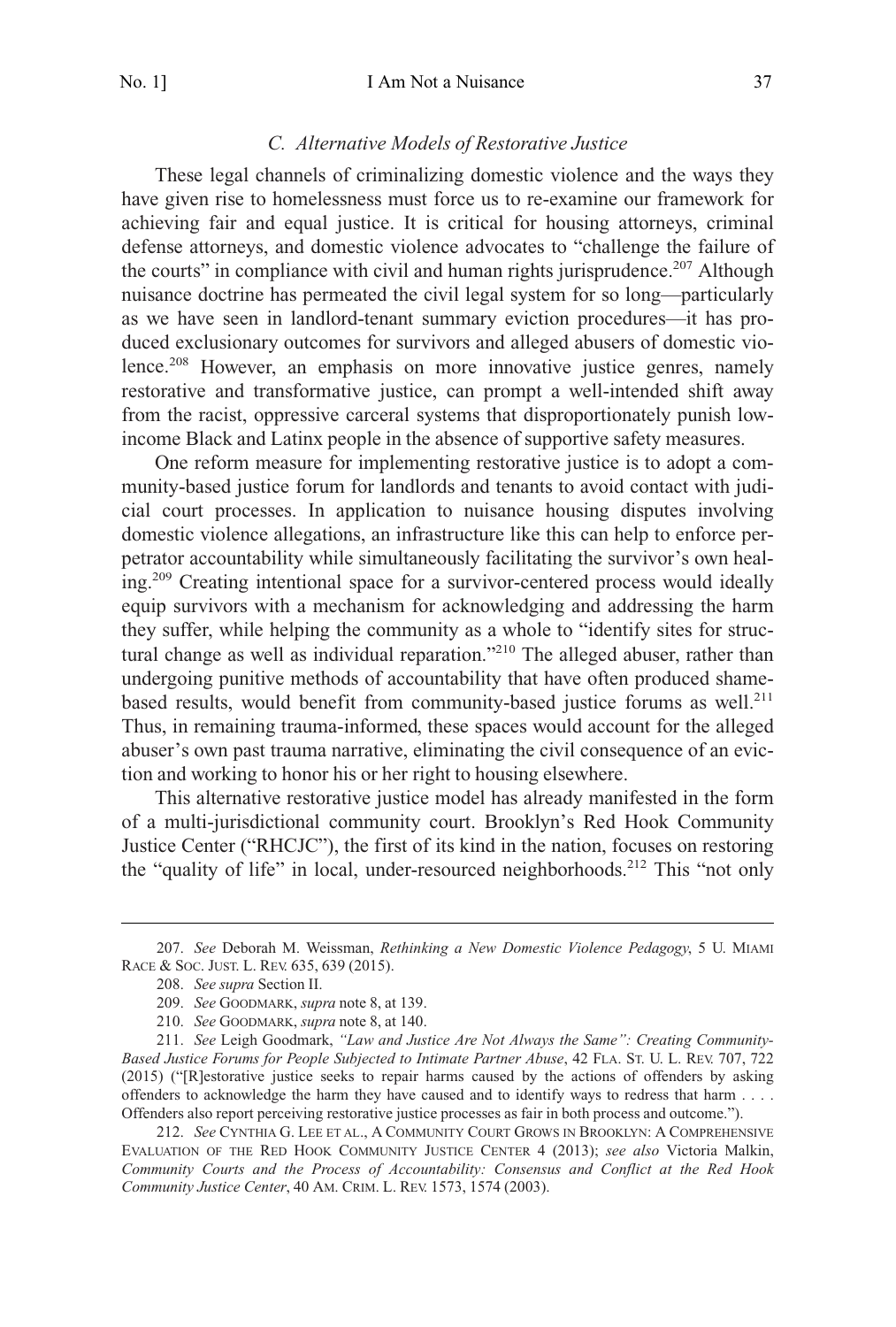<span id="page-37-0"></span>refers to local [nuisance-like] problems such as noise, trash, poor services and urban blight" but has also "been redefined to constitute a new moral category."<sup>213</sup> Re-shaping the traditional parameters of a court structure in this way has invited more community engagement and devised metrics to improve public safety based on shared community consensus.214 RHCJC has coordinated a holistic space for impending civil, family, and criminal court matters to be adjudicated by a single presiding arbitrator, "[seeking] to resolve local problems before they become court cases" and in the absence of police intervention.<sup>215</sup>

In jurisdictions that still enforce chronic nuisance ordinances and nuisance abatement laws, and in those enabling summary eviction court and administrative processes based on nuisance allegations, community-based infrastructures like RHCJC could avoid state-sanctioned homelessness by looking to alternative remedies of housing stability for both the survivor as well as the alleged abuser. These infrastructures could help to further debunk the notion that domestic violence is a nuisance issue, holding space for an integrated, holistic discussion about the unintended civil penalties of someone being issued a full TOP. And finally, they could foster and center the voice of the tenant(s) subjected to the alleged abuse to determine whether exclusion of a household member from the home is a desired outcome.

#### **CONCLUSION**

This Article has examined the criminal-civil legal crossroads of domestic violence as a catalyst and condition of homelessness. Residential tenants who are either survivors or alleged abusers risk the threat of eviction in jurisdictions that enforce local nuisance ordinances and nuisance abatement laws, while also navigating challenging court and administrative eviction proceedings for domestic violence allegations harmfully characterized as nuisances. Meanwhile, in criminal courts, alleged abusers often experience immediate exclusion from their home when they are issued a full TOP in the absence of due process considerations.

It should not come as a surprise that survivors and alleged abusers entangled in the criminal and civil legal systems are disproportionately indigent, by virtue of typically being public defender clients.<sup>216</sup> As such, they are also the ones who most often experience the criminalization and over-policing of their poverty. However, widely absent from the criminalization of poverty discourse are the

<sup>213.</sup> *See* Malkin, *supra* note 212, at 1574.

<sup>214.</sup> *See* LEE ET AL., *supra* note 212, at 11-12 (sharing the ways that RHCJC has paved the way for building community ties, helped reduce recidivism among juvenile delinquents, established a Public Safety Corps, and enhanced the legitimacy of procedural justice).

*See The nation's first multi-jurisdictional community court, the Red Hook Community*  215. *Justice Center seeks to solve neighborhood problems in southwest Brooklyn.*, RED HOOK CMTY. JUST. CTR., <https://www.courtinnovation.org/programs/red-hook-community-justice-center/more-info>(last visited Dec. 9, 2021).

<sup>216.</sup> *See* Lauren Sudeall & Ruth Richardson, *Unfamiliar Justice: Indigent Criminal Defendants' Experiences with Civil Legal Needs*, 52 UC DAVIS L. REV. 2105, 2109 (2019).